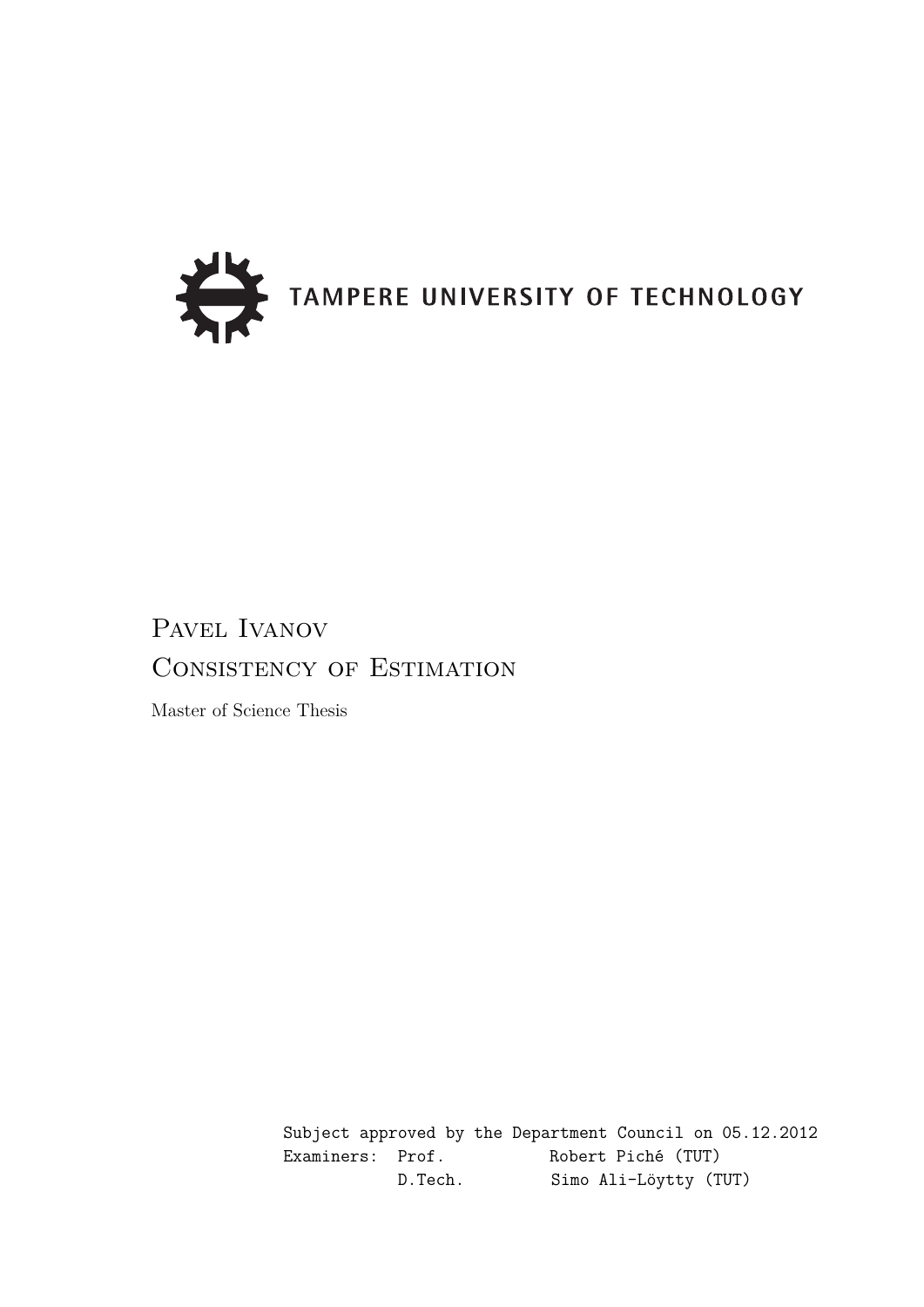## **ABSTRACT**

TAMPERE UNIVERSITY OF TECHNOLOGY Master's Degree Programme in Information Technology **IVANOV, PAVEL: Consistency of Estimation** Master of Science Thesis, 52 pages, 0 Appendix pages May 2014 Major: Mathematics Examiners: Prof. Robert Piché and D.Tech. Simo Ali-Löytty Keywords: estimation, consistency, consistency test

Besides accuracy, consistency and information content are important properties of the estimation. It is crucial that estimator provide realistic information about possible estimation error, especially in fusion algorithms, where several estimates from different sources are merged into one.

In this thesis consistency is defined in several ways and methods for its evaluation are introduced. Mean Squared Deviation consistency is based on Chebyshev's inequality which defines lower bound of probability mass concentrated around mean of random variable. *P* consistency implies that concentration ellipse around mean of the estimate with probability mass *p* must contain actual value of estimated parameter with probability *p*. Normalized deviation squared consistency implies that concentration ellipse of any probability around mean of the estimate must contain actual value of estimated parameter with probability *p*. Information content is defined in terms of most informative estimate, estimate which has the highest precision and yet consistent.

In this work statistical hypothesis testing framework is used for consistency and information content evaluation. Hypothesis tests for consistency evaluation are derived for static parameter estimation and state estimation (filtering). Proposed consistency tests are applied to Indoor WiFi localization system in order to investigate sources of inconsistencies and adjust parameters of the system in off-line mode. It is shown that underestimated measurement noise is the main reason of estimates' inconsistency, however, considerably underestimated process noise or motion mis-modeling might also result in inconsistent and abnormal filter's behavior.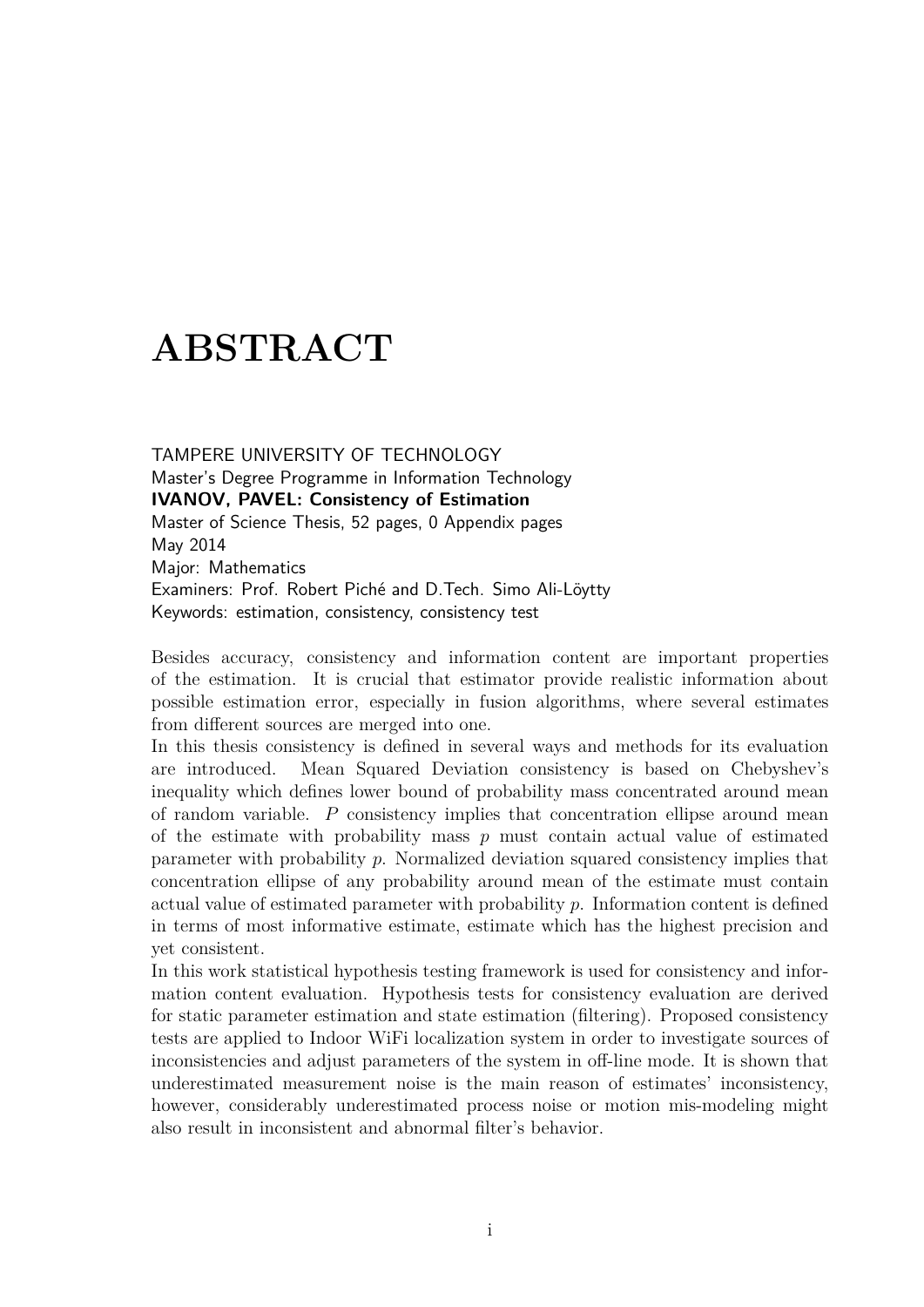## **Preface**

This Master of Science Thesis was written in the Department of Mathematics at Tampere University of Technology. Motivation for the thesis work arose from the research conducted by Personal Positioning Algorithms group of Tampere University of Technology and positioning team of HERE, a Nokia business.

I would like to thank my supervisor Prof. Robert Piché for introducing me to Bayesian inference and its applications in positioning, for support during my studies in TUT and for valuable guidance during MSc thesis writing. I would like to thank D.Tech. Simo Ali-Löytty for valuable comments and feedback related to the thesis work. I also would like to thank D.Tech. Jari Syrjärinne and my colleagues from HERE positioning team and Personal Positioning Algorithms group of TUT for support during my education and work.

And of course I would like to thank my family and friends from Rostov-on-Don who support me during my life.

Tampere, 17th April 2014

Pavel Ivanov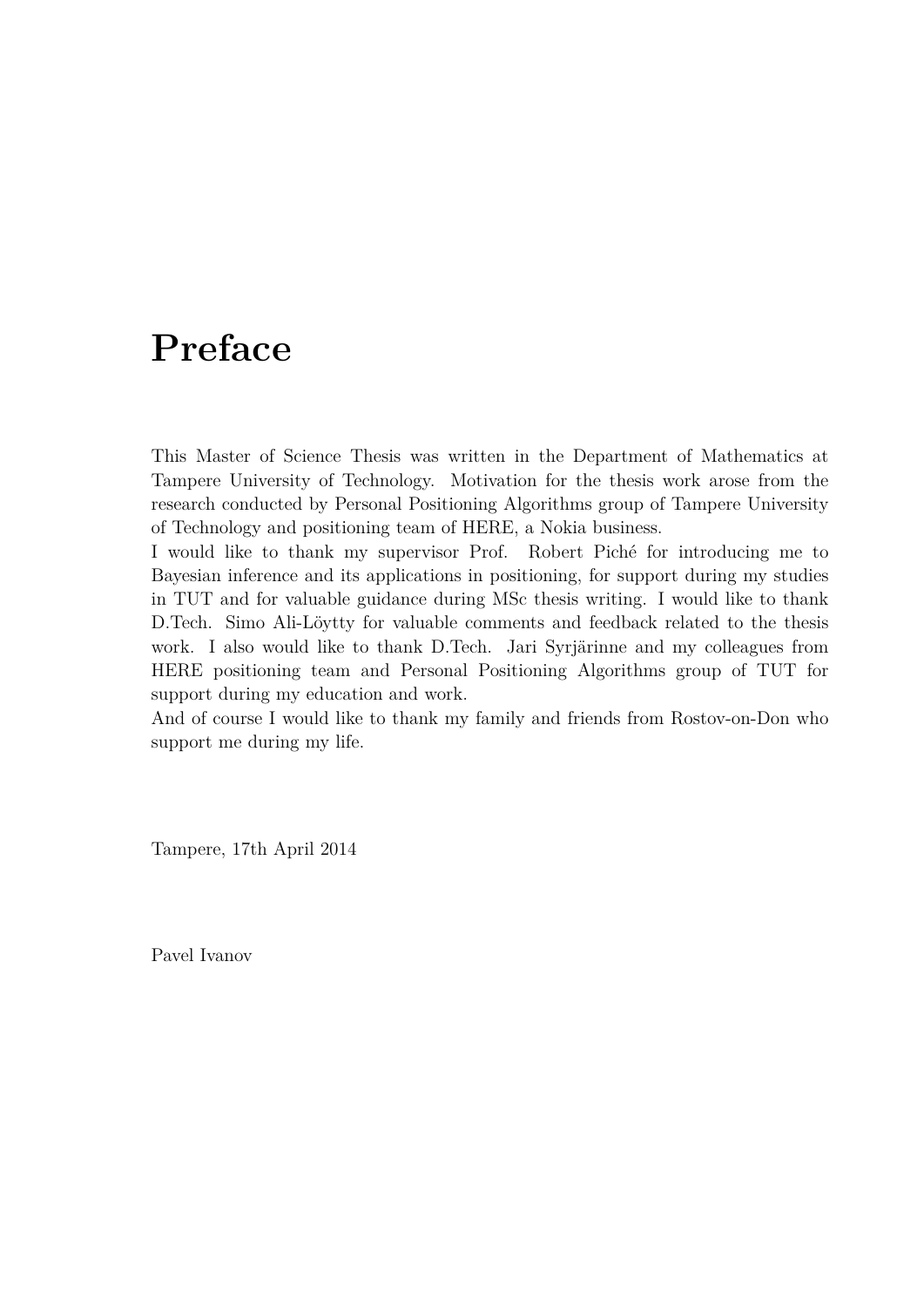# **Contents**

| $\mathbf{1}$   | Introduction |       |                                                                                                                                                                                                                                                  |                  |  |  |  |  |  |
|----------------|--------------|-------|--------------------------------------------------------------------------------------------------------------------------------------------------------------------------------------------------------------------------------------------------|------------------|--|--|--|--|--|
| $\mathbf{2}$   |              |       | Consistency and Information content                                                                                                                                                                                                              | 3                |  |  |  |  |  |
|                | 2.1          |       |                                                                                                                                                                                                                                                  | $\overline{4}$   |  |  |  |  |  |
|                |              | 2.1.1 | Consistency in Mean Squared Deviation                                                                                                                                                                                                            | $\overline{4}$   |  |  |  |  |  |
|                |              | 2.1.2 |                                                                                                                                                                                                                                                  | $\overline{5}$   |  |  |  |  |  |
|                |              | 2.1.3 |                                                                                                                                                                                                                                                  | $\boldsymbol{6}$ |  |  |  |  |  |
|                |              | 2.1.4 | Normalized Deviation Squared consistency                                                                                                                                                                                                         | $\overline{7}$   |  |  |  |  |  |
|                |              | 2.1.5 | Normalized Deviation Squared equivalence $\ldots \ldots \ldots \ldots$                                                                                                                                                                           | 10               |  |  |  |  |  |
|                | 2.2          |       |                                                                                                                                                                                                                                                  | 11               |  |  |  |  |  |
| 3              |              |       | Hypothesis testing for consistency evaluation                                                                                                                                                                                                    | 12               |  |  |  |  |  |
|                | 3.1          |       |                                                                                                                                                                                                                                                  | 12               |  |  |  |  |  |
|                | 3.2          |       | Hypothesis tests for consistency evaluation                                                                                                                                                                                                      | 13               |  |  |  |  |  |
|                |              | 3.2.1 | Hypothesis test for Mean Squared Deviation consistency                                                                                                                                                                                           | 14               |  |  |  |  |  |
|                |              | 3.2.2 | Hypothesis test for P-consistency and equivalence $\ldots \ldots$                                                                                                                                                                                | 15               |  |  |  |  |  |
|                |              | 3.2.3 | Hypothesis test for Normalized Deviation Squared consistency                                                                                                                                                                                     |                  |  |  |  |  |  |
|                |              |       |                                                                                                                                                                                                                                                  | 17               |  |  |  |  |  |
| $\overline{4}$ | Filters      |       |                                                                                                                                                                                                                                                  | 22               |  |  |  |  |  |
|                | 4.1          |       |                                                                                                                                                                                                                                                  | 22               |  |  |  |  |  |
|                | 4.2          |       |                                                                                                                                                                                                                                                  | 23               |  |  |  |  |  |
|                | 4.3          |       |                                                                                                                                                                                                                                                  | 24               |  |  |  |  |  |
|                |              | 4.3.1 |                                                                                                                                                                                                                                                  | 24               |  |  |  |  |  |
|                |              | 4.3.2 | Extended Kalman filter                                                                                                                                                                                                                           | 25               |  |  |  |  |  |
|                |              | 4.3.3 | Linear Regression Kalman Filter                                                                                                                                                                                                                  | 26               |  |  |  |  |  |
|                | 4.4          |       | Particle Filter<br>and a construction of the construction of the construction of the construction of the construction of the construction of the construction of the construction of the construction of the construction of the construction of | 27               |  |  |  |  |  |
|                |              | 4.4.1 |                                                                                                                                                                                                                                                  | 27               |  |  |  |  |  |
|                |              | 4.4.2 |                                                                                                                                                                                                                                                  | 28               |  |  |  |  |  |
|                |              | 4.4.3 |                                                                                                                                                                                                                                                  | 29               |  |  |  |  |  |
| 5              |              |       | Filter consistency evaluation                                                                                                                                                                                                                    | 32               |  |  |  |  |  |
|                | 5.1          |       | Mean Squared Deviation filter consistency $\hfill\ldots\ldots\ldots\ldots\ldots\ldots\ldots\ldots$                                                                                                                                               | 32               |  |  |  |  |  |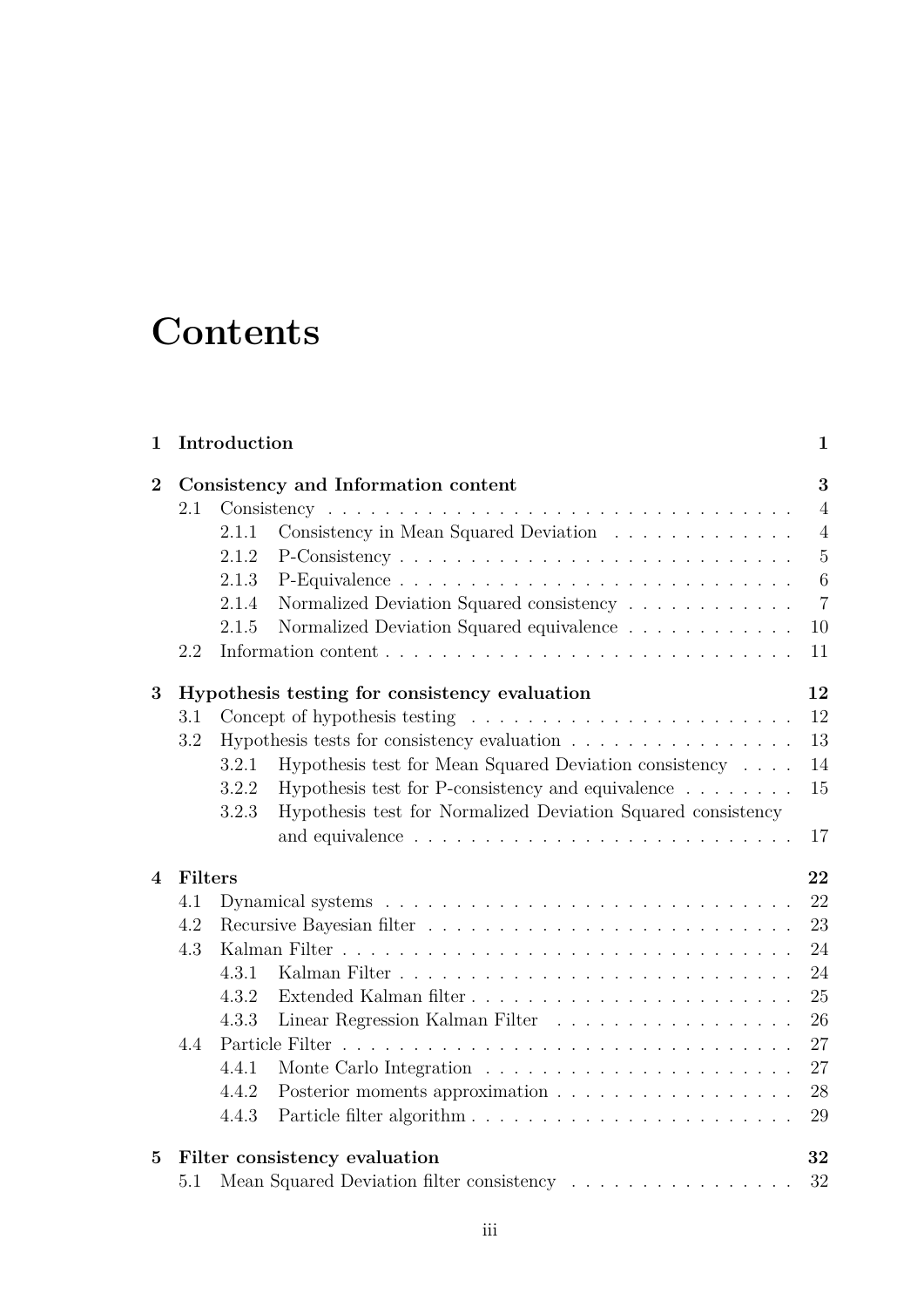|    | 5.2 |                                                                                  |     |
|----|-----|----------------------------------------------------------------------------------|-----|
|    |     | 5.2.1                                                                            | 34  |
|    |     | 5.2.2                                                                            | 35  |
|    | 5.3 |                                                                                  | 35  |
|    |     | 5.3.1                                                                            | 35  |
|    |     | 5.3.2                                                                            | 36  |
|    | 5.4 | NEES and NIS tests for Kalman Filter $\ldots \ldots \ldots \ldots \ldots \ldots$ | 37  |
|    | 5.5 |                                                                                  | 39  |
|    | 5.6 |                                                                                  | -40 |
| 6  |     | <b>Practical applications</b>                                                    | 41  |
|    | 6.1 |                                                                                  |     |
|    | 6.2 | Linear Gaussian System (simulated data) 42                                       |     |
|    | 6.3 | Linear system with non-Gaussian noises (real data) $\ldots \ldots \ldots$ 43     |     |
| 7. |     | Conclusions                                                                      | 49  |
|    |     | <b>Bibliography</b>                                                              | 51  |

iv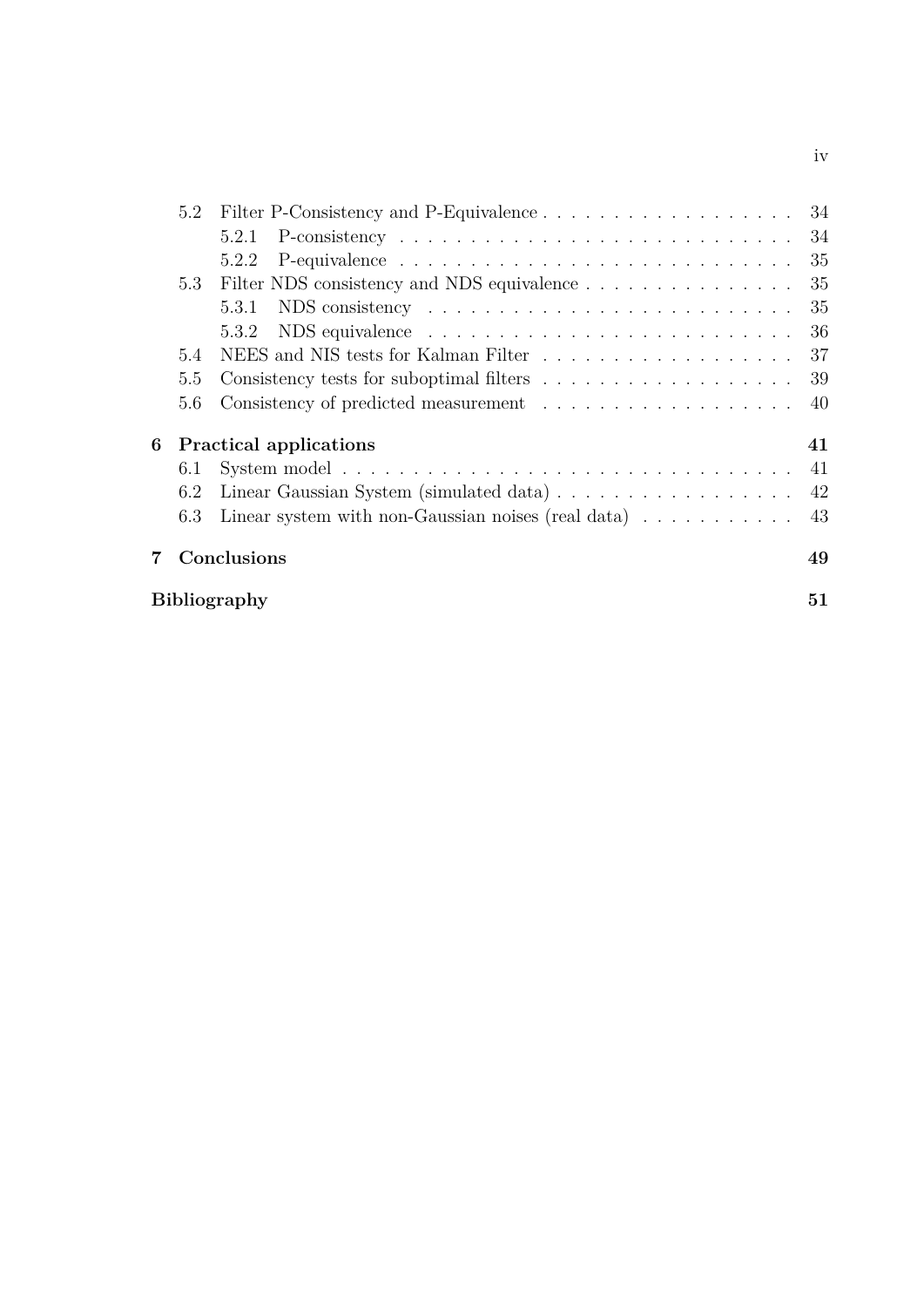# **Symbols and Abbreviations**

| $\mathbb{R}^N$    | set of $N$ -dimensional real numbers                              |
|-------------------|-------------------------------------------------------------------|
| $\mathbb N$       | set of natural numbers                                            |
| $A \leq B$        | matrix difference $B - A$ is a positive semi-definite matrix      |
| E(X)              | expectation of random variable $X$                                |
| $A^T$             | matrix transpose                                                  |
| $A^{-1}$          | matrix inverse                                                    |
| $Pr{A}$           | probability of $A$                                                |
| $Pr{A B}$         | probability of $A$ given $B$                                      |
| $\in$             | belong to                                                         |
|                   | distributed according to                                          |
| $N(\mu, P)$       | normal distribution with mean $\mu$ and covariance matrix $P$     |
| B(n,p)            | binomial distribution with $n$ trials and success probability $p$ |
| $p_X(x)$          | probability density function of $X$                               |
| $p_X(x Y=y)$      | conditional probability density function of X given $Y = y$       |
| $p_X(x Y)$        | conditional probability density function of $X$ given $Y$         |
| $H_0$             | null hypothesis                                                   |
| $H_1$             | alternative hypothesis                                            |
| $x_{1:k}$         | states from time 1 up to time $k$                                 |
| $y_{1:k}$         | measurements from time 1 up to time $k$                           |
| $\propto$         | proportional to                                                   |
| $\approx$         | approximately equal to                                            |
| $\bar{x}_{k k}$   | posterior mean after update step                                  |
| $\bar{P}_{k k}$   | posterior covariance matrix after update step                     |
| $\bar{x}_{k k-1}$ | prior mean after prediction step                                  |
| $\bar{P}_{k k-1}$ | prior covariance matrix after prediction step                     |
| $\eta_k$          | innovation at step $k$                                            |
| $S_k$             | innovation covariance matrix at step $k$                          |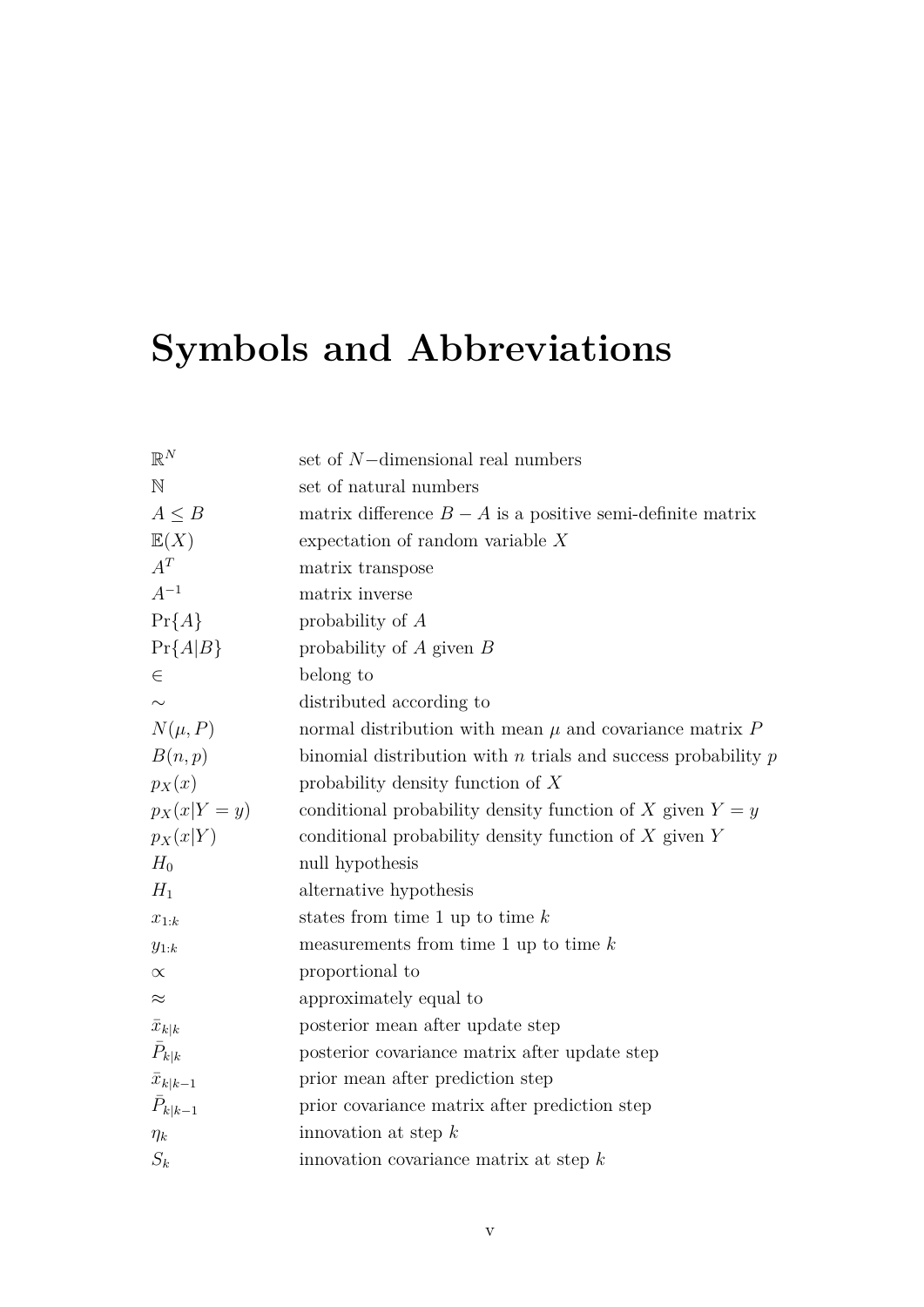| $K_k$            | Kalman gain                                                         |
|------------------|---------------------------------------------------------------------|
| $\bf{I}$         | identity matrix                                                     |
| $\Omega$         | zero matrix                                                         |
| argmin f(x)      | value of x in which $f(x)$ achieves its minimum                     |
| argmax f(x)      | value of x in which $f(x)$ achieves its maximum                     |
| $\ll$            | much less than                                                      |
| $x_{1:k}^i$      | set of particles representing states from time 1 up to time $k$     |
| $w_{1:k}^i$      | weights of particles representing states from time 1 up to time $k$ |
| $\delta$         | Dirac delta function                                                |
| $N_{\text{eff}}$ | number of effective particles                                       |
| $\chi^2_M$       | chi-square distribution with $M$ degrees of freedom                 |
| $n_x$            | dimension of $x$                                                    |
| $t_k$            | $k$ 's time moment                                                  |
| $\triangle t_k$  | difference between $t_k$ and $t_{k-1}$                              |
| $F_X(x)$         | cumulative distribution function of $X$                             |
| $F_X^{-1}(x)$    | inverse cumulative distribution function of $X$                     |
| $\hat{F}_X(x)$   | empirical cumulative distribution function of $X$                   |
| <b>CDF</b>       | Cumulative Distribution Function                                    |
| CV               | Constant Velocity                                                   |
| <b>CDKF</b>      | Central Difference Kalman Filter                                    |
| <b>EKF</b>       | Extended Kalman Filter                                              |
| <b>GPS</b>       | Global Positioning System                                           |
| KF               | Kalman Filter                                                       |
| LG               | Linear and Gaussian                                                 |
| <b>LRKF</b>      | Linear Regression Kalman Filter                                     |
| <b>MSD</b>       | Mean Squared Deviation                                              |
| <b>NDS</b>       | Normalized Deviation Squared                                        |
| <b>NEES</b>      | Normalized Estimation Error Squared                                 |
| <b>NIS</b>       | Normalized Innovation Squared                                       |
| PF               | Particle Filter                                                     |
| RV               | Random Variable                                                     |
| <b>SIS</b>       | Systematic Importance Sampling                                      |
| UKF              | Unscented Kalman Filter                                             |
| WiFi             | Wireless communication technology                                   |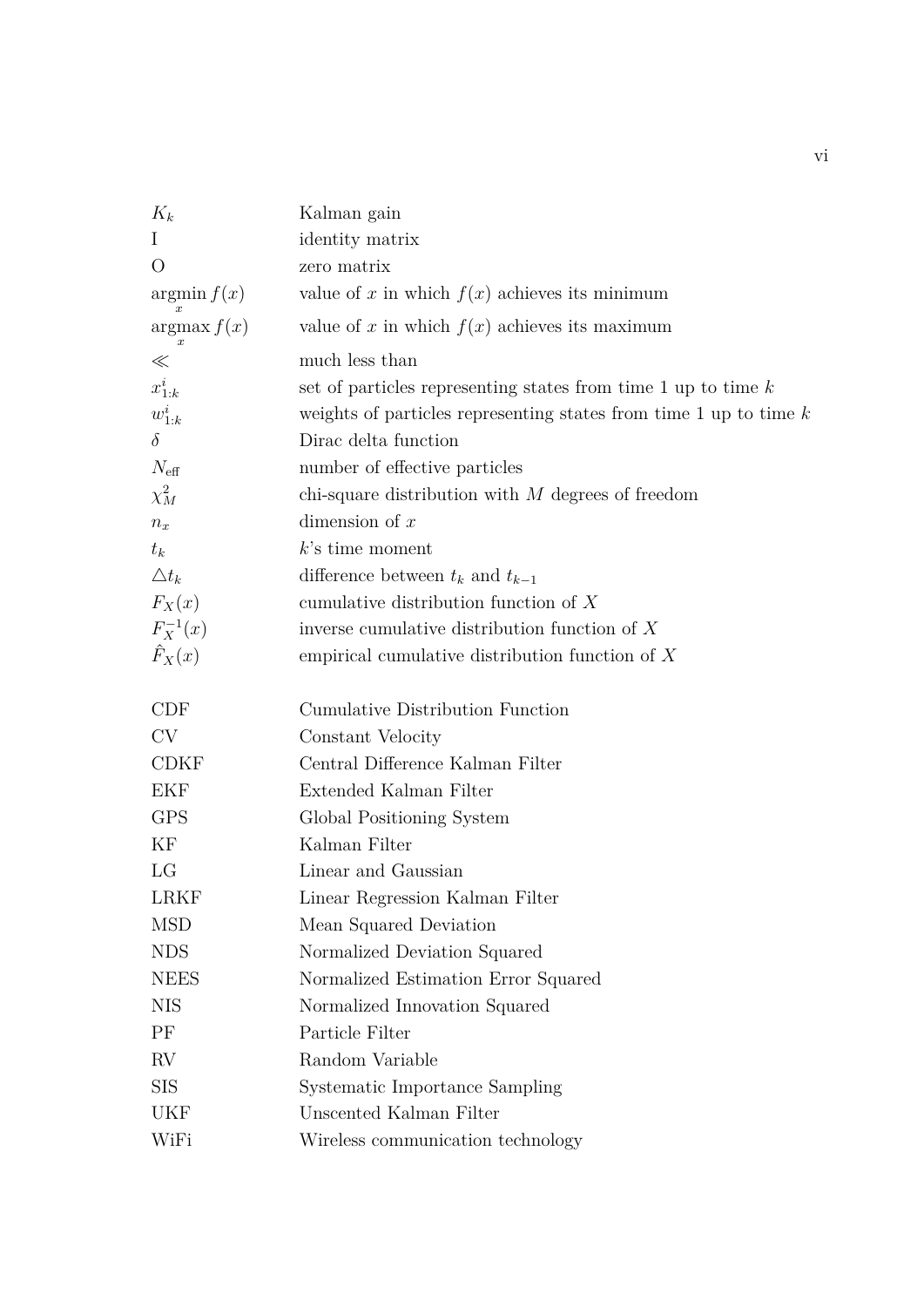## **Chapter 1**

## **Introduction**

Estimation is a widely used and actively studied scientific and engineering area. In our life we often have to estimate different parameters and quantities that are unknown. The diversity of things to be estimated is huge: geographical location of an object; different environmental parameters such as temperature, air pressure, humidity; future stock prices and many others. In the sequel all such quantities are called parameters of interest or system states.

Estimate of an unknown parameter can be represented in different ways: by a point estimate and confidence region around it, by a point estimate and respective mean squared error matrix, or by a probability distribution from which point estimate as well as confidence regions can be calculated. Uncertainty of the estimate must be consistent with the actual estimation error. Generally it means that actual value of estimated parameter must fall within confidence region of probability *p* (declared by the estimate) with probability at least as large as *p*. An estimate that meets this requirement is considered consistent.

In order to make estimate consistent its uncertainty can be increased artificially, but with increasing uncertainty confidence regions become larger and estimate becomes less informative. Thus, there is a trade-off between consistency and information content. Several definitions of consistency and ways to evaluate it are presented in the liter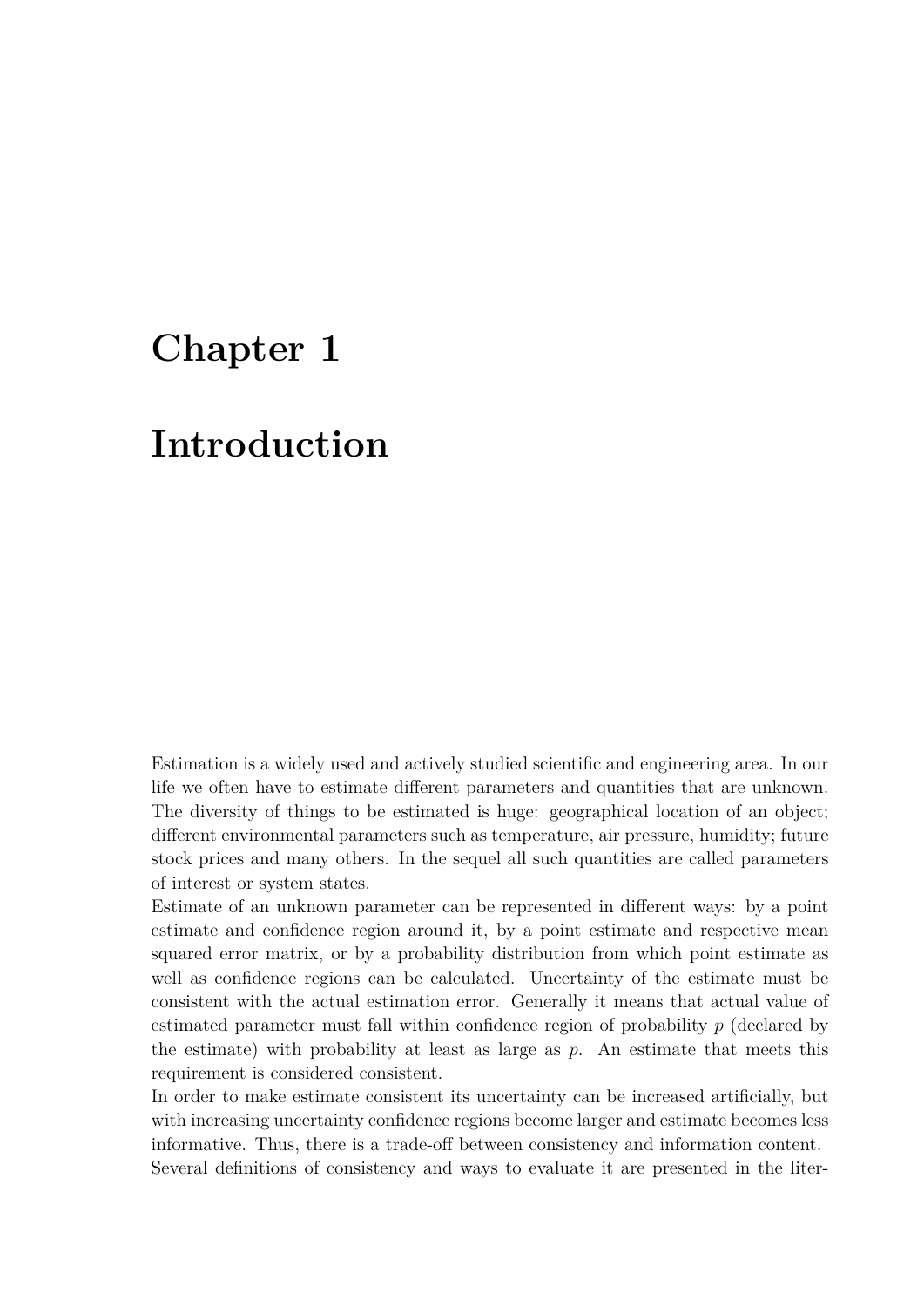ature. Lefebvre et al. [10] define estimate as consistent if its covariance matrix is larger then actual Mean Estimation Error Matrix of the estimate. Ali-Löytty et al. [1] present a Generalized inconsistency test based on consistency of Mean Estimation Error Matrix. Van der Heijden [18] defines consistency based on the fact that for any univariate continuous random variable  $X$  with cumulative distribution function  $F$ ,  $F(X)$  has a standard uniform distribution, and that any continuous multivariate RV can be transformed to multivariate standard uniform RV [15]. Bar-Shalom and Li [2] present NEES and NIS consistency checks for Kalman filter, and define filter estimate as consistent if its normalized estimation error squared (NEES) and corresponding normalized innovation squared (NIS) follow chi-square distribution with number of degrees of freedom equal to dimensions of state and measurement vectors respectively. Gibbs [5] introduces modification of NIS test by using posterior measurement residual as a test statistic. Scalzo et al. [16] extend application of NEES/NIS test to non-linear systems and suboptimal filters (Particle filter) by approximating posterior distributions as Gaussian distributions. Nurminen et al. [12] define an estimate as 95% consistent if actual value of the estimated parameter falls in the 95% concentration ellipse.

Consistency is an important property of the estimation in general and especially in filtering, where current estimate is used as a prior information for future estimation. If estimate is not consistent then it is overly "optimistic" about its precision, and new measurements have too little influence. In this case estimate can "get stuck" in an erroneous state.

In this work several consistency concepts presented in the literature are defined and formalized, and one new consistency concept is introduced by the author. Hypothesis tests for consistency evaluation for static and dynamic estimation are derived and applied to simulated and real data sets.

Thesis work is organized as follows. In Chapter 2 Mean Squared Deviation (MSD) consistency, *p*-consistency/equivalence and Normalized Deviation Squared (NDS) consistency/equivalence are defined and exemplified for static estimation. In Chapter 3 hypothesis theory is briefly introduced and hypothesis tests are derived for consistency evaluation of static estimation. Chapter 4 introduces basics of dynamical systems and Bayesian state estimation (filtering), as well as standard state estimators (filters) such as Kalman filter, Extended Kalman filter and Particle filter. In Chapter 5 filter consistency is defined, and hypothesis tests are derived for evaluation of filter consistency. Practical applications and experiments are presented in Chapter 6. Application area is a geographical localization. Simulated and real positioning data and systems are used for position estimation, and consistency of estimates is evaluated with consistency tests developed throughout the thesis work. Chapter 7 concludes the thesis work.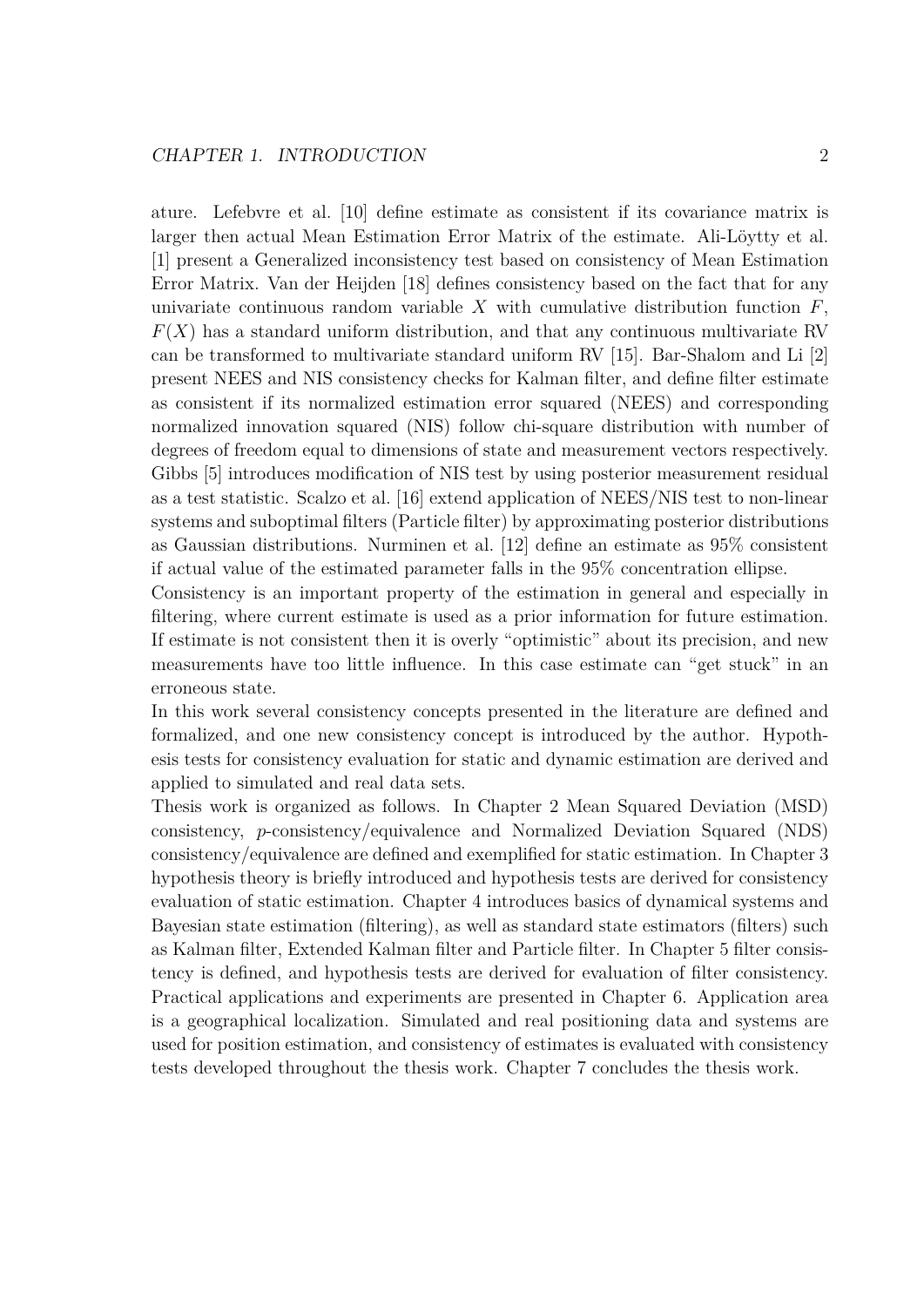## **Chapter 2**

# **Consistency and Information content**

Two important criteria that must be considered for estimator evaluation are consistency and information content. Consistency of the estimate reflects how well the estimated probability distribution of the parameter agrees with its true distribution. Information content of the estimate reflects its certainty or precision, i.e. how well the probability is concentrated.

Consistency and information content are interdependent properties of the estimate. Improving of consistency might lead to the loss of information content, and vice versa, informative estimate might be inconsistent. However, consistency is regarded as more important criterion since it determines validity of the estimator, whereas information content indicates how useful estimation is.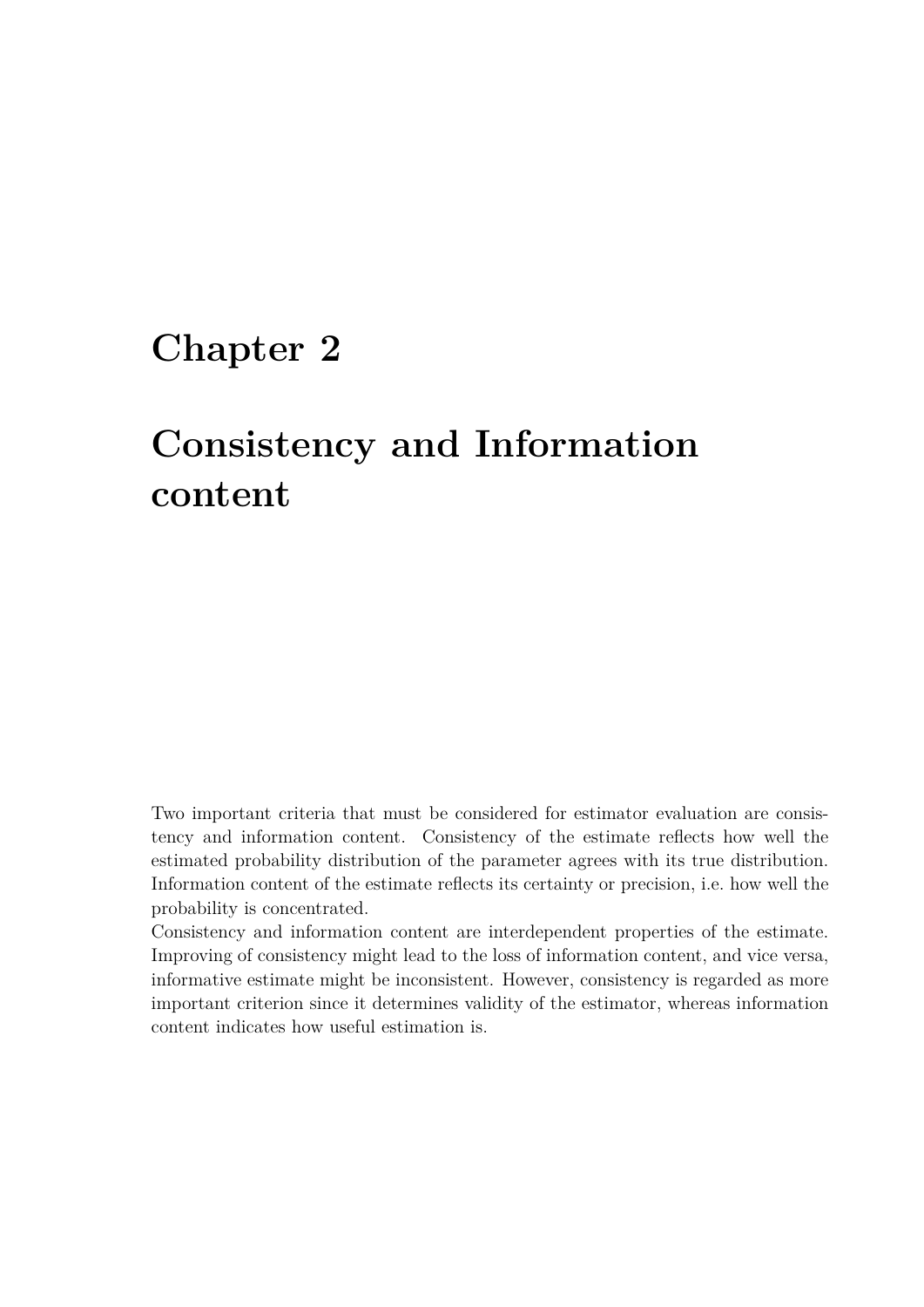### **2.1 Consistency**

There are several ways to define consistency depending on the format of the estimate's uncertainty, e.g. probability distribution, covariance matrix or confidence region. In this Chapter different consistency definitions that have been proposed in the literature and consistency definition proposed by author are presented.

#### **2.1.1 Consistency in Mean Squared Deviation**

Consider *N*-variate random variable *X* with existing mean and covariance. Estimate of *X* defined by  $\bar{x} \in \mathbb{R}^N$  and covariance matrix  $\bar{P}$ , is called consistent [10] if

$$
M \le \bar{P},\tag{2.1}
$$

where  $M = \mathbb{E}[(X - \bar{x})(X - \bar{x})^T]$  is the mean squared deviation (error) matrix of RV *X* with respect to  $\bar{x}$ , and symbol " $\leq$ " means that matrix difference  $\bar{P}$  − *M* is a positive semi-definite matrix. Both  $M$  and  $P$  are assumed to be non-singular.

In this thesis consistency defined by (2.1) is called mean squared deviation consistency and it has the following meaning. If (2.1) holds then  $z^T M^{-1} z \geq z^T \overline{P}^{-1} z$  [see 11, p.586] and if  $(z-\bar{x})^T M^{-1}(z-\bar{x}) \leq \epsilon$  then  $(z-\bar{x})^T \bar{P}^{-1}(z-\bar{x}) \leq \epsilon$ . In other words, requirement (2.1) means that ellipsoid centered in  $\bar{x}$  and defined by inequality  $(z-\bar{x})^T \bar{P}^{-1}(z-\bar{x}) \leq \epsilon$ contains ellipsoid centered in  $\bar{x}$  and defined by inequality  $(z - \bar{x})^T M^{-1} (z - \bar{x}) \leq \epsilon$ . Therefore probability mass contained in ellipsoid defined by  $\overline{P}$  is larger or equal than probability mass contained in the ellipsoid defined by *M*, i.e.

$$
\forall \epsilon > N : \Pr\left\{ (X - \bar{x})^T \bar{P}^{-1} (X - \bar{x}) \le \epsilon \right\} \ge \Pr\left\{ (X - \bar{x})^T M^{-1} (X - \bar{x}) \le \epsilon \right\} \tag{2.2}
$$

Moreover, according to generalization of Chebyshev's inequality [1, 3]

$$
\forall \epsilon > N : \Pr\left\{ (X - \bar{x})^T M^{-1} (X - \bar{x}) \le \epsilon \right\} \ge 1 - \frac{N}{\epsilon}.
$$
 (2.3)

Therefore, consistency in mean squared deviation implies that

$$
\forall \epsilon > N : \Pr\left\{ (X - \bar{x})^T \bar{P}^{-1} (X - \bar{x}) \le \epsilon \right\} \ge 1 - \frac{N}{\epsilon},\tag{2.4}
$$

i.e. probability of deviation of actual parameter from its estimate agrees with theoretical lower bound given by Chebyshev's inequality.

For example consider random variable X with mean  $m$  and covariance matrix  $\Sigma$ , and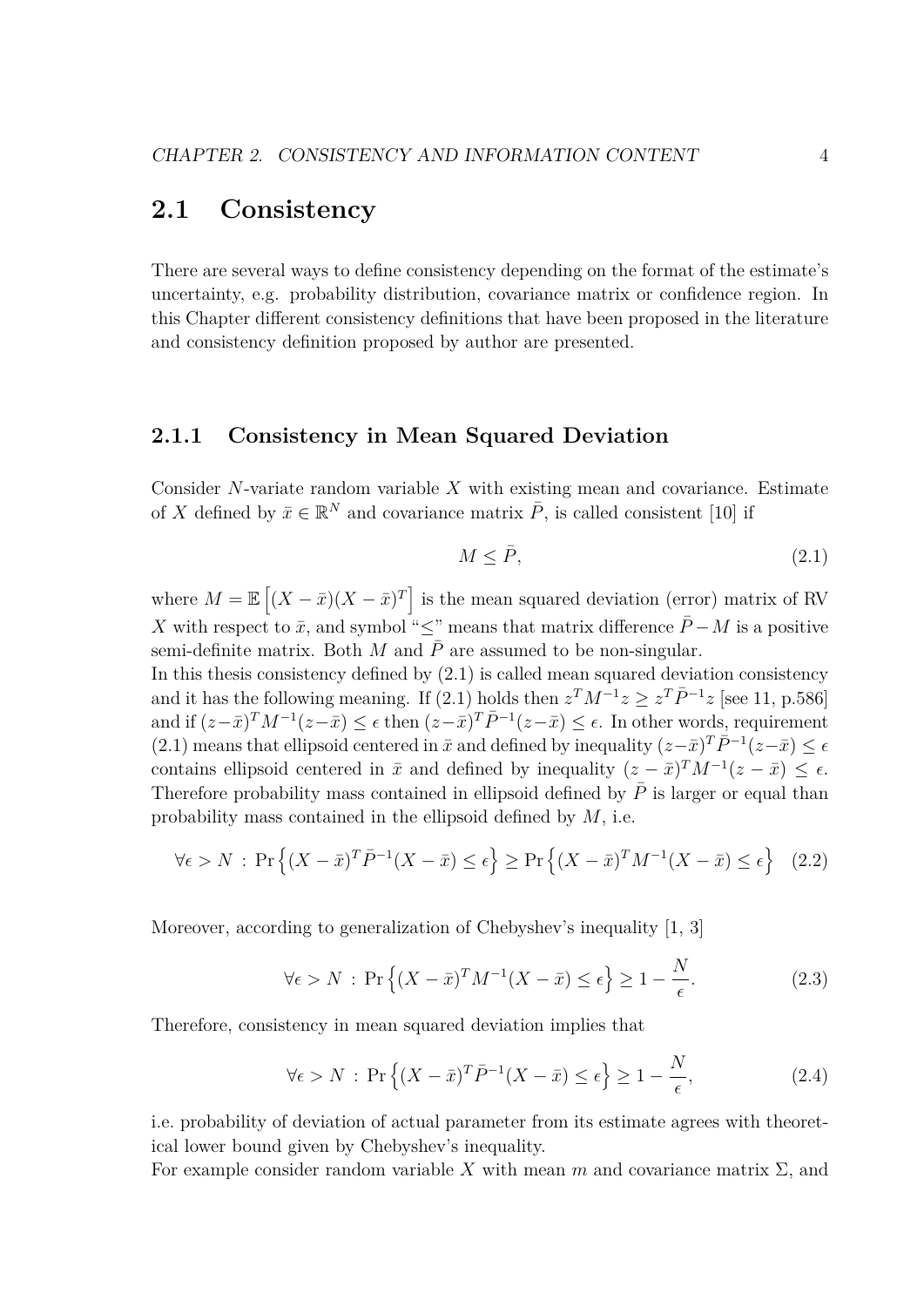its estimation defined by point estimate  $\bar{m}$  and estimated mean squared deviation matrix Σ. Assume that  $\bar{m} = m + e$ , then mean squared deviation matrix of *X* with respect to  $\bar{m}$  can be calculated as

$$
\mathbb{E}\left[(X-\bar{m})(X-\bar{m})^T\right] = \mathbb{E}\left[(X-m-e)(X-m-e)^T\right]
$$

$$
= \mathbb{E}\left[(X-m-e)(X-m)^T\right] - \mathbb{E}\left[(X-m-e)e^T\right]
$$

$$
= \mathbb{E}\left[(X-m)(X-m)^T\right] - \mathbb{E}\left[e(X-m)^T\right] - \mathbb{E}\left[(X-m)e^T\right] + \mathbb{E}\left[ee^T\right]
$$

$$
= \Sigma + ee^T.
$$

Hence, if  $\bar{\Sigma} \geq \Sigma + e e^T$  then estimate defined by  $\bar{x}$  and  $\bar{P}$  is consistent in mean squared deviation sense.

#### **2.1.2 P-Consistency**

*N*-variate random variable  $\tilde{X}$  with mean  $\bar{x} \in \mathbb{R}^N$  and covariance matrix  $\bar{P}$  is a *p* consistent estimate of *N*-variate random variable *X* if for  $p \in [0, 1]$ 

$$
\exists \epsilon > 0 \mid \Pr\left\{ (X - \bar{x})^T \bar{P}^{-1} (X - \bar{x}) \le \epsilon \right\} \ge \Pr\left\{ (\tilde{X} - \bar{x})^T \bar{P}^{-1} (\tilde{X} - \bar{x}) \le \epsilon \right\} = p \tag{2.5}
$$

Requirement (2.5) means that ellipsoid centered in  $\bar{x}$  and containing probability *p* according to the distribution of  $\tilde{X}$  contains at least probability p according to the distribution of *X*.

For example consider scalar random variable *X* that is distributed according to normal distribution with mean *m* and variance  $\sigma^2$  and its approximation  $\tilde{X}$  distributed normally with mean  $\bar{m} = m + e$  and variance  $\bar{\sigma}^2 = (\sigma + |e|)^2$ . Let's show that  $\tilde{X}$ is a *p* consistent estimate of *X* for  $p \geq 0.68$ .

According to the definition,  $\tilde{X}$  is *p* consistent if

$$
\exists \epsilon > 0 \mid \Pr\{(X - \bar{m})^T \frac{1}{\bar{\sigma}^2} (X - \bar{m}) \le \epsilon\} \ge \Pr\{(\tilde{X} - \bar{m})^T \frac{1}{\bar{\sigma}^2} (\tilde{X} - \bar{m}) \le \epsilon\} = p \quad (2.6)
$$

Since  $X$  is a scalar RV, inequality  $(2.6)$  can be rewritten as

$$
\Pr\left\{-\sqrt{\epsilon} \cdot \bar{\sigma} \le X - \bar{m} \le \sqrt{\epsilon} \cdot \bar{\sigma}\right\} \ge \Pr\left\{-\sqrt{\epsilon} \cdot \bar{\sigma} \le \tilde{X} - \bar{m} \le \sqrt{\epsilon} \cdot \bar{\sigma}\right\} \tag{2.7}
$$

Assume that  $Pr$  { $−$  $\sqrt{\epsilon} \cdot \bar{\sigma} \leq \tilde{X} - \bar{m} \leq \sqrt{\epsilon}$  $\{\bar{\epsilon} \cdot \bar{\sigma}\} \geq 0.68$ , then  $\epsilon > 1$ , and  $-\epsilon$ *√*  $\overline{\epsilon}\cdot\sigma \, \leq$ *z − m ≤*  $\sqrt{\epsilon} \cdot \sigma \Rightarrow -\sqrt{\epsilon} \cdot (\sigma + |e|) \leq z - \bar{m} \leq$ *√*  $\overline{\epsilon} \cdot (\sigma + |e|)$ . Therefore,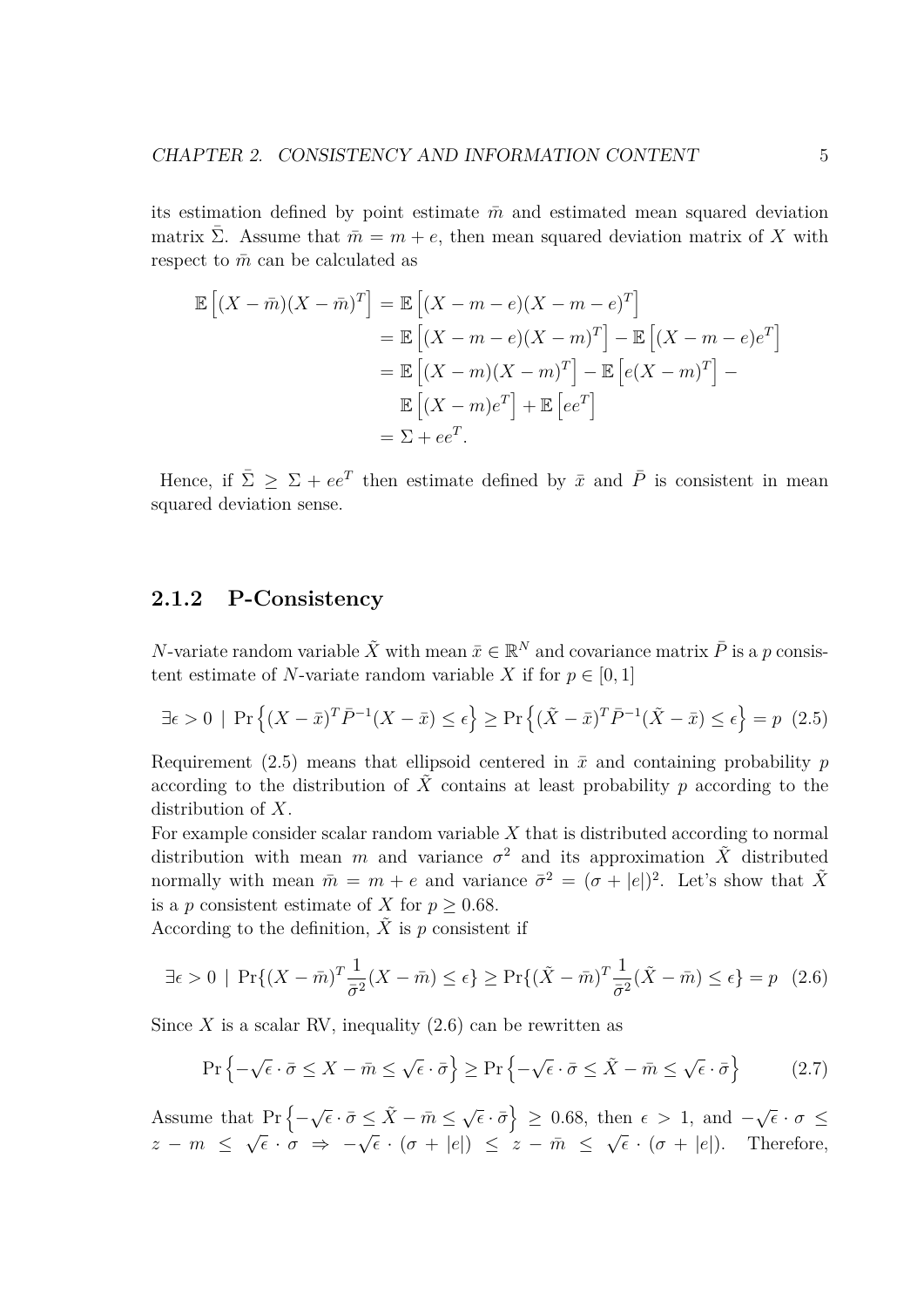$Pr\{-\sqrt{\epsilon} \cdot \bar{\sigma} \leq X - \bar{m} \leq \}$  $\sqrt{\epsilon} \cdot \bar{\sigma}$ }  $\geq$  Pr { $-\sqrt{\epsilon} \cdot \sigma \leq X - m \leq$ *√*  $\{\epsilon \cdot \sigma\}$ . And since both *X* and  $\tilde{X}$  are distributed normally

$$
\Pr\left\{-\sqrt{\epsilon} \cdot \sigma \le X - m \le \sqrt{\epsilon} \cdot \sigma\right\} = \Pr\left\{-\sqrt{\epsilon} \cdot \bar{\sigma} \le \tilde{X} - \bar{m} \le \sqrt{\epsilon} \cdot \bar{\sigma}\right\},\
$$

and

$$
\Pr\left\{-\sqrt{\epsilon} \cdot \bar{\sigma} \le X - \bar{m} \le \sqrt{\epsilon} \cdot \bar{\sigma}\right\} \ge \Pr\left\{-\sqrt{\epsilon} \cdot \bar{\sigma} \le \tilde{X} - \bar{m} \le \sqrt{\epsilon} \cdot \bar{\sigma}\right\},\
$$

Therefore, if

$$
\Pr\left\{-\sqrt{\epsilon} \cdot \bar{\sigma} \le \tilde{X} - \bar{m} \le \sqrt{\epsilon} \cdot \bar{\sigma}\right\} = p \ge 0.68,
$$

then

$$
\Pr\left\{-\sqrt{\epsilon} \cdot \bar{\sigma} \le X - \bar{m} \le \sqrt{\epsilon} \cdot \bar{\sigma}\right\} \ge \Pr\left\{-\sqrt{\epsilon} \cdot \bar{\sigma} \le \tilde{X} - \bar{m} \le \sqrt{\epsilon} \cdot \bar{\sigma}\right\} = p \ge 0.68,
$$

i.e.  $\tilde{X}$  is *p* consistent estimate of *X* for  $p \geq 0.68$ .

In the Fig. 2.1 probability distribution function of normal RV *X* with mean 5 and standard deviation 3 and distribution of its normal estimate  $\ddot{X}$  with mean 6 and standard deviation 4 are plotted. *X* is a *p*-consistent estimate of *X* for  $p \ge 0.68$ .

#### **2.1.3 P-Equivalence**

*N*-variate random variable  $\tilde{X}$  with mean  $\bar{x} \in \mathbb{R}^N$  and covariance matrix  $\bar{P}$  is a *p* equivalent estimate of *N*-variate random variable *X* if for  $p \in [0, 1]$ 

$$
\exists \epsilon > 0 \mid \Pr\left\{ (X - \bar{x})^T \bar{P}^{-1} (X - \bar{x}) \le \epsilon \right\} = \Pr\left\{ (\tilde{X} - \bar{x})^T \bar{P}^{-1} (\tilde{X} - \bar{x}) \le \epsilon \right\} = p \tag{2.8}
$$

Requirement (2.8) means that ellipsoid centered in  $\bar{x}$  and containing probability *p* according to the distribution of  $\tilde{X}$  contains probability p according to the distribution of *X*. As seen from (2.8) *p*-equivalence implies *p*-consistency, but not vice versa.

p consistency/equivalence originates from consistency definition used in [12], there estimate is said to be 95% consistent if actual value of estimated parameter falls in 95% concentration ellipsoid.

For example consider standard normal random variable X and random variable  $\tilde{X} =$  $2.9412 \cdot U - 1.4706$ , where U is a standard uniform RV. X is 0.68 equivalent estimate of *X* since

$$
\Pr\left\{X \in [-1, 1]\right\} = \Pr\left\{\tilde{X} \in [-1, 1]\right\} = 0.68
$$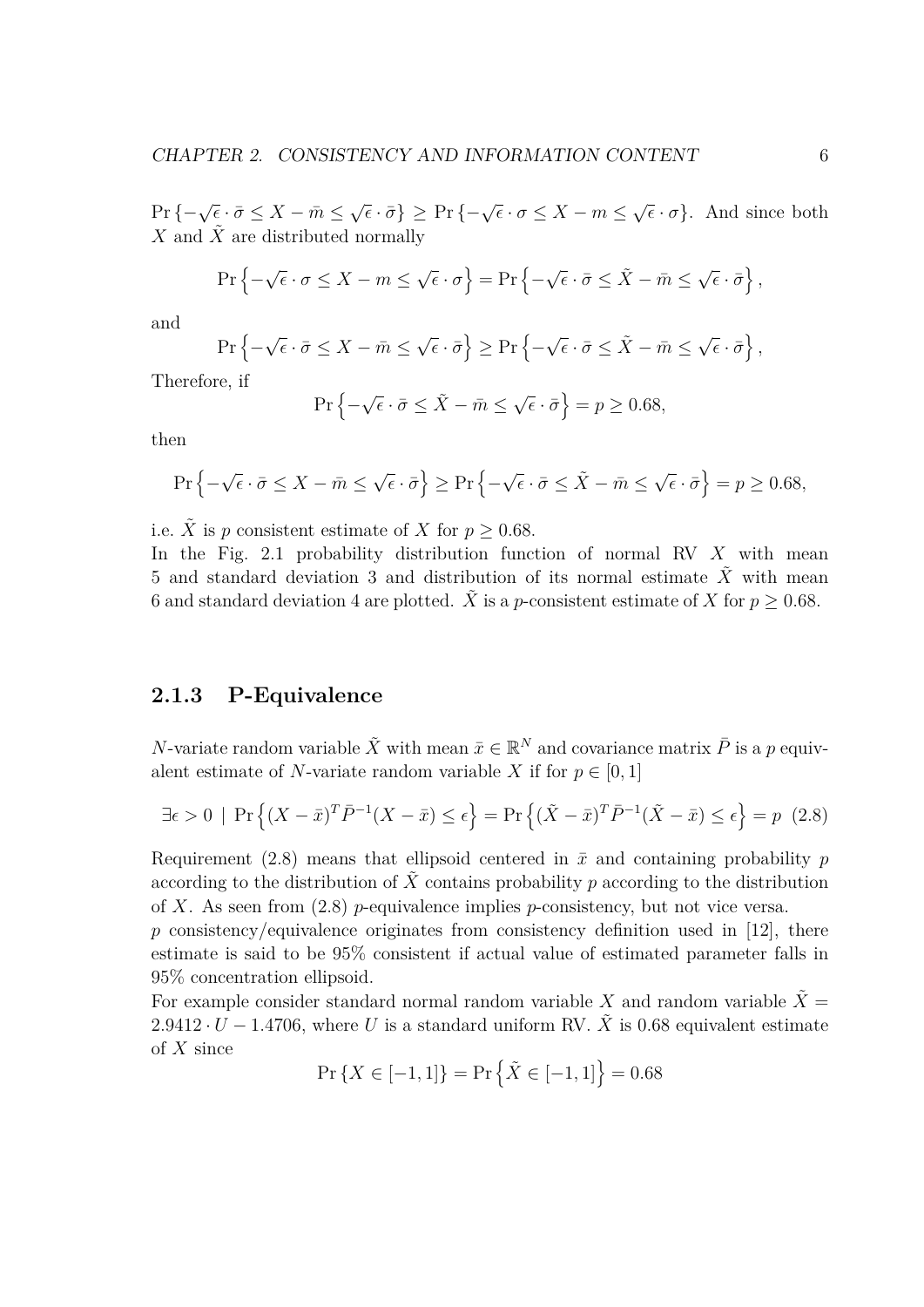

Figure 2.1: Probability density functions of RV  $X \sim N(5, 3^2)$  and its p-consistent estimate  $\tilde{X} \sim N(6, 4^2)$  for  $p \in [0.68, 1]$ .

#### **2.1.4 Normalized Deviation Squared consistency**

*N*-variate random variable  $\tilde{X}$  with mean  $\bar{x} \in \mathbb{R}^N$  and covariance matrix  $\bar{P}$  is a normalized deviation squared (NDS) consistent estimate of *N*-variate random variable *X* if

$$
\forall \epsilon > 0 : \Pr\left\{ (X - \bar{x})^T \bar{P}^{-1} (X - \bar{x}) \le \epsilon \right\} \ge \Pr\left\{ (\tilde{X} - \bar{x})^T \bar{P}^{-1} (\tilde{X} - \bar{x}) \le \epsilon \right\} \tag{2.9}
$$

Inequality (2.9) means that for any  $\epsilon > 0$  ellipsoid centered in  $\bar{x}$  and defined by inequality  $(z - \bar{x})^T \bar{P}^{-1}(z - \bar{x}) \leq \epsilon$  contain probability mass of  $\tilde{X}$  that is smaller or equal than probability mass of *X* contained in the same ellipsoid. I.e. normalized deviation squared consistency implies *p* consistency for any  $p \in [0, 1]$ .

For example consider scalar normal random variable X with mean  $m$  and variance  $\sigma^2$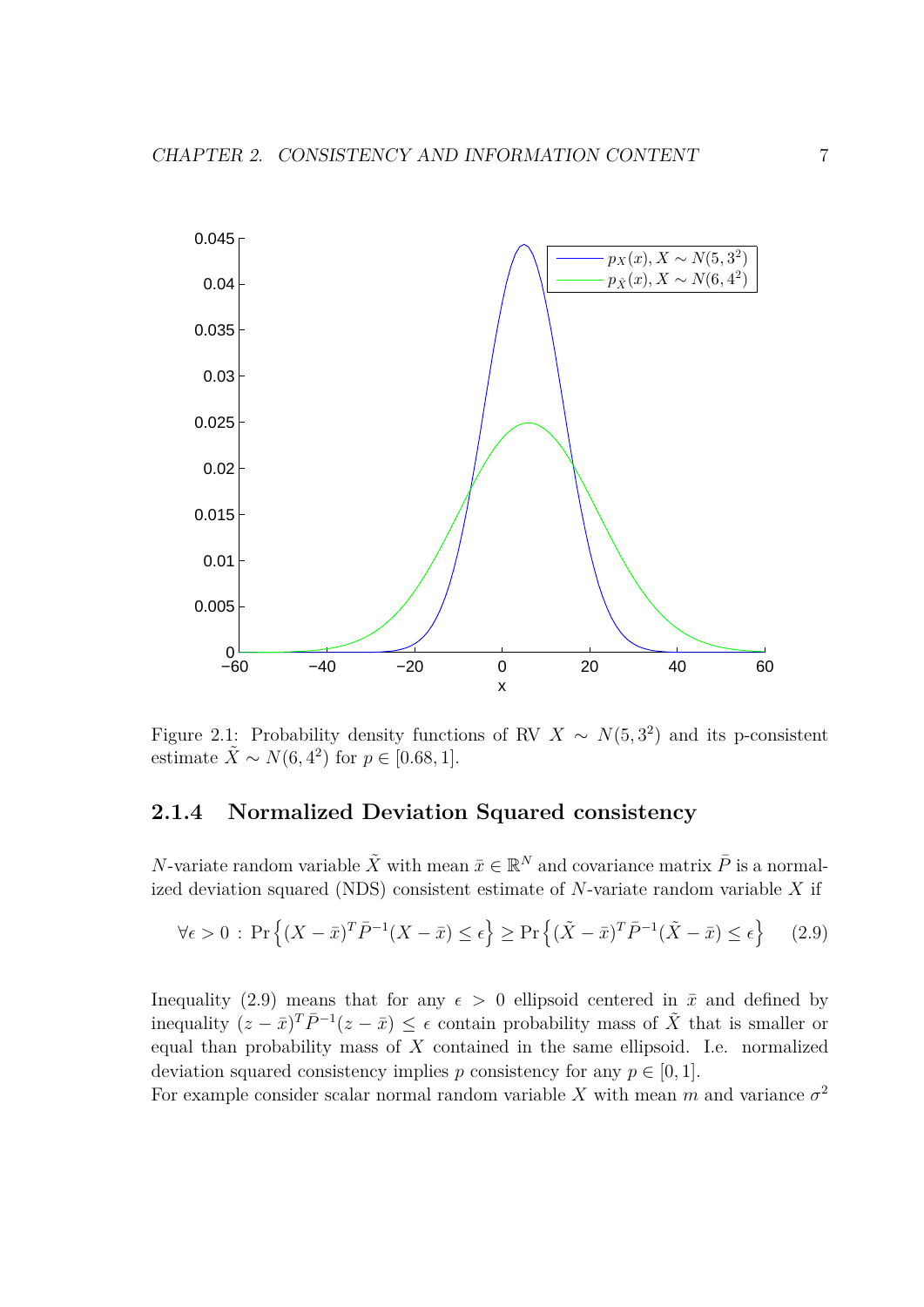and its estimate  $\tilde{X}$  distributed normally with mean  $\tilde{m} = m + e$  and standard deviation  $\tilde{\sigma} \ge \max(x_0 - \tilde{m}, \sigma + |e|)$ , where  $x_0$  is such that

$$
\int_{\tilde{m}}^{x_0} p_X(x) dx = \int_{m}^{m+\sigma} p_X(x) dx.
$$
 (2.10)

We assume that  $\tilde{m} \geq m$  and that difference  $\tilde{m} - m$  is sufficiently small so that there exist  $x_0 < +\infty$  satisfying (2.10) (this is possible if  $\tilde{m} \in [m, m + 0.4\sigma)$ ). Let's show that  $\tilde{X}$  is an NDS consistent estimate of X.

According to the definition,  $\tilde{X}$  is an NDS consistent estimate of X if

$$
\forall \epsilon > 0 : \Pr\left\{ (X - \tilde{m})^T \frac{1}{\tilde{\sigma}^2} (X - \tilde{m}) \le \epsilon \right\} \ge \Pr\left\{ (\tilde{X} - \tilde{m})^T \frac{1}{\tilde{\sigma}^2} (\tilde{X} - \tilde{m}) \le \epsilon \right\}. \tag{2.11}
$$

In Section 2.1.2 it was shown that if  $\tilde{\sigma} = \sigma + |e|$  then inequality above holds for  $\epsilon \geq 1$ . Evidently this is also true for  $\tilde{\sigma} \geq \sigma + |e|$ , therefore it is enough to prove the case when  $\epsilon < 1$ .

Assume that  $\epsilon < 1$  and consider integrals

$$
\int_{\tilde{m}}^{\tilde{m}+\tilde{\sigma}} p_{\tilde{X}}(x)dx \text{ and } \int_{\tilde{m}}^{\tilde{m}+\tilde{\sigma}} p_X(x)dx.
$$

 $\tilde{\sigma}$  is chosen so that  $\tilde{\sigma} \geq x_0 - \tilde{m}$ , therefore

$$
\int_{\tilde{m}}^{\tilde{m}+\tilde{\sigma}} p_X(x)dx \ge \int_{\tilde{m}}^{x_0} p_X(x)dx = \int_{m}^{m+\sigma} p_X(x)dx = \int_{\tilde{m}}^{\tilde{m}+\tilde{\sigma}} p_{\tilde{X}}(x)dx \Rightarrow
$$
\n
$$
\int_{\tilde{m}}^{\tilde{m}+\tilde{\sigma}} p_{\tilde{X}}(x)dx \le \int_{\tilde{m}}^{\tilde{m}+\tilde{\sigma}} p_X(x)dx \tag{2.12}
$$

Let's now use (2.12) in order to show that for  $y \in [\tilde{m}, \tilde{m} + \tilde{\sigma}]$ 

$$
\int_{\tilde{m}}^{y} p_{\tilde{X}}(x) dx \le \int_{\tilde{m}}^{y} p_X(x) dx \tag{2.13}
$$

Due to the nature of normal probability density function two cases are possible.

1. If  $p_{\tilde{X}}(x) \leq p_X(x) \ \forall x \in [\tilde{m}, y]$ , then

$$
\int_{\tilde{m}}^{y} p_{\tilde{X}}(x) dx \le \int_{\tilde{m}}^{y} p_X(x) dx
$$

2. If  $p_{\tilde{X}}(x) \geq p_X(x) \,\forall x \in [y_0, y]$   $(\tilde{m} \leq y_0 \leq y)$  then  $p_{\tilde{X}}(x) \geq p_X(x)$  on  $[y_0, \tilde{m} + \tilde{\sigma}]$ and  $∫<sup>m</sup> + *σ*$  $\int_{y}^{\tilde{m}+\tilde{\sigma}} p_{\tilde{X}}(x)dx \geq \int_{y}^{\tilde{m}+\tilde{\sigma}}$  $\int_{y}$  *p<sub>X</sub>*(*x*)*dx*.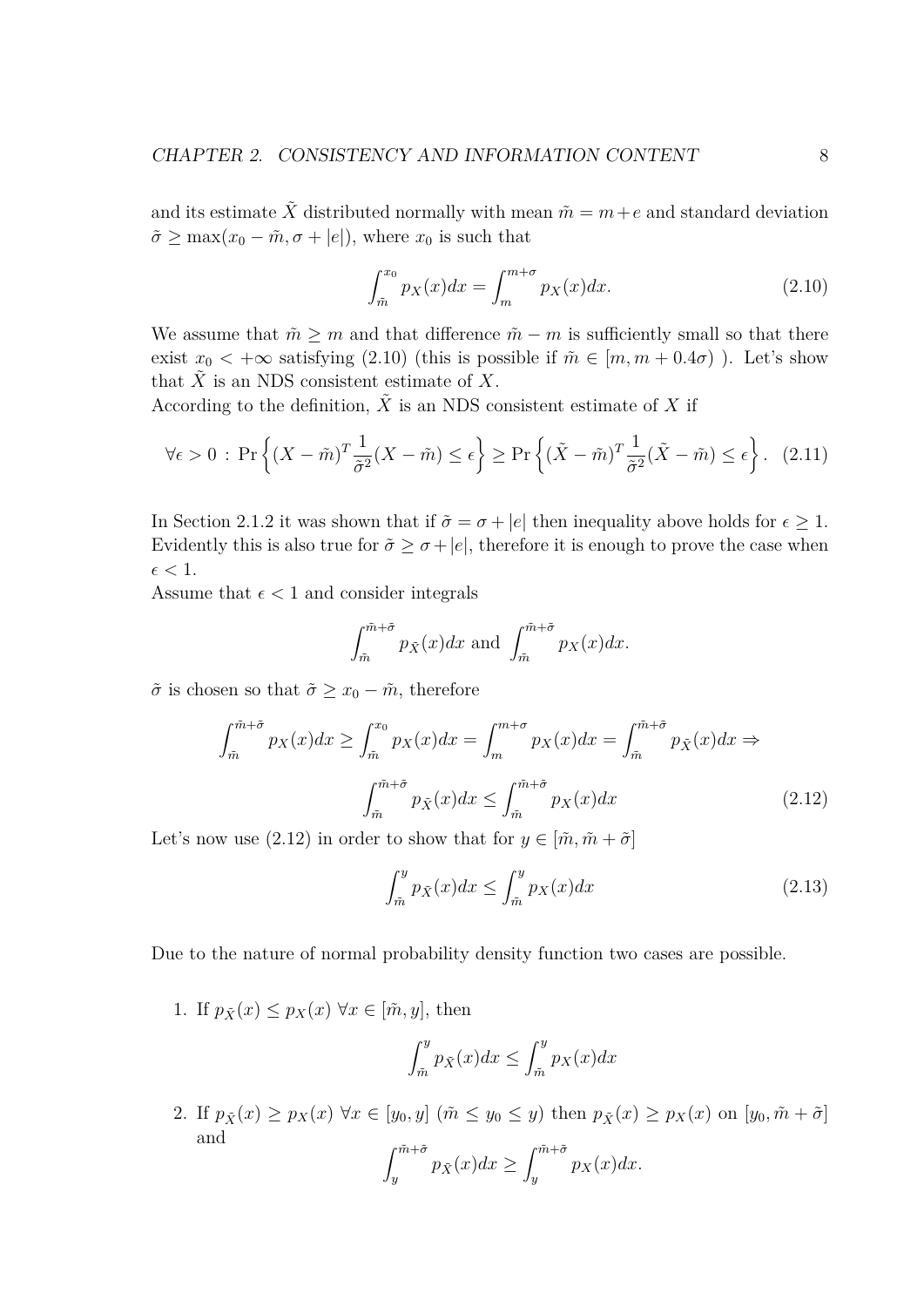Hence,

$$
\int_{\tilde{m}}^{y} p_{\tilde{X}}(x) dx = \int_{\tilde{m}}^{\tilde{m}+\tilde{\sigma}} p_{\tilde{X}}(x) dx - \int_{y}^{\tilde{m}+\tilde{\sigma}} p_{\tilde{X}}(x) dx
$$
  

$$
\leq \int_{\tilde{m}}^{\tilde{m}+\tilde{\sigma}} p_{X}(x) dx - \int_{y}^{\tilde{m}+\tilde{\sigma}} p_{X}(x) dx = \int_{\tilde{m}}^{y} p_{X}(x) dx,
$$

and inequality (2.13) holds.

Taking into account that  $\tilde{m} > m$  and properties of normal distribution, following is true:

$$
\int_{\tilde{m}-(y-\tilde{m})}^{\tilde{m}} p_X(x)dx \ge \int_{\tilde{m}}^y p_X(x)dx \tag{2.14}
$$

$$
\int_{\tilde{m}-(y-\tilde{m})}^{\tilde{m}} p_{\tilde{X}}(x)dx = \int_{\tilde{m}}^{y} p_{\tilde{X}}(x)dx.
$$
 (2.15)

If  $0 < \epsilon < 1$  then  $\tilde{m} < \tilde{m} +$ *√*  $\bar{\epsilon} \cdot \tilde{\sigma} \leq \tilde{m} + \tilde{\sigma}$ , and (2.13), (2.14), (2.15) hold for  $y = \tilde{m} +$ *√*  $\bar{\epsilon} \cdot \tilde{\sigma}$ . Therefore by substituting *y* in (2.14), (2.15) and (2.13) with  $\tilde{m}$  + *√*  $\overline{\epsilon}\cdot\tilde{\sigma}$ we get the following

$$
\Pr\left\{ (X - \tilde{m})^T \frac{1}{\tilde{\sigma}^2} (X - \tilde{m}) \le \epsilon \right\} = \Pr\left\{ -\sqrt{\epsilon} \cdot \tilde{\sigma} + \tilde{m} \le X \le \sqrt{\epsilon} \cdot \tilde{\sigma} + \tilde{m} \right\}
$$
\n
$$
= \int_{\tilde{m} - \sqrt{\epsilon} \cdot \tilde{\sigma}}^{\tilde{m}} p_X(x) dx + \int_{\tilde{m}}^{\tilde{m} + \sqrt{\epsilon} \cdot \tilde{\sigma}} p_X(x) dx
$$
\n
$$
\stackrel{(2.14)}{\geq} \int_{\tilde{m}}^{\tilde{m} + \sqrt{\epsilon} \cdot \tilde{\sigma}} p_X(x) dx + \int_{\tilde{m}}^{\tilde{m} + \sqrt{\epsilon} \cdot \tilde{\sigma}} p_X(x) dx
$$
\n
$$
\stackrel{(2.13)}{\geq} \int_{\tilde{m}}^{\tilde{m} + \sqrt{\epsilon} \cdot \tilde{\sigma}} p_{\tilde{X}}(x) dx + \int_{\tilde{m}}^{\tilde{m} + \sqrt{\epsilon} \cdot \tilde{\sigma}} p_{\tilde{X}}(x) dx
$$
\n
$$
\stackrel{(2.15)}{=} \int_{\tilde{m} - \sqrt{\epsilon} \cdot \tilde{\sigma}}^{\tilde{m}} p_{\tilde{X}}(x) dx + \int_{\tilde{m}}^{\tilde{m} + \sqrt{\epsilon} \cdot \tilde{\sigma}} p_{\tilde{X}}(x) dx
$$
\n
$$
= \Pr\left\{ -\sqrt{\epsilon} \cdot \tilde{\sigma} + \tilde{m} \le \tilde{X} \le \sqrt{\epsilon} \cdot \tilde{\sigma} + \tilde{m} \right\}
$$
\n
$$
= \Pr\left\{ (\tilde{X} - \tilde{m})^T \frac{1}{\sigma^2} (\tilde{X} - \tilde{m}) \le \epsilon \right\}.
$$

Thereby for chosen  $\tilde{m}$  and  $\tilde{\sigma}$ 

$$
\forall \epsilon > 0 : \Pr\left\{ (X - \tilde{m})^T \frac{1}{\sigma^2} (X - \tilde{m}) \le \epsilon \right\} \ge \Pr\left\{ (\tilde{X} - \tilde{m})^T \frac{1}{\sigma^2} (\tilde{X} - \tilde{m} \le \epsilon \right\},\
$$

that is  $\tilde{X}$  is an NDS consistent estimate of X.

In the Fig. 2.2 the probability distribution function of normal RV *X* with mean 5 and standard deviation 3 and distribution of its normal estimate  $\tilde{X}$  with mean 6 and standard deviation 5 are plotted. It can be checked that  $\int_6^{6+5} p_X(x) dx > \int_5^{5+3} p_X(x) dx$ and  $\tilde{\sigma} > \sigma + |m - \tilde{m}|$ , thus  $\tilde{X}$  is an NDS consistent estimate of X.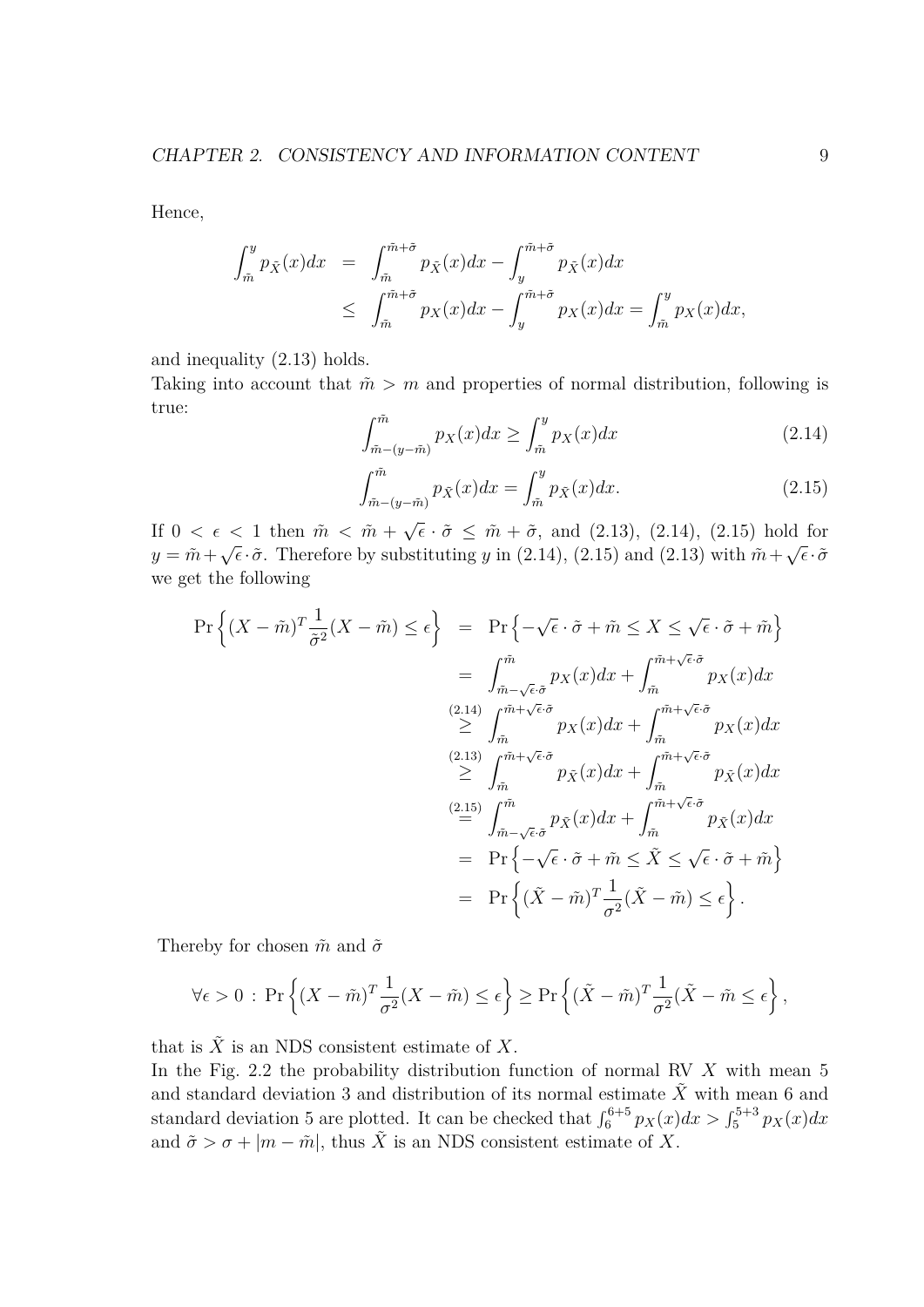

Figure 2.2: Probability density functions of RV  $X \sim N(5, 3^2)$  and its NDS consistent estimate  $\tilde{X} \sim N(6, 5^2)$ .

#### **2.1.5 Normalized Deviation Squared equivalence**

*N*-variate random variable  $\tilde{X}$  with mean  $\bar{x} \in \mathbb{R}^N$  and covariance  $\bar{P}$  is an NDS equivalent estimate of *N*-variate random variable *X* if

$$
\forall \epsilon > 0: \Pr\left\{ (X - \bar{x})^T \bar{P}^{-1} (X - \bar{x}) \le \epsilon \right\} = \Pr\left\{ (X - \bar{x})^T \bar{P}^{-1} (X - \bar{x}) \le \epsilon \right\} \tag{2.16}
$$

Inequality (2.16) means that probability mass of  $\tilde{X}$  in any ellipsoid defined by  $(z - \bar{x})^T \bar{P}^{-1}(z - \bar{x}) < \epsilon$  is equal to probability mass of X in the same ellipsoid. I.e. normalized deviation squared equivalence implies *p* equivalence for any  $p \in [0, 1]$ .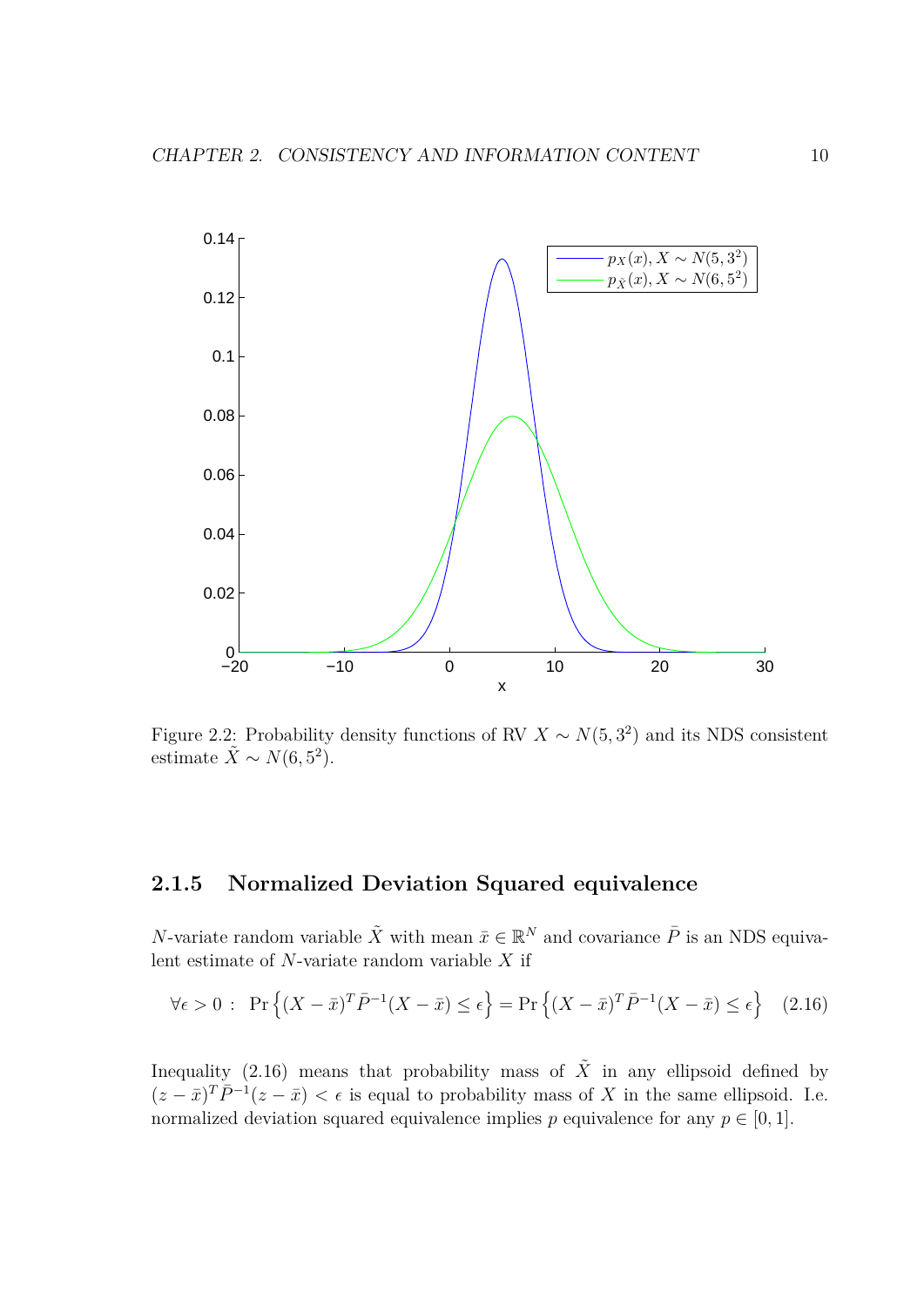## **2.2 Information content**

Information content reflects how certain estimation is about the parameter being estimated: the higher the certainty of the estimate, more valuable information it possesses. Information content is directly related to the inverse of the covariance matrix of an estimate. In scalar case, the smaller variance of RV is, the more certain is the estimation.

It is possible to make estimate consistent by increasing its covariance matrix, but this would reduce the informativity of the estimation. The aim is to make the estimate as informative as possible and at the same time to preserve consistency. It means that inequalities in the consistency definitions must be as close to equalities as possible. In case of mean squared deviation consistency, estimate defined by  $\bar{x}$  and  $\bar{P}$  is most informative and yet consistent in mean squared deviation if  $\bar{P} = M$ .

In case of *p* consistency, estimate  $\tilde{X}$  is most informative and yet *p* consistent if

$$
\exists \epsilon > 0 \mid \Pr\left\{ (X - \bar{x})^T \bar{P}^{-1} (X - \bar{x}) \le \epsilon \right\} = \Pr\left\{ (\tilde{X} - \bar{x})^T \bar{P}^{-1} (\tilde{X} - \bar{x}) \le \epsilon \right\} = p,
$$

i.e. if  $\tilde{X}$  is p equivalent estimate of X.

In case of NDS consistency, estimate  $\tilde{X}$  is most informative and yet NDS consistent if

$$
\forall \epsilon > 0 : \Pr\left\{ (X - \bar{x})^T \bar{P}^{-1} (X - \bar{x}) \le \epsilon \right\} = \Pr\left\{ (\tilde{X} - \bar{x})^T \bar{P}^{-1} (\tilde{X} - \bar{x}) \le \epsilon \right\},\
$$

i.e. if  $\tilde{X}$  is NDS equivalent estimate of  $X$ .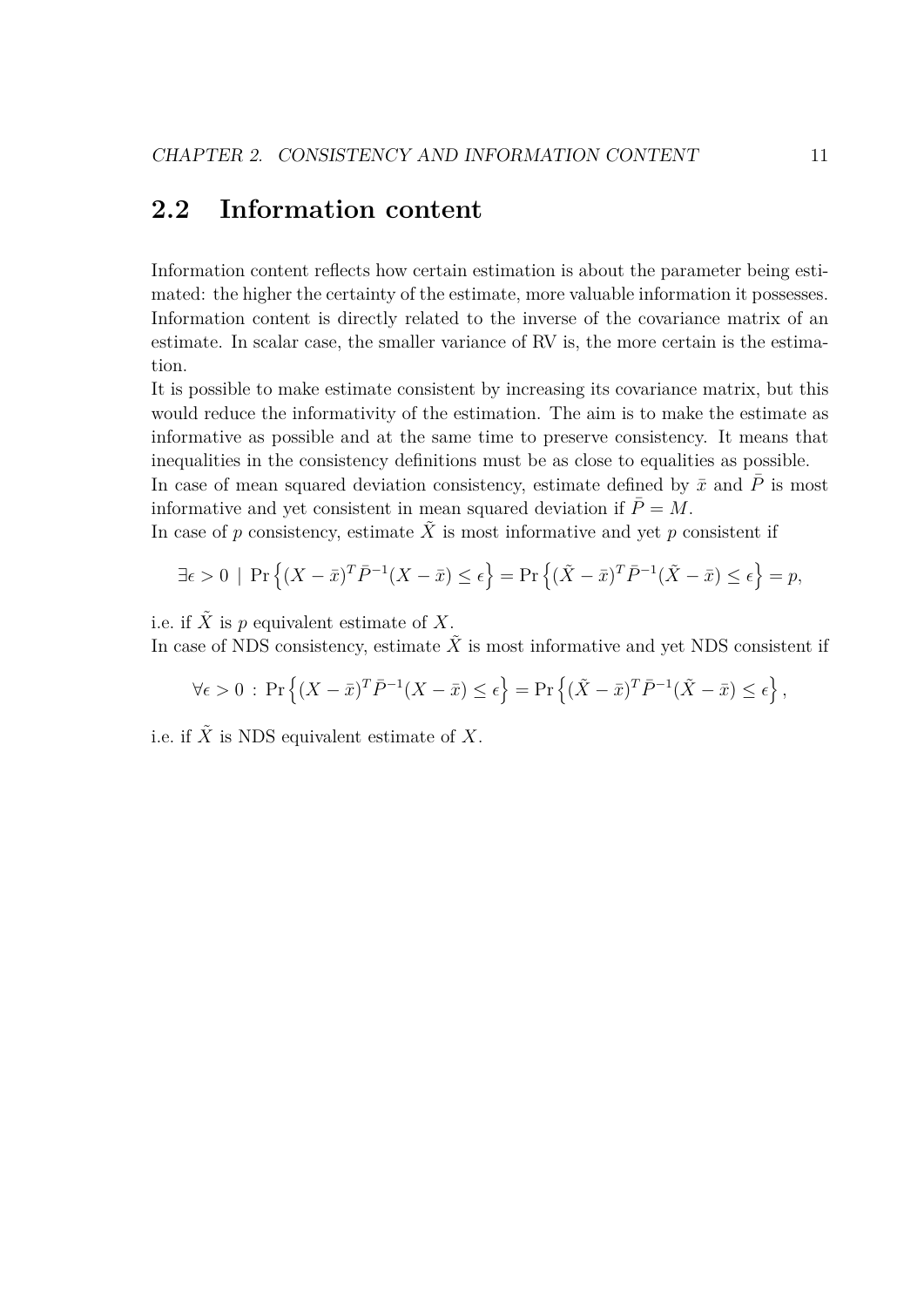## **Chapter 3**

# **Hypothesis testing for consistency evaluation**

## **3.1 Concept of hypothesis testing**

In statistics, hypothesis is a statement about some phenomena or population whose truthfulness has to be checked. Hypothesis test starts with making the null hypothesis *H*0, which is the statement that is rejected or not rejected as a result of the test. In contrast to null hypothesis there exist alternative hypothesis  $H_1$  that is the logical complement of  $H_0$ . Hypothesis test assumes two possible outputs:

- $H_0$  is rejected in favor of  $H_1$
- $H_0$  is not rejected

Null hypothesis is rejected if after obtaining observations about phenomena/population there is a sufficient evidence that it is false. And hypothesis is not rejected if there is not sufficient evidence that it is false. However, the latter case does not mean that null hypothesis is true.

Hypothesis inference is made based on the test statistic  $U \in \mathbb{R}^m$  associated with the hypothesis and critical region  $r \subset \mathbb{R}^m$ , which is defined based on probability distribution of *U* and significance level  $\alpha$ . Test statistic *U* is considered as a random variable whose value is calculated according to the observations obtained during the test. Critical region *r* is defined so that

$$
\Pr\{U \in r | H_0\} \le \alpha,
$$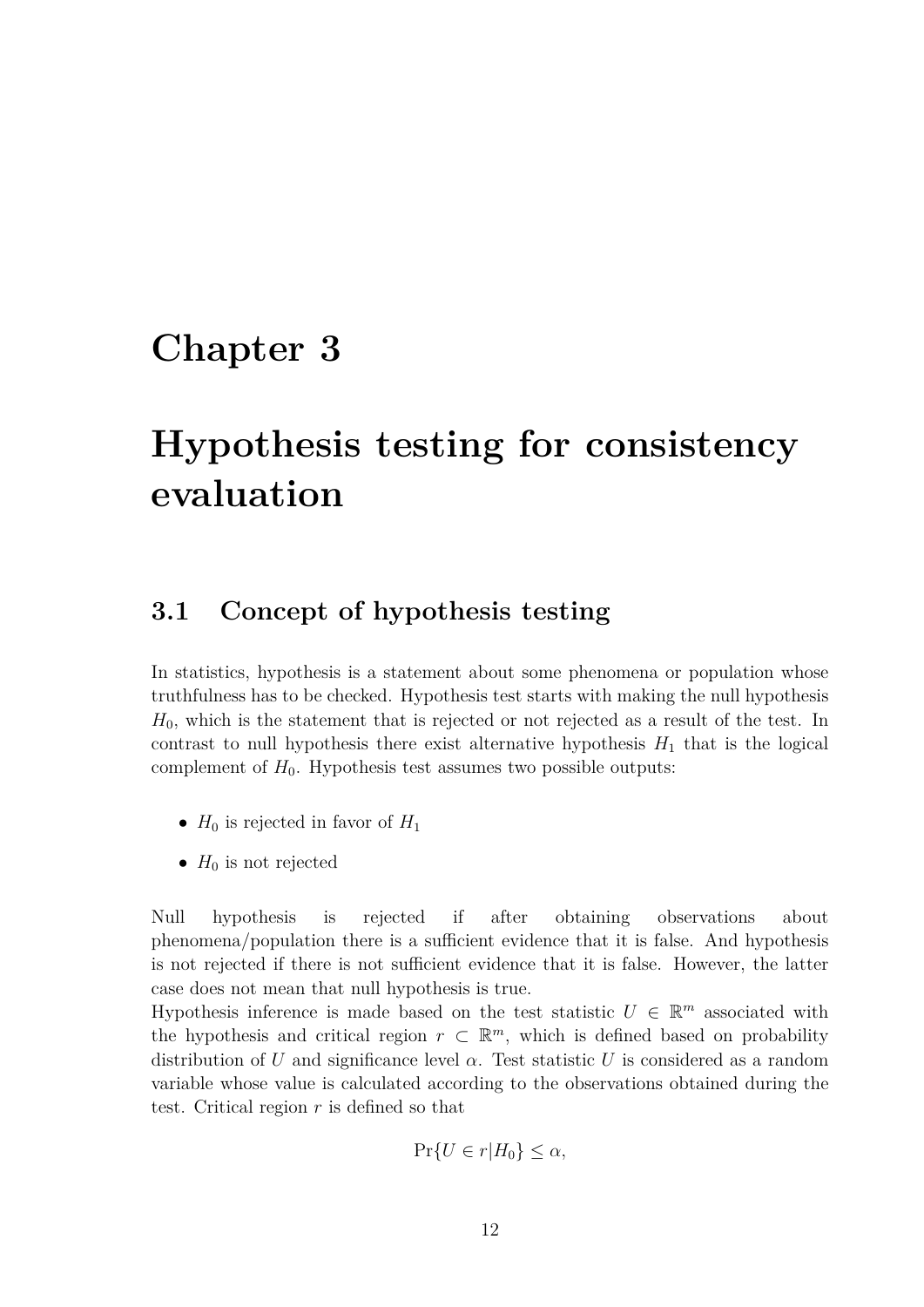where  $\alpha$  is usually small value, e.g. 0.05. Hypothesis is rejected if *U* falls inside critical region, and it is not rejected otherwise.[19]

The underlying concept of hypothesis testing is that if  $H_0$  is true then probability that *U* will fall inside the critical region is very small (equal to or less than  $\alpha$ ), and if *U* actually falls inside *r* then one would reject hypothesis rather than accept happening of such a rare event.

Hypothesis tests never produce conclusions about the statement with absolute certainty. There are two types of errors that can be made in hypothesis inference. Type 1 error occurs if the null hypothesis is rejected when it is actually true. Type 2 error occurs if hypothesis is not rejected when it is actually false. Correct decisions and errors of type 1 and 2 are summarized in the table 3.1.

Table 3.1: Possible hypothesis test outcomes

|                                      | $H_0$ is true | $H_0$ is false   |
|--------------------------------------|---------------|------------------|
| Do not reject $H_0$ Correct decision |               | Type 2 error     |
| Reject $H_0$                         | Type 1 error  | Correct decision |

Good hypothesis test must have minimal probabilities of type 1 and type 2 errors so that probabilities of correct decisions are maximized. In some cases probability of errors of second type can not be directly calculated since alternative hypothesis  $H_1$ includes large number of events for which *U* might fall outside critical region *r* with high probability. In this case only rejection of the hypothesis is reliable, since rejection excludes the type 2 error, and type 1 error is known.

Summarizing all above, hypothesis test consists of the following steps:

- 1. Define null hypothesis  $H_0$
- 2. Define test statistics *U*
- 3. Define significance level  $\alpha$  and set critical region  $r$  so that  $Pr\{U \in r | H_0\} \leq \alpha$
- 4. Make observations and calculate *U*
- 5. Reject  $H_0$  if *U* falls inside critical region *r*, do not reject  $H_0$  if *U* falls outside critical region *r*.

### **3.2 Hypothesis tests for consistency evaluation**

In order to check whether parameter estimate meet consistency requirements, actual distribution of parameter is needed, which is almost never available. In most of the cases the only information about the true distribution is represented by a sample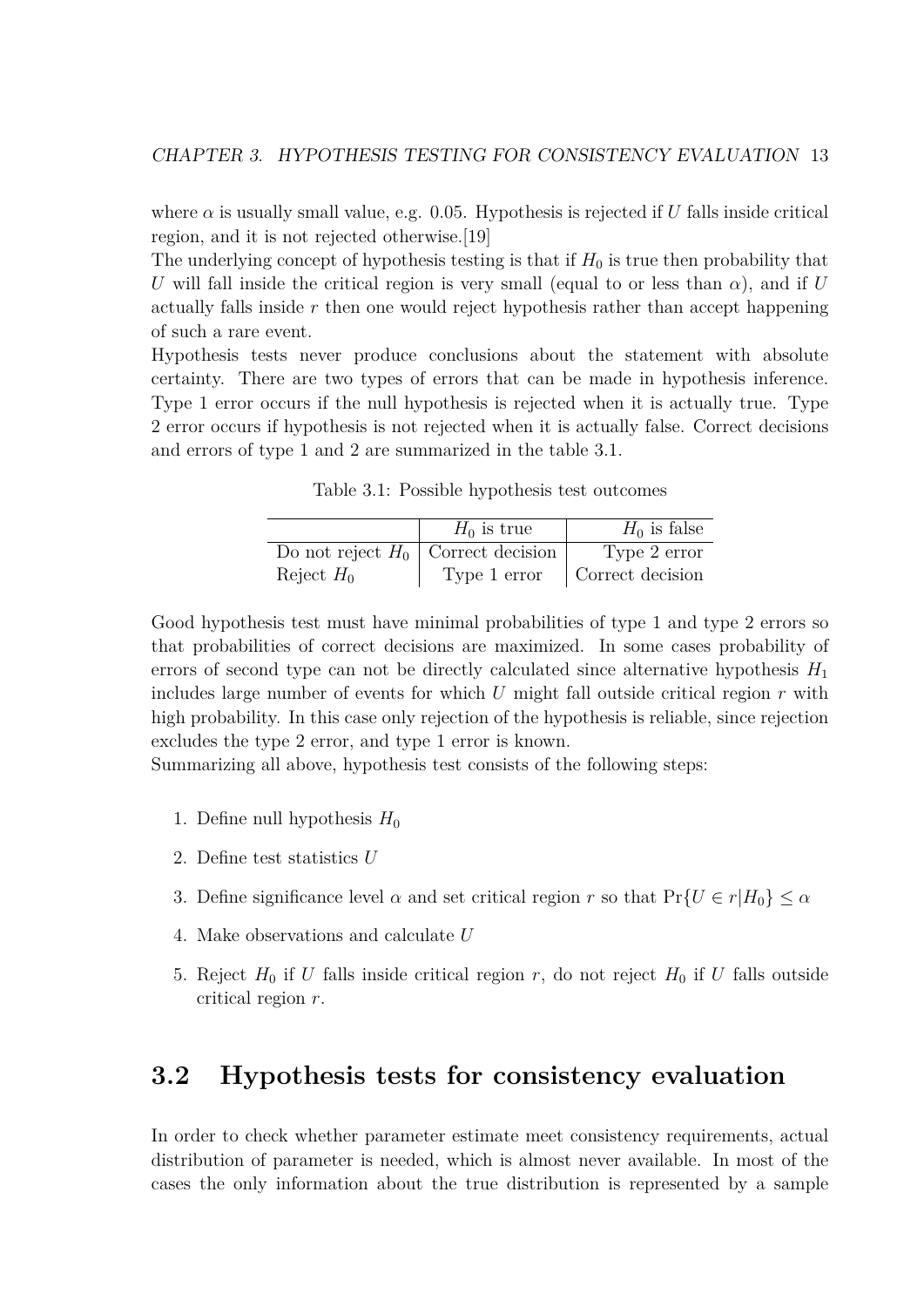drawn from it. If only a sample is available, hypothesis test can be used to evaluate consistency of the estimate, with null hypothesis  $H_0$  being "Estimate is consistent", and test statistic being a function of the sample.

### **3.2.1 Hypothesis test for Mean Squared Deviation consistency**

Consider estimate of *N*-variate RV *X* given in the form of point estimate  $\bar{x} \in \mathbb{R}^N$ and corresponding mean squared deviation matrix  $\overline{P}$ , and random sample  $X_1, \ldots, X_M$ from the distribution of *X*.

Let  $H_0$  be a null hypothesis stating that estimate is consistent in mean squared deviation. Choose  $\epsilon > N$  and define test variable *U* as

$$
U = \sum_{i=1}^{M} U_i,
$$

where

$$
U_i = \begin{cases} 1, & \text{if } (X_i - \bar{x})^T \bar{P}^{-1} (X_i - \bar{x}) \le \epsilon \\ 0, & \text{otherwise} \end{cases}
$$

If  $H_0$  is true then according to the definition of mean squared deviation consistency

$$
\Pr\left\{ (X - \bar{x})^T \bar{P}^{-1} (X - \bar{x}) \le \epsilon \right\} \ge 1 - \frac{N}{\epsilon},\tag{3.1}
$$

and since  $X_i$  are independent realizations of  $X, U$  is a sum of  $M$  independent Bernoulli random variables with probability of success  $p \geq 1 - \frac{N}{e}$  $\frac{N}{\epsilon}$ , i.e. *U* is a Binomial random variable with probability mass function

$$
\Pr\{U = k\} = \binom{M}{k} p^k (1-p)^{M-k}, k \in \{0, \dots, M\}.
$$

In order to define critical region for *U*, consider function  $f(y) = {M \choose k}$ *k*  $\int y^k (1-y)^{M-k}$ which has positive derivative on  $(0, \frac{k}{\lambda})$  $\frac{k}{M}$ ) and negative derivative on  $(\frac{k}{M})$  $\frac{k}{M}$ , 1). Taking into account that  $p \geq 1 - \frac{N}{6}$  $\frac{N}{\epsilon}$ , we can guarantee that for *k* such that

$$
1 - \frac{N}{\epsilon} \ge \frac{k}{M},\tag{3.2}
$$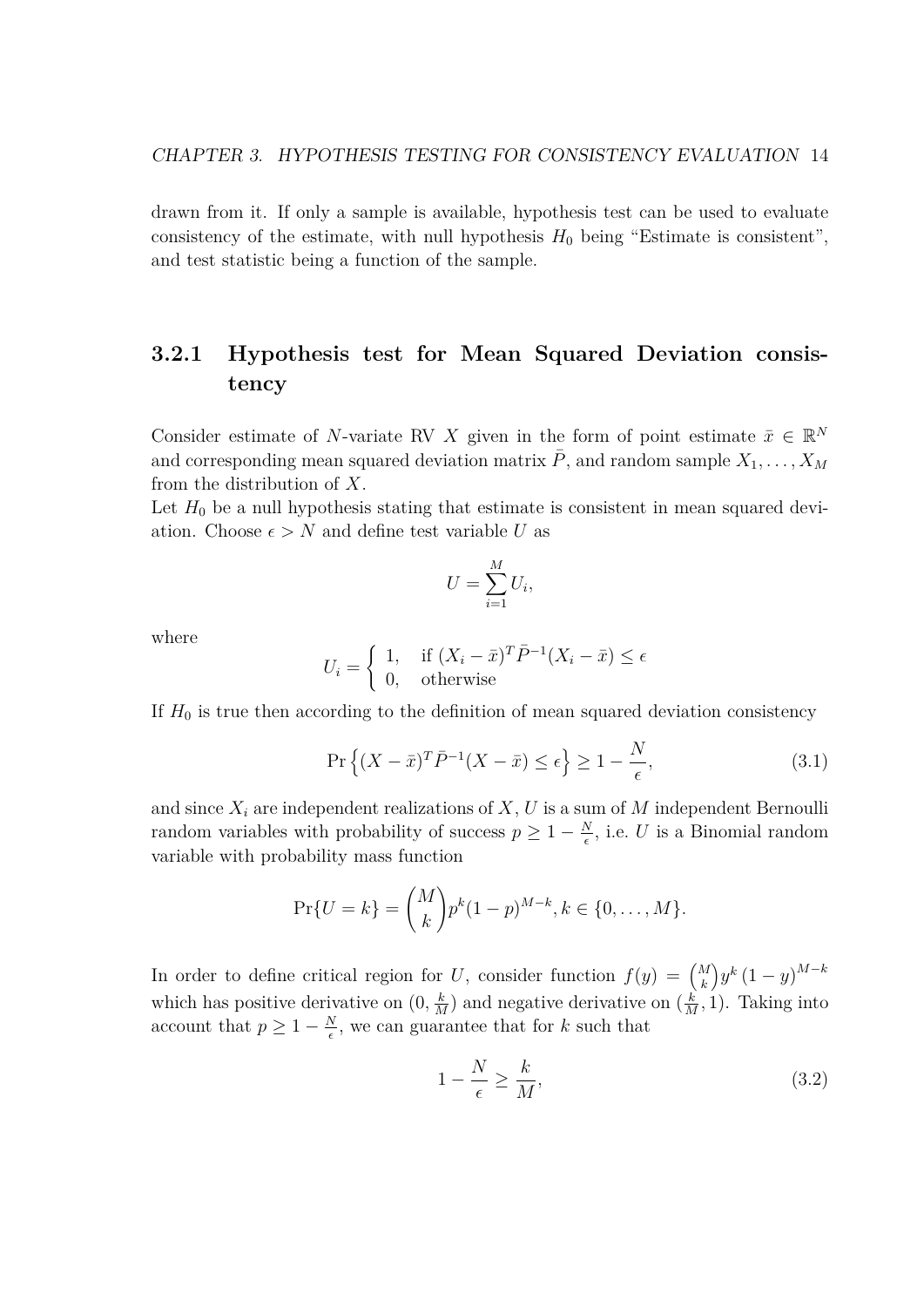following inequality holds

$$
\binom{M}{k} p^k \left(1-p\right)^{M-k} \le \binom{M}{k} \left(1-\frac{N}{\epsilon}\right)^k \left(\frac{N}{\epsilon}\right)^{M-k}.\tag{3.3}
$$

We can choose  $K \in \{0, \ldots, M\}$  so that  $k \in \{0, \ldots, K\}$  satisfies (3.2), and for which  $(3.3)$  holds. Then critical region for *U* can be set as  $r = \{0, \ldots, K\}$  so that

$$
\Pr\{U \in r | H_0\} = \sum_{k=0}^{K} {M \choose k} p^k (1-p)^{M-k} \le \sum_{k=0}^{K} {M \choose k} \left(1 - \frac{N}{\epsilon}\right)^k \left(\frac{N}{\epsilon}\right)^{M-k} \le \alpha,
$$

where  $\alpha$  is the significance level of the hypothesis test. If *U* falls inside *r*, hypothesis  $H_0$  can be rejected at significance level  $\alpha$ .

Critical region *r* is dependent on significance level  $\alpha$  and value  $\epsilon$ , and for certain choices critical region might be empty. General rule is to choose  $\alpha$  and  $\epsilon$  so that  $|r| > 0$  to make hypothesis test sensible.

#### **3.2.2 Hypothesis test for P-consistency and equivalence**

Consider *N*-variate RV *X*, its estimate  $\tilde{X}$  with known probability distribution, mean  $\bar{x}$  and covariance *P*, and random sample  $X_1, \ldots, X_M$  drawn from the distribution of *X*.

Let  $H_0$  be a null hypothesis stating that estimate is *p*-consistent. Choose  $\epsilon \geq 0$  such that  $Pr\{(\tilde{X} - \bar{x})^T \bar{P}^{-1} (\tilde{X} - \bar{x}) \leq \epsilon\} = p$  and define test variable *U* as

$$
U = \sum_{i=1}^{M} U_i,
$$

where

$$
U_i = \begin{cases} 1, & \text{if } (X_i - \bar{x})^T \bar{P}^{-1} (X_i - \bar{x}) \le \epsilon \\ 0, & \text{otherwise} \end{cases}
$$

If  $H_0$  is true then according to the definition of *p*-consistency

$$
\Pr\left\{ (X_i - \bar{x})^T \bar{P}^{-1} (X_i - \bar{x}) \le \epsilon \right\} \ge \Pr\left\{ (\tilde{X} - \bar{x})^T \bar{P}^{-1} (\tilde{X} - \bar{x}) \le \epsilon \right\} = p,\tag{3.4}
$$

and since  $X_i$  are independent realizations of RV  $X$ ,  $U$  is a sum of  $M$  independent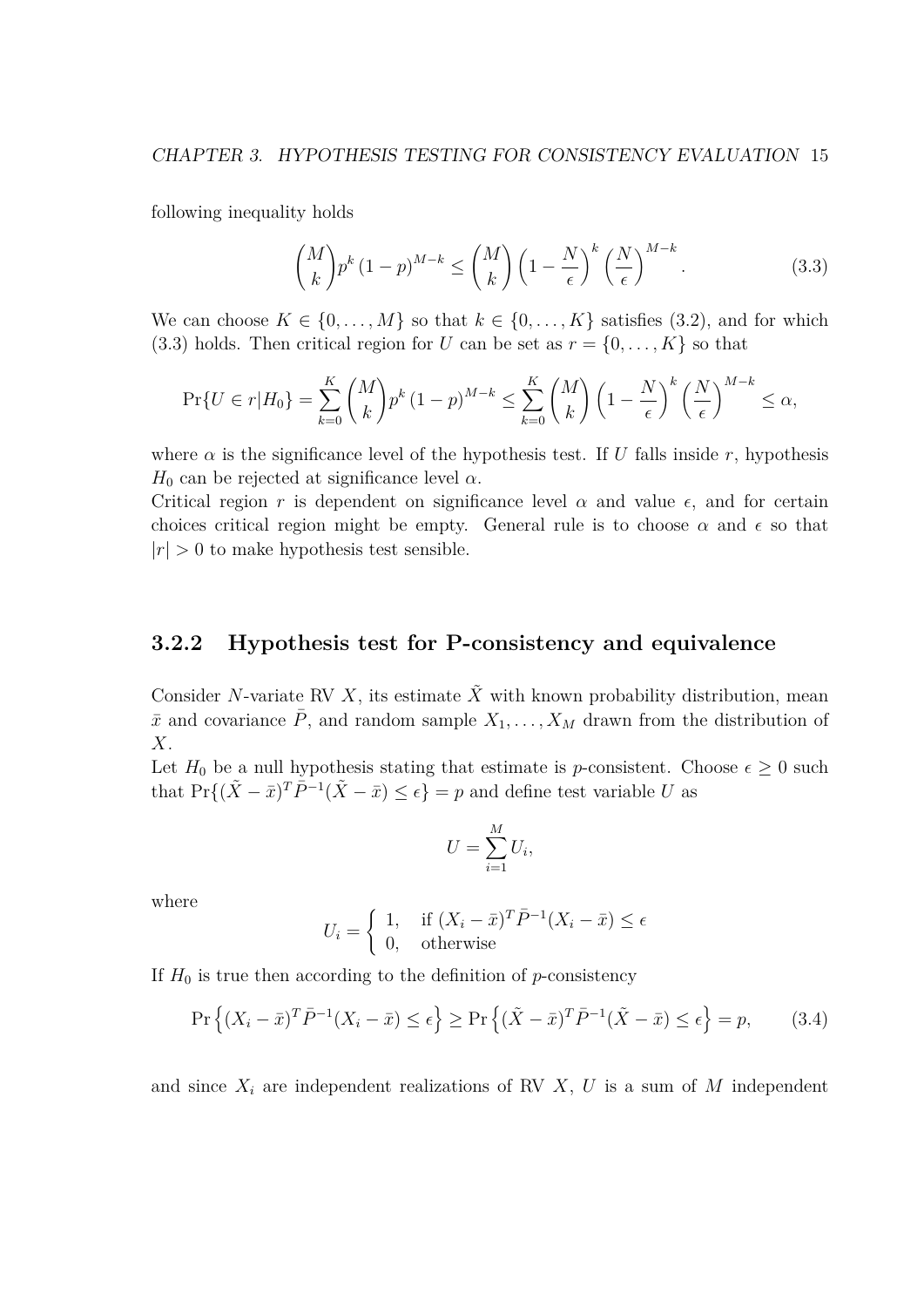Bernoulli random variables with probability of success  $s > p$ , i.e. *U* is a Binomial random variable with probability mass function

$$
\Pr\{U=k\} = \binom{M}{k} s^k (1-s)^{M-k}.
$$

The critical region for *U* can be defined as in hypothesis test for mean squared deviation consistency (section 3.2.1) by replacing  $1 - \frac{N}{\epsilon}$  with *p*. I.e. we can choose  $K \in \{0, \ldots, M\}$  so that  $k \in \{0, \ldots, K\}$  satisfy  $p \geq \frac{k}{N}$  $\frac{k}{M}$  and

$$
\binom{M}{k} s^k (1-s)^{M-k} \le \binom{M}{k} (p)^k (1-p)^{M-k}.
$$
\n(3.5)

Then critical region for *U* can be set as  $r = \{0, \ldots, K\}$  so that

$$
\Pr\{U \in r | H_0\} = \sum_{k=0}^{K} \binom{M}{k} s^k (1-s)^{M-k} \le \sum_{k=0}^{K} \binom{M}{k} p^k (1-p)^{M-k} \le \alpha. \tag{3.6}
$$

If *U* falls inside *r* then  $H_0$  can be rejected at significance level  $\alpha$ .

In order to check *p* equivalence, let  $H_0$  be a null hypothesis stating that  $\tilde{X}$  is a *p* equivalent estimate of X and let test statistic U be defined as previously. If  $H_0$  is true then

$$
\Pr\left\{ (X_i - \bar{x})^T \bar{P}^{-1} (X_i - \bar{x}) \le \epsilon \right\} = \Pr\left\{ (\tilde{X} - \bar{x})^T \bar{P}^{-1} (\tilde{X} - \bar{x}) \le \epsilon \right\} = p,\tag{3.7}
$$

and *U* is a binomial RV with probability mass function

$$
\Pr\{U = k\} = \binom{M}{k} p^k (1-p)^{M-k}.\tag{3.8}
$$

For significance level  $\alpha$ , two sided critical region for *U* can be set as  $r = \{0, \ldots, k_1\} \cup \{0, \ldots, k_m\}$  ${k_2, \ldots, M}$ , so that

$$
\Pr\{U \in r | H_0\} = \sum_{k=0}^{k_1} {M \choose k} p^k (1-p)^{M-k} + \sum_{k=k_2}^{M} {M \choose k} p^k (1-p)^{M-k} \le \alpha. \tag{3.9}
$$

*P*<sup>−</sup>equivalence test with two sided critical region for *U* can be used to check both consistency and information content of the estimate. If *U* falls into the right part of critical region then estimate is consistent but uninformative, if *U* falls into the left part of the critical region then estimate is inconsistent.

Consider as an example a scalar random variable *X* distributed normally with mean  $m = 5$  and standard deviation  $\sigma = 3$  and its estimate X distributed normally with mean  $\tilde{m} = 8$  and standard deviation  $\tilde{\sigma} = 4$ . Let's apply the hypothesis test to check 0.68 consistency of  $\overline{X}$ .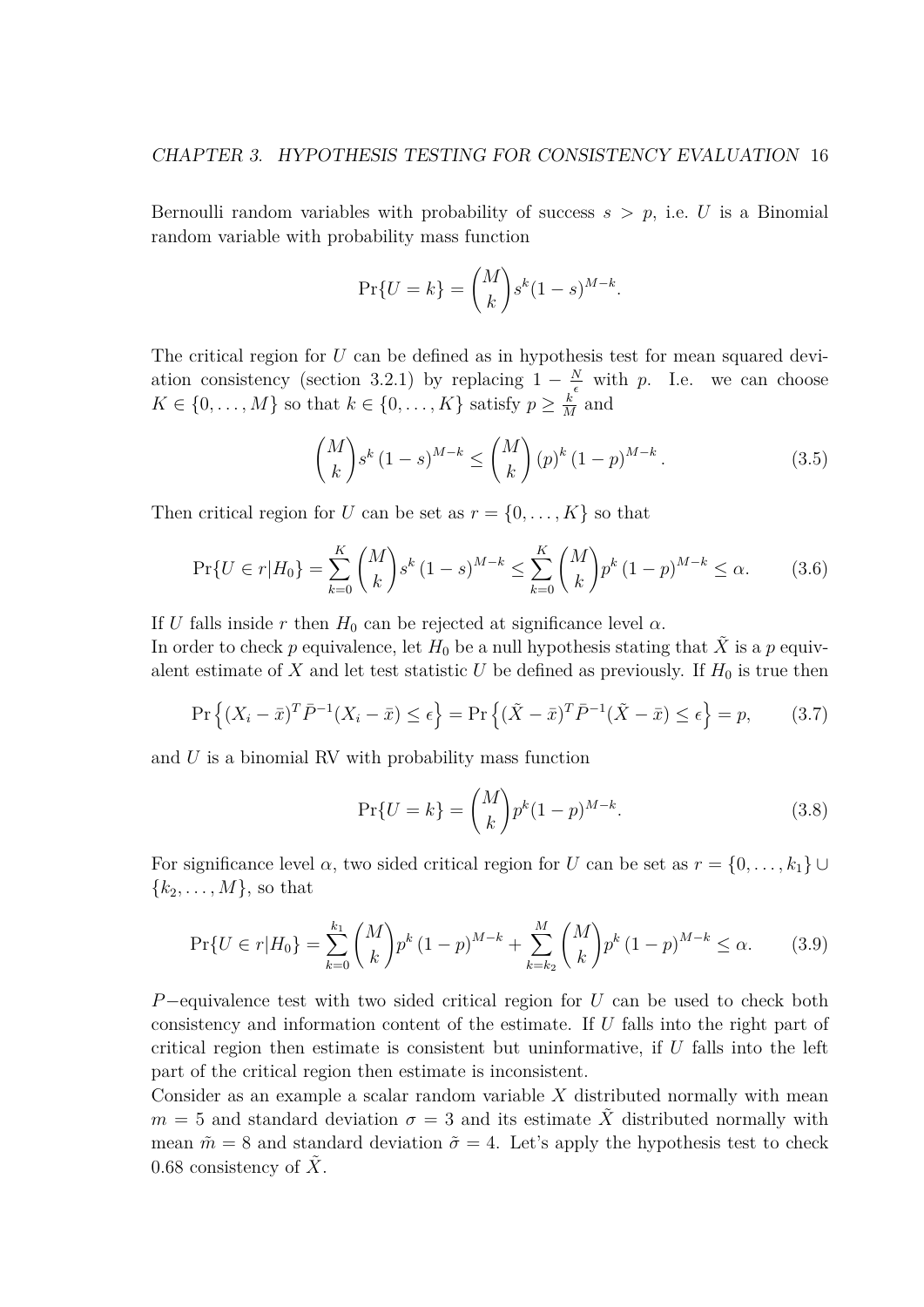For significance level  $\alpha = 0.1$ , sample size  $M = 20$ , and  $p = 0.68$ , critical region for test statistic *U* can be defined as  $r = [0, 10]$  according to (3.6).

Now consider random sample [6.3091, 3.4869, 5.3063, 8.5888, 5.3608, 1.8895, 2.4287, 4.4904, 4.4250, 2.4026, 5.5420, 8.7996, 4.2465, 4.3863, -1.6046, 2.6765, 0.8202, 3.8413, 6.5768, 9.5698 drawn from the distribution of *X*.  $U = 8$  calculated based on this sample falls inside the critical region  $r = [0, 10]$ , thus, we can reject hypothesis about 0.68 consistency of  $\tilde{X}$  with significance level  $\alpha$ .

It can be checked that  $\Pr\{X \in [\tilde{m} - \tilde{\sigma}, \tilde{m} + \tilde{\sigma}]\} = 0.68$  but  $\Pr\{X \in [\tilde{m} - \tilde{\sigma}, \tilde{m} + \tilde{\sigma}]\} =$ 0.62, thus  $\tilde{X}$  is not *p* consistent estimate of *X* for  $p = 0.68$ .

### **3.2.3 Hypothesis test for Normalized Deviation Squared consistency and equivalence**

In order to define hypothesis test for normalized deviation squared consistency we need the following Lemma and Theorem.

**Lemma 3.1.** *If functions*  $f(x) \geq 0$ ,  $g(x) \geq 0$ ,  $s(x) \geq 0$  *have finite number of discontinuity points, s*(*x*) *is monotonically decreasing, and*

$$
\forall \epsilon \ge 0 \; : \; \int_0^{\epsilon} f(x)dx \ge \int_0^{\epsilon} g(x)dx \tag{3.10}
$$

*then*

$$
\forall \epsilon \ge 0 \; : \; \int_0^{\epsilon} f(x)s(x)dx \ge \int_0^{\epsilon} g(x)s(x)dx \tag{3.11}
$$

*Proof.* Consider integral difference

$$
\int_0^\epsilon f(x)s(x)dx - \int_0^\epsilon g(x)s(x)dx.
$$
 (3.12)

Denote  $r(x) = f(x) - g(x)$ , and represent interval [0,  $\epsilon$ ] as  $\bigcup_{i=1}^{N} a_i$ , where  $a_i \cap a_j = \emptyset$ ,  $r(x)$  is either non-negative or negative on each of the segments and changes sign every time the segment is changed. Due to (3.10),  $r(x) \geq 0$  for  $x \in a_1$ . When *N* is even integral difference (3.12) can be rewritten as

$$
\int_0^{\epsilon} r(x)s(x)dx = \int_{a_1} r(x)s(x)dx + \ldots + \int_{a_N} r(x)s(x)dx \tag{3.13}
$$

Condition (3.10) imply that

$$
\forall k \; : \; \int_{a_1} r(x) dx + \ldots + \int_{a_k} r(x) dx \geq 0.
$$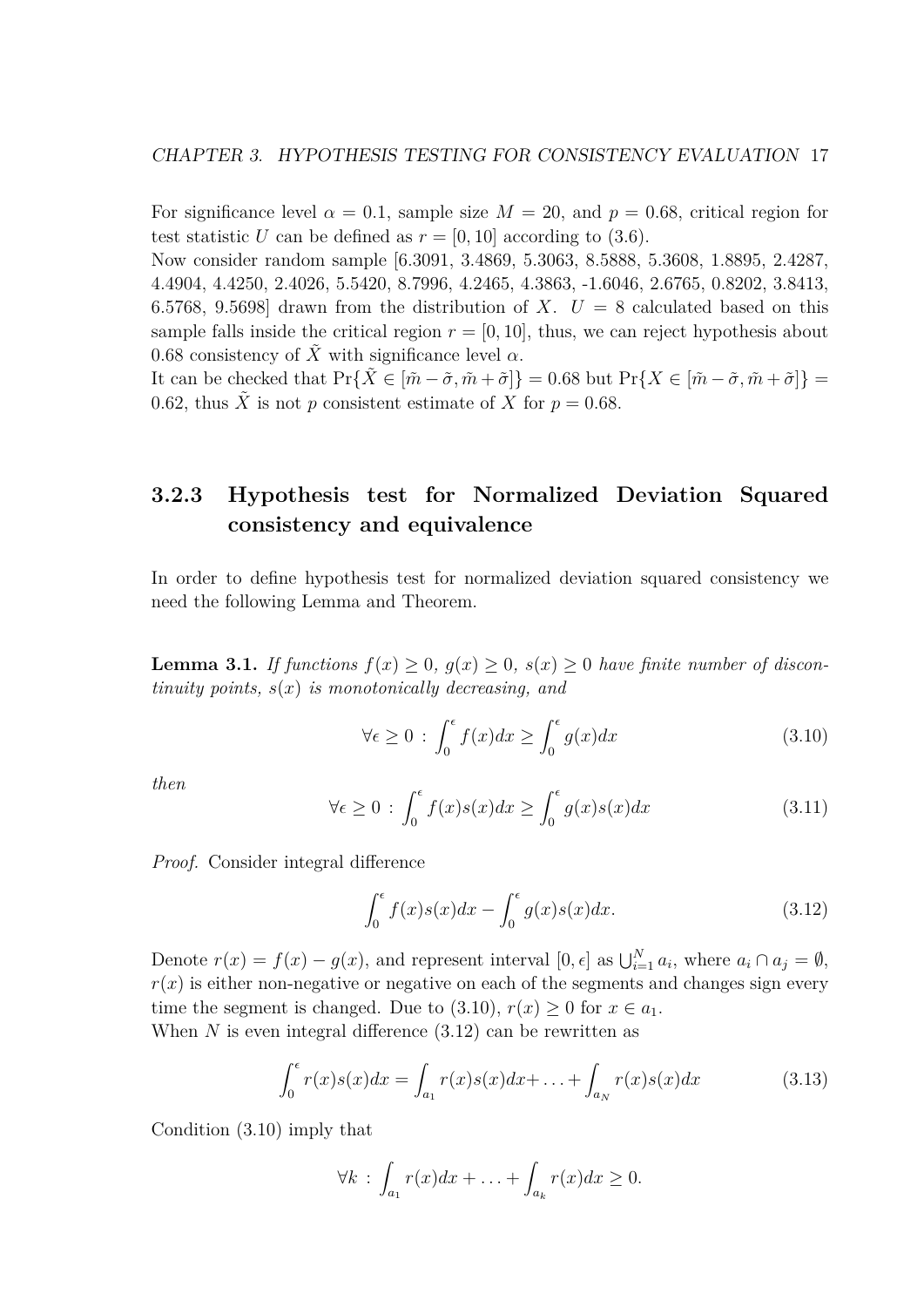Since  $s(x)$  is monotonically decreasing

$$
\min_{a_i} s(x) \ge \max_{a_j} s(x), \min_{a_i} s(x) \ge \min_{a_j} s(x) \text{ for } i < j
$$

Therefore

$$
\int_{a_1} r(x)s(x)dx + \int_{a_2} r(x) + \dots + \int_{a_N} r(x)s(x)dx \ge
$$
  

$$
\int_{a_1} r(x) \min_{a_1} (s(x))dx + \dots + \int_{a_N} r(x) \max_{a_N} (s(x))dx \ge
$$
  

$$
\max_{a_N} (s(x)) \left( \int_{a_1} r(x)dx + \dots + \int_{a_N} r(x)dx \right) \ge 0
$$

When *N* is odd

$$
\int_{a_1} r(x)s(x)dx + \int_{a_2} r(x)s(x)dx + \ldots + \int_{a_{N-1}} r(x)s(x)dx \ge 0,
$$
\n(3.14)

and since  $r(x)$  is non-negative on  $a_1$  and changes its sign whenever segment is changed

$$
\int_{a_N} r(x)s(x)dx \ge 0.
$$

Thus,

$$
\int_{a_1} r(x)s(x)dx + \ldots + \int_{a_N} r(x)s(x)dx \ge 0 \Rightarrow \int_0^{\epsilon} f(x)s(x)dx \ge \int_0^{\epsilon} g(x)s(x)dx.
$$

**Theorem 3.2.** *Consider continuous mutually independent RVs*  $[U_1, \ldots, U_M]$ *,*  $[\tilde{U}_1, \ldots, \tilde{U}_M]$  *defined on*  $[0, +\infty)$  *with probability density functions*  $p_{U_1}(u_1), \ldots, p_{U_M}(u_M), p_{\tilde{U}_1}(u_1), \ldots, p_{\tilde{U}_M}(u_M)$  having finite number of discontinuity *points, and RVs*  $U = \sum_{k=1}^{M} U_k$ ,  $\tilde{U} = \sum_{k=1}^{M} \tilde{U}_k$ *. If* 

$$
\forall \epsilon > 0 \, : \, Pr(U_k \le \epsilon) \ge Pr(\tilde{U}_k \le \epsilon), \tag{3.15}
$$

*then*

$$
\forall \epsilon > 0 : Pr(U \le \epsilon) \ge Pr(\tilde{U} \le \epsilon). \tag{3.16}
$$

*Proof.* Consider probabilities  $Pr(\tilde{U} \leq \epsilon)$  and  $Pr(U \leq \epsilon)$  which are equal respectively to the following multiple integrals:

$$
\int_0^{\epsilon} p_{\tilde{U}_1}(u_1) \ldots \int_0^{\epsilon-u_1-\ldots-u_{M-1}} p_{\tilde{U}_M}(u_M) du_M \ldots du_1,
$$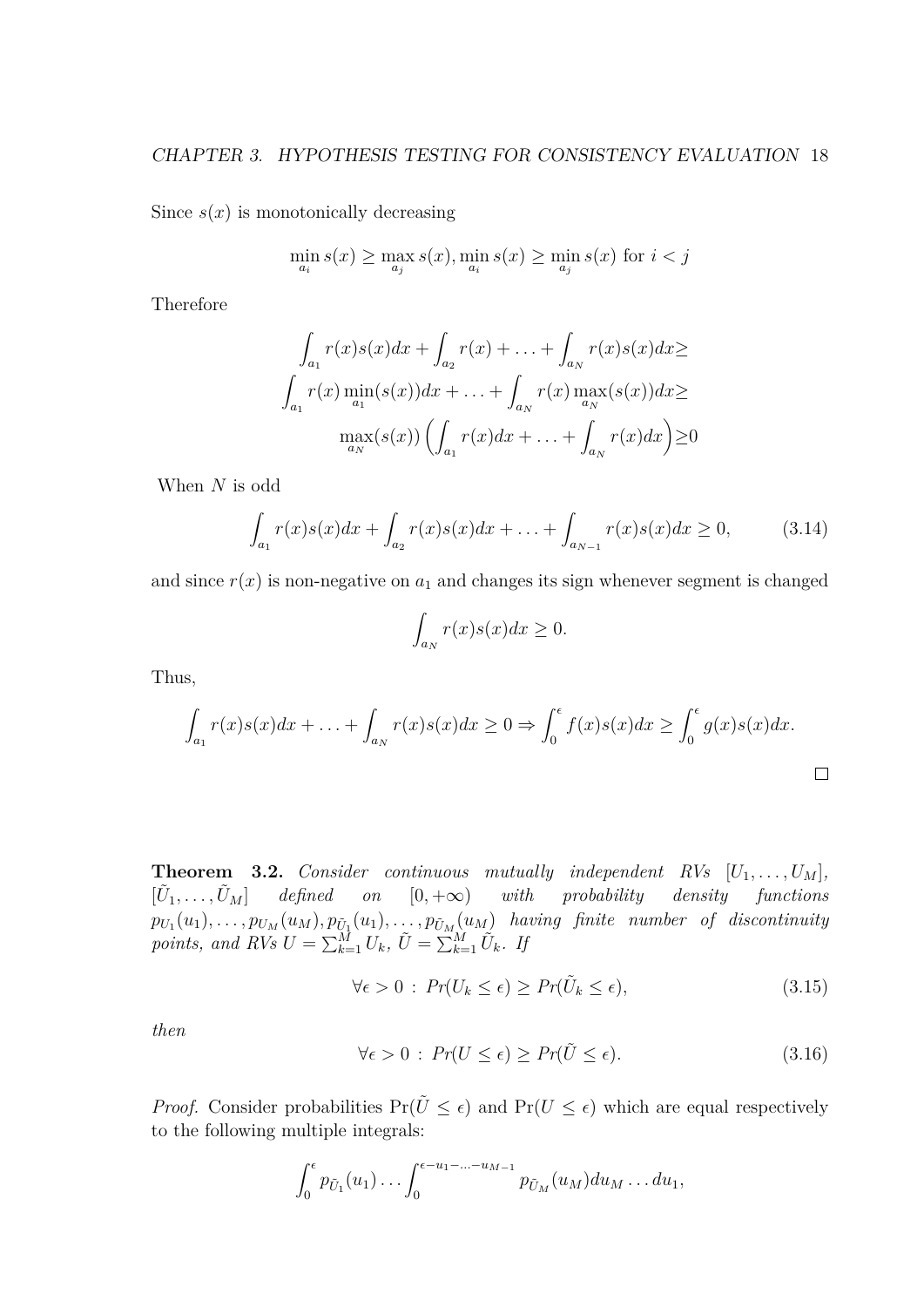$$
\int_0^{\epsilon} p_{U_1}(u_1)\ldots \int_0^{\epsilon-u_1-\ldots-u_{M-1}} p_{U_M}(u_M) du_M \ldots du_1.
$$

Denote

$$
\epsilon_i = \epsilon - \sum_{k=1}^i u_k,
$$
  
\n
$$
s_i = \int_0^{e_i} p_{U_{i+1}}(u_{i+1}) \dots \int_0^{e_{M-1}} p_{U_M}(u_M) du_m \dots du_{i+1},
$$
  
\n
$$
\tilde{s}_i = \int_0^{e_i} p_{\tilde{U}_{i+1}}(u_{i+1}) \dots \int_0^{e_{M-1}} p_{\tilde{U}_M}(u_M) du_m \dots du_{i+1},
$$
  
\n
$$
i \in \{1, \dots, M-1\}.
$$

Since probability density functions  $p_{\tilde{U}_1}(u_1), \ldots, p_{\tilde{U}_M}(u_M), p_{U_1}(u_1), \ldots, p_{U_M}(u_M)$  have finite number of discontinuity points, functions  $s_1, \ldots, s_{M-1}$  also posses the same property. According to (3.15)

$$
\forall \eta > 0 \; : \; \int_0^{\eta} p_{\tilde{U}_k}(u_k) du_k \leq \int_0^{\eta} p_{U_k}(u_k) du_k, k \in \{1, \ldots, M\}.
$$

For fixed  $u_1, \ldots, u_{i-1}, s_i$  is a non-negative function of  $u_i$  that monotonically decreases. Therefore, lemma requirements are met and we can apply it as follows. Since

$$
\tilde{s}_{M-1} \le s_{M-1},
$$

and according to the lemma,

$$
\tilde{s}_{M-2} = \int_0^{\epsilon_{M-2}} p_{\tilde{U}_{M-1}}(u_{M-1}) \tilde{s}_{M-1} du_{M-1} \le \int_0^{\epsilon_{M-2}} p_{\tilde{U}_{M-1}}(u_{M-1}) s_{M-1} du_{M-1}
$$
  

$$
\le \int_0^{\epsilon_{M-2}} p_{U_{M-1}}(u_{M-1}) s_{M-1} du_{M-1} = s_{M-2}.
$$

Now, since

$$
\tilde{s}_{M-2} \le s_{M-2},
$$

and according to the lemma,

$$
\tilde{s}_{M-3} = \int_0^{\epsilon_{M-3}} p_{\tilde{U}_{M-2}(U_{M-2})} \tilde{s}_{M-2} du_{M-2} \le \int_0^{\epsilon_{M-3}} p_{\tilde{U}_{M-2}}(u_{M-2}) s_{M-2} du_{M-2}
$$
  

$$
\le \int_0^{\epsilon_{M-3}} p_{U_{M-2}}(u_{M-2}) s_{M-2} du_{M-2} = s_{M-3}.
$$

Proceeding in this way, it can be shown that

 $\tilde{s}_1 \leq s_1$ ,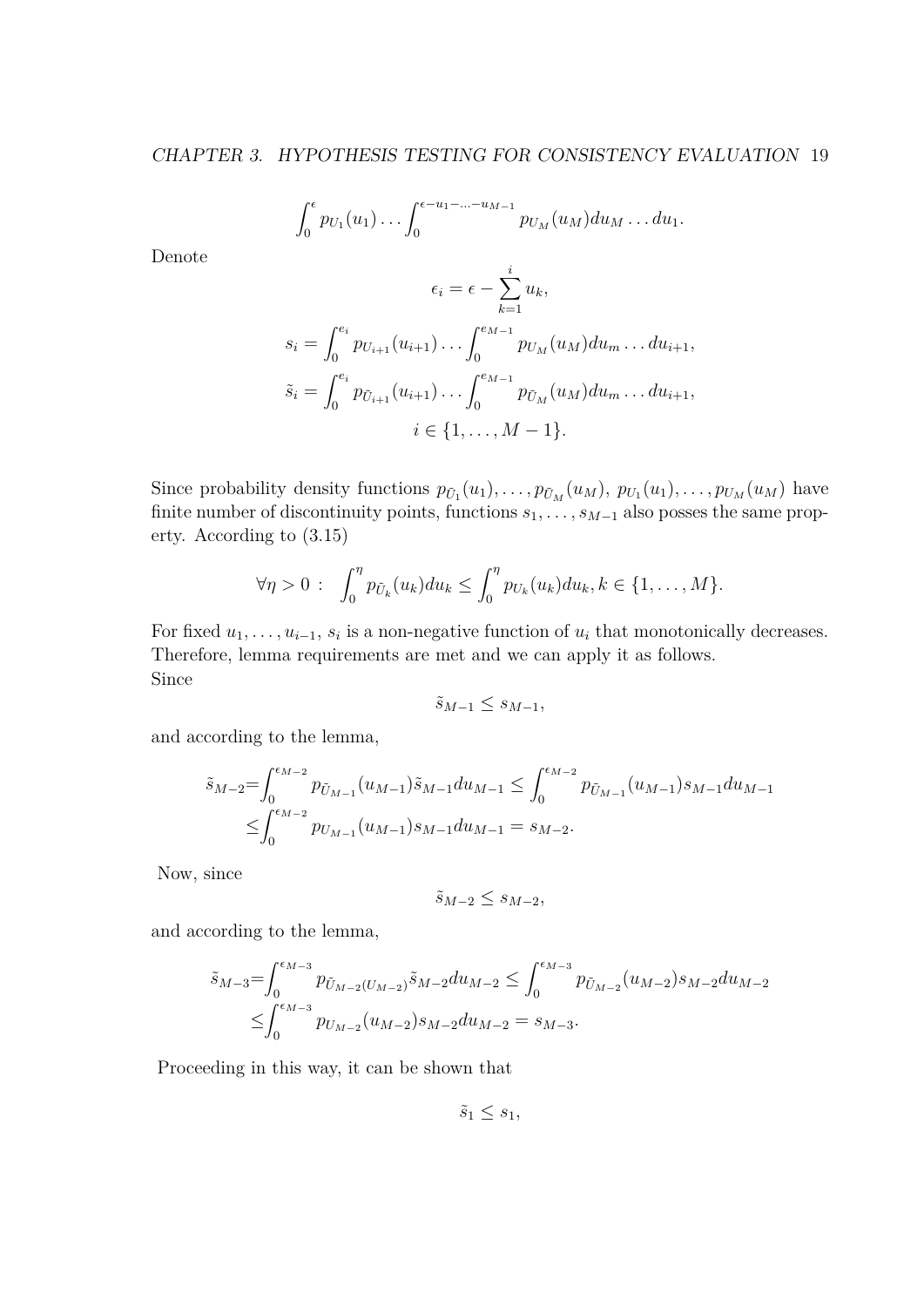and thereby according to the lemma,

$$
\Pr(\tilde{U} \le \epsilon) = \int_0^{\epsilon} p_{\tilde{U}_1}(u_1) \tilde{s}_1 du_1 \le \int_0^{\epsilon} p_{\tilde{U}_1}(u_1) s_1 du_1
$$
  

$$
\le \int_0^{\epsilon} p_{U_1}(u_1) s_1 du_1 = \Pr(U \le \epsilon).
$$

Now we can define hypothesis test as follows. Consider continuous *N*-variate RV *X*, its *N*-variate estimate  $\tilde{X}$  with known probability distribution, mean  $\bar{x}$  and covariance  $\bar{P}$ , and random independent sample  $X_1, \ldots, X_M$  from the distribution of *X*. Probability density functions of *X* and *X*˜ are assumed to have finite number of discontinuity points.

Let  $H_0$  be a null hypothesis stating that estimate is NDS consistent. Define test statistics  $U$  and  $\tilde{U}$  as

$$
U = \sum_{i=1}^{M} U_i, \ \tilde{U} = \sum_{i=1}^{M} \tilde{U}_i,
$$
\n(3.17)

 $\Box$ 

where

$$
U_i = (X_i - \bar{x})^T \bar{P}^{-1} (X_i - \bar{x}),
$$
  
\n
$$
\tilde{U}_i = (\tilde{X}_i - \bar{x})^T \bar{P}^{-1} (\tilde{X}_i - \bar{x}),
$$
\n(3.18)

 $\tilde{X}_i, i \in \{1, ..., M\}$  are independent and identically distributed according to distribution of  $X$ .

If  $H_0$  is true then according to the definition of NDS consistency

$$
\forall \epsilon > 0 : \Pr\left\{ (X_i - \bar{x})^T \bar{P}^{-1} (X_i - \bar{x}) \le \epsilon \right\} \ge \Pr\left\{ (\tilde{X}_i - \bar{x})^T \bar{P}^{-1} (\tilde{X}_i - \bar{x}) \le \epsilon \right\}, (3.19)
$$

i.e.

$$
\forall \epsilon > 0 : \Pr\{U_i \le \epsilon\} \ge \Pr\{\tilde{U}_i \le \epsilon\}
$$
\n(3.20)

Random variables  $U_i$ 's and  $\tilde{U}_i$ 's are mutually independent and their probability density functions are defined on  $[0, +\infty)$  and have finite number of discontinuity points. Therefore according to the Theorem 3.2

$$
\forall \epsilon > 0 : \Pr\{U \le \epsilon\} \ge \Pr\{\tilde{U} \le \epsilon\}.
$$
\n(3.21)

Since distribution of  $\tilde{X}$  is available,  $Pr{\{\tilde{U} \ge \epsilon_1\}}$  can be calculated, and for significance level *α*, critical region for *U* can be defined as  $r = [e_1, +\infty)$ , so that

$$
\Pr\{\tilde{U}\geq\epsilon_1\}\leq\alpha.
$$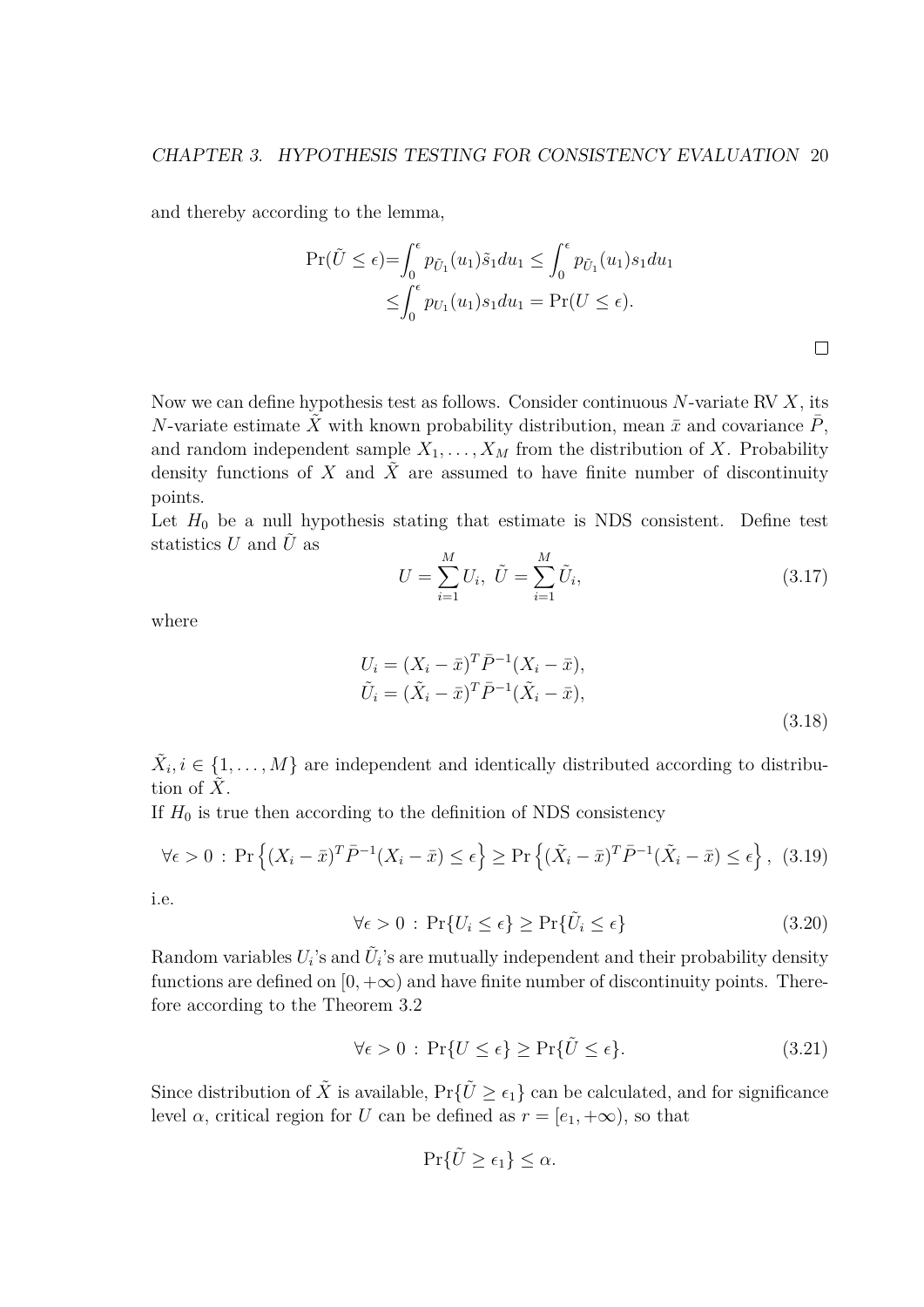Then  $Pr{U \in r | H_0}$  =  $Pr{U \ge \epsilon_1 | H_0}$   $\le Pr{U \ge \epsilon_1} \le \alpha$ , and if U falls inside r, hypothesis  $H_0$  can be rejected at significance level  $\alpha$ .

In order to check NDS equivalence of the estimate, let  $H_0$  be a null hypothesis stating that RV  $\tilde{X}$  is an NDS equivalent estimate of  $X$ , and let test statistics  $U$  and  $\tilde{U}$  be defined as previously. If  $H_0$  is true then according to definition of NDS equivalence

$$
\forall \epsilon : \Pr\left\{ (X_i - \bar{x})^T \bar{P}^{-1} (X_i - \bar{x}) \le \epsilon \right\} = \Pr\left\{ (\tilde{X}_i - \bar{x})^T \bar{P}^{-1} (\tilde{X}_i - \bar{x}) \le \epsilon \right\}, \quad (3.22)
$$

and hence

$$
\forall \epsilon : \Pr\{U \le \epsilon\} = \Pr\{\tilde{U} \le \epsilon\}.
$$
\n(3.23)

Since distribution of  $\tilde{X}$  is available,  $Pr{\{\tilde{U} \leq \epsilon\}}$  can be calculated, and for significance level *α*, two sided critical region for *U* can be defined as *r* = [0*, ϵ*1] *∪* [*ϵ*2*,* +*∞*), so that

$$
\Pr\{\tilde{U}\in r\}\leq\alpha.
$$

Then  $\Pr\{U \in r | H_0\} = \Pr\{\tilde{U} \in r\} \leq \alpha$ .

NDS equivalence test with two sided critical region for *U* can be used in order to check both consistency and information content of the estimate. If *U* falls into the left part of the critical region then estimate is consistent but uninformative, if *U* falls into the right part of the critical region then estimate is inconsistent.

Consider as an example a scalar random variable *X* distributed normally with mean  $m = 5$  and standard deviation  $\sigma = 3$  and its estimate  $\tilde{X}$  distributed normally with mean  $\tilde{m} = 8$  and standard deviation  $\tilde{\sigma} = 4$ .

Earlier it was shown that  $X$  is not 0.68 consistent, hence it is not NDS consistent. Let's illustrate this by applying hypothesis test for NDS consistency. Since  $\tilde{X}$  is normally distributed scalar RV, test statistic *U* is distributed according to chi-square with *M* degrees of freedom, where *M* is the size of the sample. For significance level  $\alpha = 0.1$  and  $M = 20$ , one sided critical region for *U* is set as  $r = [28.4, +\infty]$ , according to  $\chi_{20}^2$  distribution.

Now consider random sample [6.6590, 1.7706, 8.0919, 5.9826, 6.9564, 4.1634, 5.7356, 9.4175, -1.8253, 0.1001, 6.2464, 3.0357, 4.1110, 0.5092, 2.2855, 3.7875, 2.8226, 2.4005, 3.7345, 2.1720] drawn from the distribution of *X*. Test statistic *U* = 54*.*0276 calculated based on this sample falls inside the critical region  $r = [28.4, +\infty]$ , thereby we can reject NDS consistency of  $\tilde{X}$  with significance level  $\alpha$ .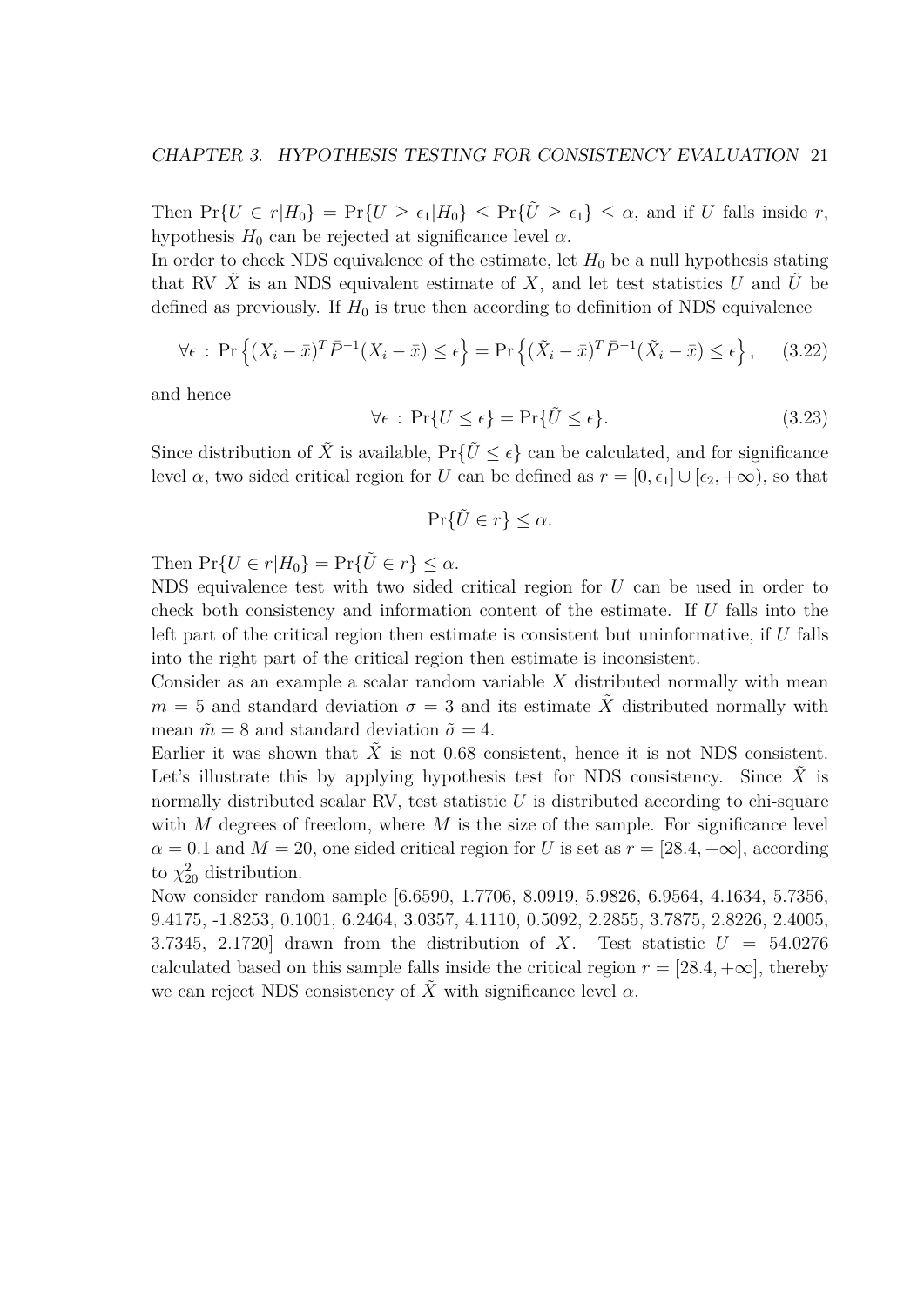## **Chapter 4**

## **Filters**

## **4.1 Dynamical systems**

In filtering theory systems of interest are described by their inner states, state transition model, and measurement model. At each time moment system is characterized by a state vector, e.g. for a moving target state vector consists of coordinates in three dimensional space, and vector of velocity. State transition model describes dynamical properties of the system, i.e. how states of the system evolve in time. Measurement model describes relation between states and measurements of the system. Noises represented by a random variables are used in order to take into account modeling inaccuracies.

Dynamical system can be described by the following system of equations:

$$
x_k = f_{k-1}(x_{k-1}, w_{k-1})
$$
  
\n
$$
y_k = h_k(x_k, v_k)
$$
  
\n
$$
x_0 \sim p_{x_0}(x)
$$
  
\n
$$
w_{k-1} \sim p_{w_{k-1}}(w)
$$
  
\n
$$
v_k \sim p_{v_k}(v)
$$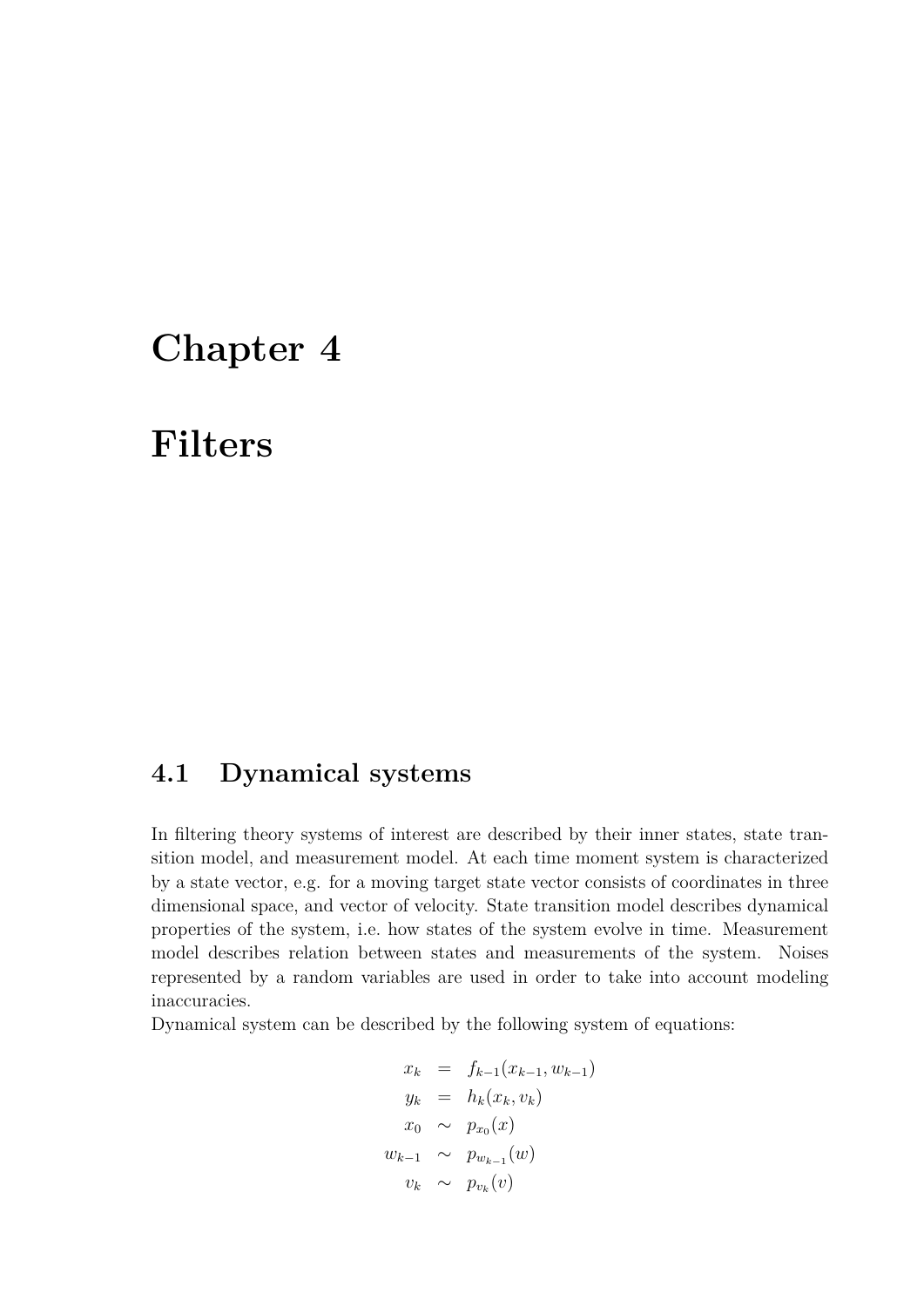In the above system of equations  $x_k$  is a state vector at time  $t_k$ ,  $k \in \{0, 1, 2, ...\}$ ,  $f_{k-1}(x_{k-1}, w_{k-1})$  is a state transition model of the system,  $y_k$  is a measurement vector at time  $t_k$ ,  $h_k(x_k, v_k)$  is a measurement model of the system, initial state  $x_0$  is distributed according to  $p_{x_0}(x)$ ,  $w_{k-1}$  and  $v_k$  are mutually independent white noises distributed according to  $p_{w_{k-1}}(w)$  and  $p_{v_k}(v)$  respectively. Initial state  $x_0$  is also independent of process and measurement noises [14].

System might also be controlled, in this case it includes control parameters: control input and control-input model. For simplicity of explanation and without loss of generality non-controlled systems are considered in this thesis.

Given the system above, filter estimates unknown vector  $x_k$  at time moment  $t_k$ , given measurements  $y_{1:k} = \{y_1, \dots, y_k\}$  and distribution of the initial state  $p_{x_0}(x)$ , i.e. calculate the posterior distribution  $p(x_k|x_0, y_{1:k})$ .

### **4.2 Recursive Bayesian filter**

Bayesian filter estimates posterior distribution of the state of the system based on the Bayes' rule:

$$
p_X(x|Y = y) = \frac{p_Y(y|X = x)p_X(x)}{p_Y(y)}
$$
\n(4.1)

In Bayesian filtering system process is considered as Markov process, which means that current system state depends only on state at previous time moment but not on states that took place earlier.

At each time moment system state can be represented as a random variable conditional on previous states and measurements. Suppose that at some time moment distribution of the state vector is available, i.e.  $p(x_{k-1}|y_{1:k-1})$  is known. Because of Chapman-Kolmogorov equation and the fact that system states are from Markov process, following holds

$$
p(x_k|y_{1:k-1}) = \int p(x_k|x_{k-1})p(x_{k-1}|y_{1:k-1})dx_{k-1}
$$
\n(4.2)

To prove this, consider joint distribution  $p(x_k, x_{k-1}|y_{1:k-1})$ . According to Chapman-Kolmogorov equation

$$
p(x_k|y_{1:k-1}) = \int p(x_k, x_{k-1}|y_{1:k-1}) dx_{k-1}.
$$

Therefore,

$$
p(x_k|y_{1:k-1}) = \int p(x_k, x_{k-1}|y_{1:k-1}) dx_{k-1} =
$$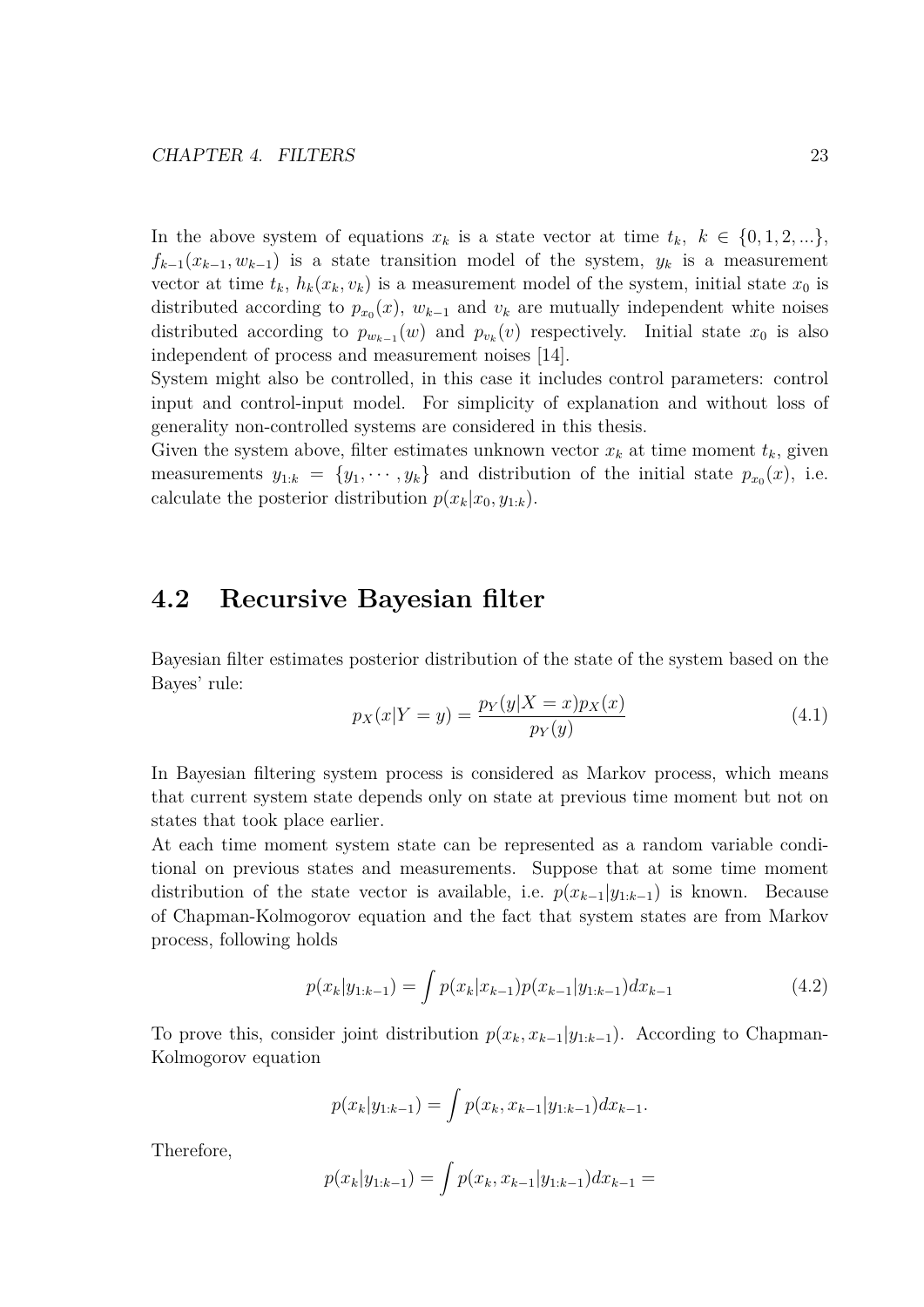$$
= \int p(x_k|x_{k-1}, y_{1:k-1}) p(x_{k-1}|y_{1:k-1}) dx_{k-1} =
$$

$$
= \int p(x_k|x_{k-1}) p(x_{k-1}|y_{1:k-1}) dx_{k-1}.
$$

The last equation holds because of the Markov property of the system states. Equation (4.2) defines the prediction step of the recursive Bayesian filter. According to the Bayes rule

$$
p(x_k|y_{1:k}) = \frac{p(y_k|x_k)p(x_k|y_{1:k-1})}{p(y_k|y_{1:k-1})} \propto p(y_k|x_k)p(x_k|y_{1:k-1}).
$$
\n(4.3)

Equation (4.3) defines the update step of the recursive Bayesian filter. Filter is recursive since posterior of the state can be calculated iteratively using only posterior from the previous step and current measurement.[14]

### **4.3 Kalman Filter**

Kalman filter [4] is an optimal Bayesian filter that analytically solves estimation problems for linear systems with additive Gaussian noises. It provides analytical solution of the estimation problem and is also computationally simple, but is only applicable to linear systems. This is why several KF extensions were developed for non-linear systems during the last decades. KF algorithm with some of its non-linear extensions are presented next.

#### **4.3.1 Kalman Filter**

In Linear Gaussian (LG) systems, state transition and measurement models are defined by linear operators, initial state is a Gaussian RV, and noises of the system are zeromean, white, Gaussian, and independent of each other and initial state. Linear Gaussian system can be defined as follows:

$$
x_0 \sim N(\bar{x}_0, \bar{P}_0)
$$
  
\n
$$
x_k = F_{k-1}x_{k-1} + w_{k-1}
$$
  
\n
$$
y_k = H_kx_k + v_k
$$
  
\n
$$
w_{k-1} \sim N(0, Q_{k-1})
$$
  
\n
$$
v_k \sim N(0, R_k)
$$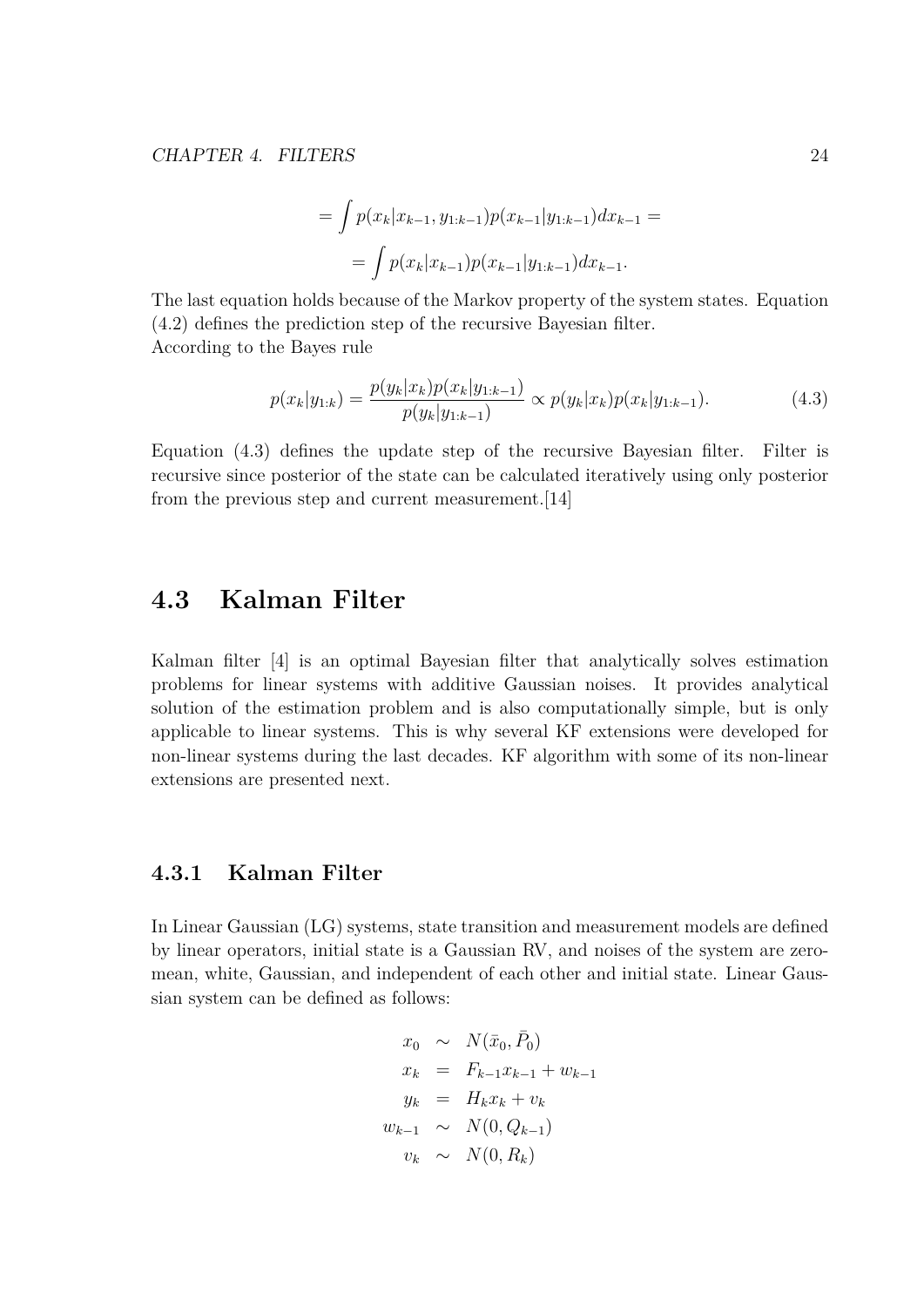Kalman filter calculates optimal posterior distribution of the system state in the form of normal distribution with mean  $\bar{x}_{k|k}$  and covariance  $\bar{P}_{k|k}$ , which are calculated recursively according to the following algorithm [13]:

- 1.  $\bar{x}_{0|0} = \bar{x}_0, \bar{P}_{0|0} = \bar{P}_0$
- $2. \ \bar{x}_{k|k-1} = F_{k-1} \bar{x}_{k-1|k-1}$
- 3.  $\bar{P}_{k|k-1} = F_{k-1}\bar{P}_{k-1|k-1}F_{k-1}^T + Q_{k-1}$
- $4. \eta_k = y_k H_k \bar{x}_{k|k-1}$
- 5.  $S_k = R_k + H_k \bar{P}_{k|k-1} H_k^T$
- 6.  $K_k = \bar{P}_{k|k-1} H_k^T S_k^{-1}$
- $7. \ \ \bar{x}_{k|k} = \bar{x}_{k|k-1} + K_k \eta_k$
- $\overline{P}_{k|k} = (I K_k H_k) \overline{P}_{k|k-1}$
- 9.  $k = k + 1$ , go to step 2.

#### **4.3.2 Extended Kalman filter**

In many applications systems have non-linear state transition or measurement equations. In Non-linear Gaussian systems state transition and measurement models can be defined by non-linear functions, initial state is a Gaussian RV, and noises of the system are zero-mean, white, Gaussian, and independent of each other and initial state. Non-linear Gaussian system can be defined as follows:

$$
x_0 \sim N(\bar{x}_0, \bar{P}_0)
$$
  
\n
$$
x_k = f_{k-1}(x_{k-1}) + w_{k-1}
$$
  
\n
$$
y_k = h_k(x_k) + v_k
$$
  
\n
$$
w_{k-1} \sim N(0, Q_{k-1})
$$
  
\n
$$
v_k \sim N(0, R_k)
$$

For such a systems Kalman filter is not applicable and analytical solution might be intractable in general. In this case Extended Kalman Filter (EKF) [7] can be used instead. EKF approximates non-linear functions  $f_{k-1}(x)$  and  $h_k(x)$  by first order Taylor polynomials in the neighborhood of posterior mean  $\bar{x}_{k-1|k-1}$  at previous time moment and prior mean  $\bar{x}_{k|k-1}$  at current time moment. EKF algorithm has the following steps: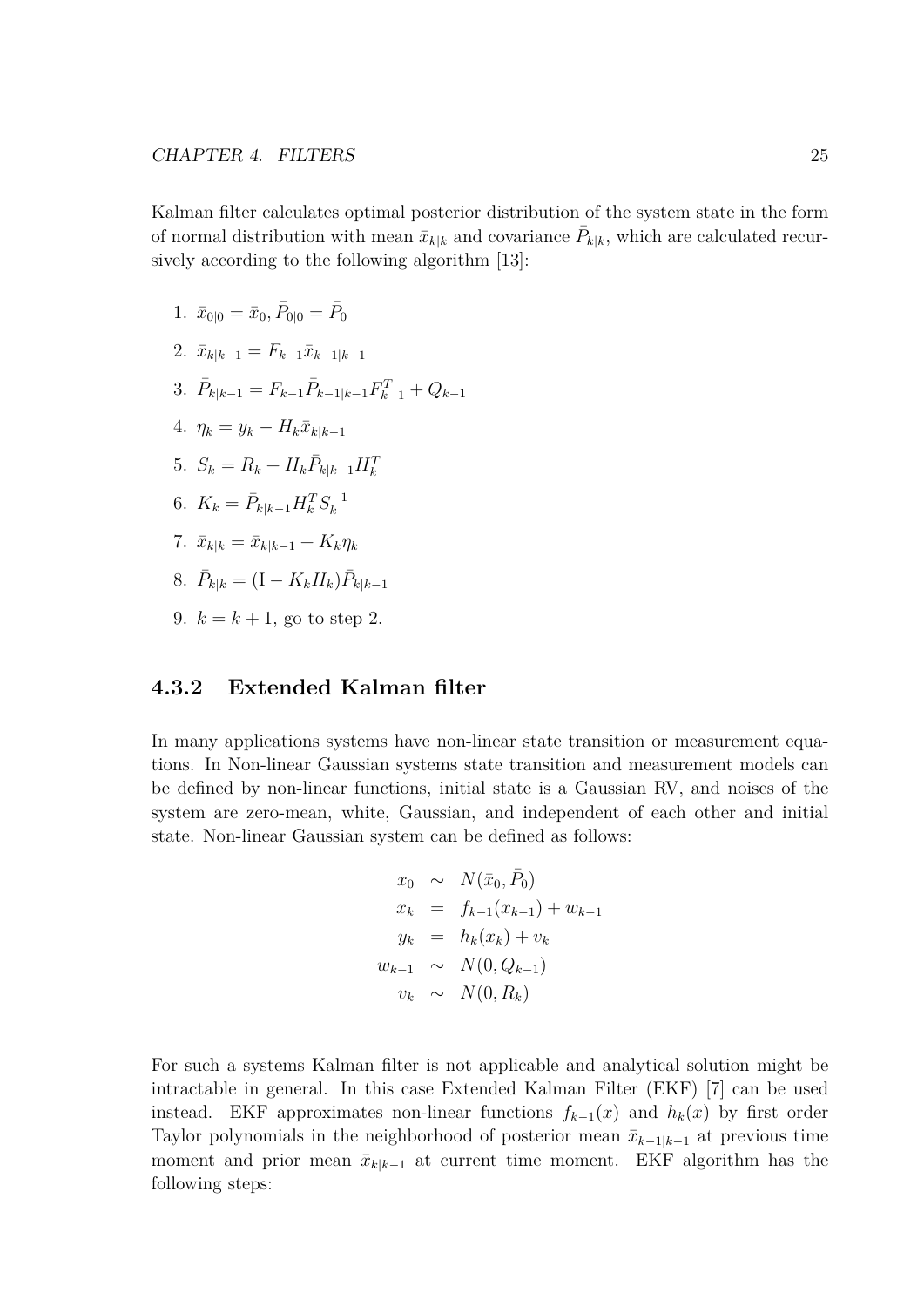1. 
$$
\bar{x}_{0|0} = \bar{x}_0, \bar{P}_{0|0} = \bar{P}_0
$$
  
\n2.  $\bar{x}_{k|k-1} = f_{k-1}(\bar{x}_{k|k-1})$   
\n3.  $F_{k-1} = \frac{\partial f_{k-1}(x_{k-1})}{\partial x_{k-1}}, x_{k-1} = \bar{x}_{k|k-1}$   
\n4.  $\bar{P}_{k|k-1} = F_{k-1}\bar{P}_{k-1|k-1}F_{k-1}^T + Q_{k-1}$   
\n5.  $H_k = \frac{\partial h_k(x_k)}{\partial x_k}, x_k = \bar{x}_{k|k-1}$   
\n6.  $\eta_k = y_k - H_k\bar{x}_{k|k-1}$   
\n7.  $S_k = R_k + H_k\bar{P}_{k|k-1}H_k^T$   
\n8.  $K_k = \bar{P}_{k|k-1}H_k^TS_k^{-1}$   
\n9.  $\bar{x}_{k|k} = \bar{x}_{k|k-1} + K_k\eta_k$   
\n10.  $\bar{P}_{k|k} = (I - K_kH_k)\bar{P}_{k|k-1}$   
\n11.  $k = k + 1$ , go to step 2.

#### **4.3.3 Linear Regression Kalman Filter**

Linear regression Kalman filter (LRKF) [9, 10] is another variant of non-linear KF that is used for non-linear Gaussian systems. It differs from the EKF in the way it linearizes the state transition and measurement functions. Additionally, LRKF estimates linearization errors and takes them into account as additional noises of the system.

LRKF uses function values of *r* regression points  $\chi^i_{k-1|k-1}$  in the region of uncertainty around mean of the previous posterior estimate  $\bar{x}_{k-1|k-1}$  to model behavior of nonlinear state transition and measurement functions *f<sup>k</sup>−*<sup>1</sup> and *hk*. Particular choices of regression points correspond to different variants of LRKF [10], e.g. Centered Deviation Kalman Filter (CDKF) [17] or Unscented Kalman Filter (UKF) [8]. Using values of the function  $f_{k-1}$  at the regression points, linearized functions  $F_{k-1}$ ,  $H_k$  and linearization errors  $Q_{k-1}^*$ ,  $R_k^*$  are calculated so that deviation between function values of linearized functions and original ones is minimized in least square sense. Additional linearization noises  $w_{k-1}^* \sim N(0, Q_{k-1}^*), v_k^* \sim N(0, R_k^*)$  are included in the model. Linearized functions and linearization errors are calculated as follows [10]:

$$
\chi_{k|k-1}^i = f_{k-1}(\chi_{k-1|k-1}^i)
$$
  

$$
e_i = \chi_{k|k-1}^i - F\chi_{k-1|k-1}^i
$$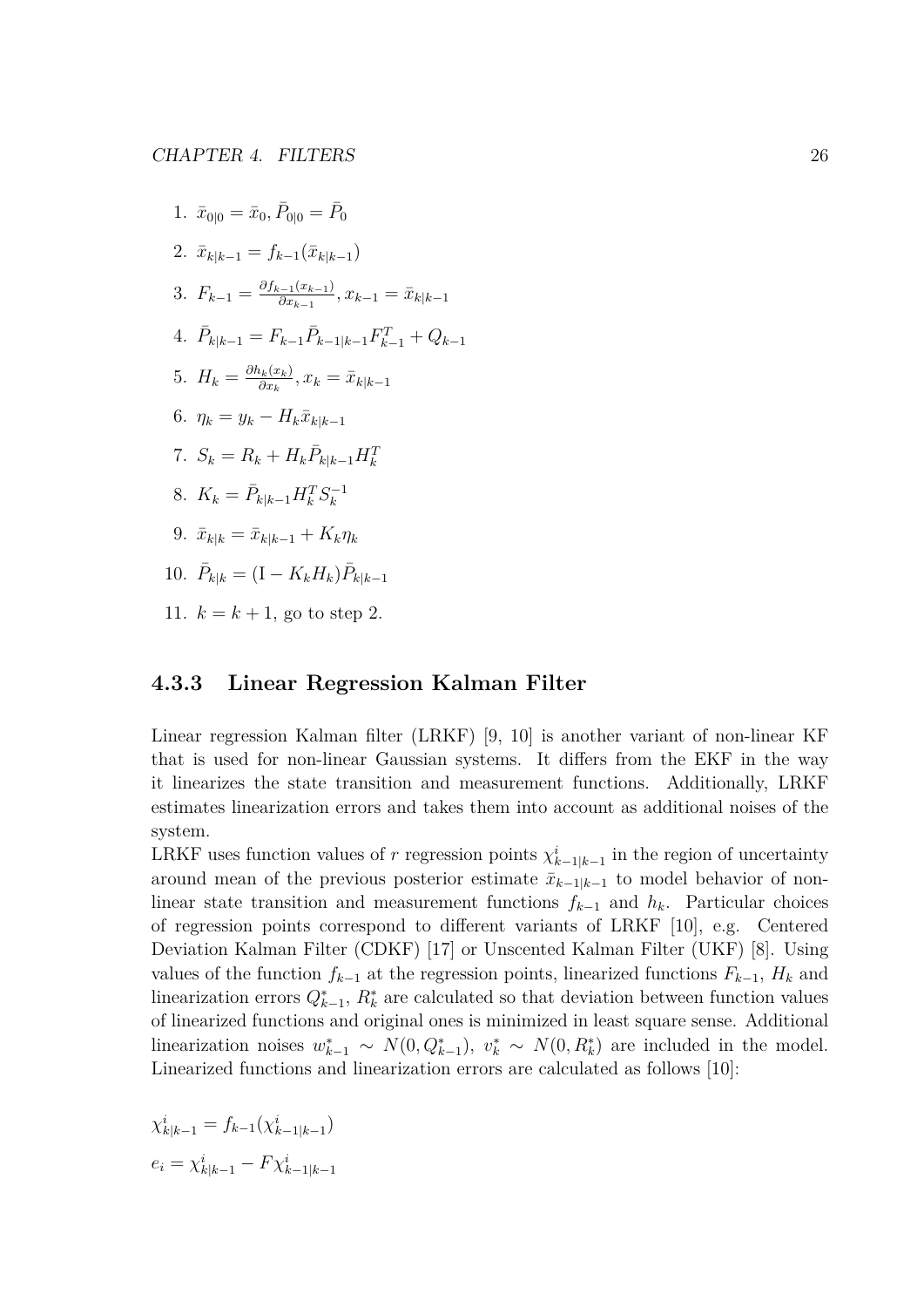$F_{k-1} = \underset{F}{\text{argmin}}$  $\sum_{i=1}^r e_i^T e_i$  $Q_{k-1}^* = \frac{1}{r}$  $\frac{1}{r} \sum_{i=1}^{r} e_i e_i^T$  $e_i = h(\chi^i_{k|k-1}) - H\chi^i_{k|k-1}$  $H_k = \underset{H}{\text{argmin}}$  $\sum_{i=1}^r e_i^T e_i$  $R_k^* = \frac{1}{r}$  $\frac{1}{r} \sum_{i=1}^{r} e_i e_i^T$ 

LRKF requires more computational resources than EKF, however, it explicitly estimates linearization errors which are then added to the system noises, while in the EKF linearization errors are not taken into account.

## **4.4 Particle Filter**

Particle filter (PF) is a Sequential Monte Carlo algorithm based on particle representation of probability densities. PF is used when the system equations are sophisticated and estimation problem is analytically intractable. Moreover, PF accepts more general system models than non-linear Kalman Filters, namely, PF does not require system noises to be Gaussian, and accepts models of the following form

$$
x_0 \sim p_{x_0}(x)
$$
  
\n
$$
x_k = f_{k-1}(x_{k-1}, w_{k-1})
$$
  
\n
$$
y_k = h_k(x_k, v_k)
$$
  
\n
$$
w_{k-1} \sim p_{w_{k-1}}(w)
$$
  
\n
$$
v_k \sim p_{v_k}(v)
$$

 $w_{k-1}$  and  $v_k$  are mutually independent, white noises with known probability distribution functions  $p_{w_{k-1}}(w)$  and  $p_{v_k}(v)$ . Even though PF solves more general problems, in order to make reliable estimates, it must use reasonably large amount of particles, which makes it computationally heavier then EKF or LRKF.

#### **4.4.1 Monte Carlo Integration**

Consider an integral

$$
I = \int g(x)dx.
$$
 (4.4)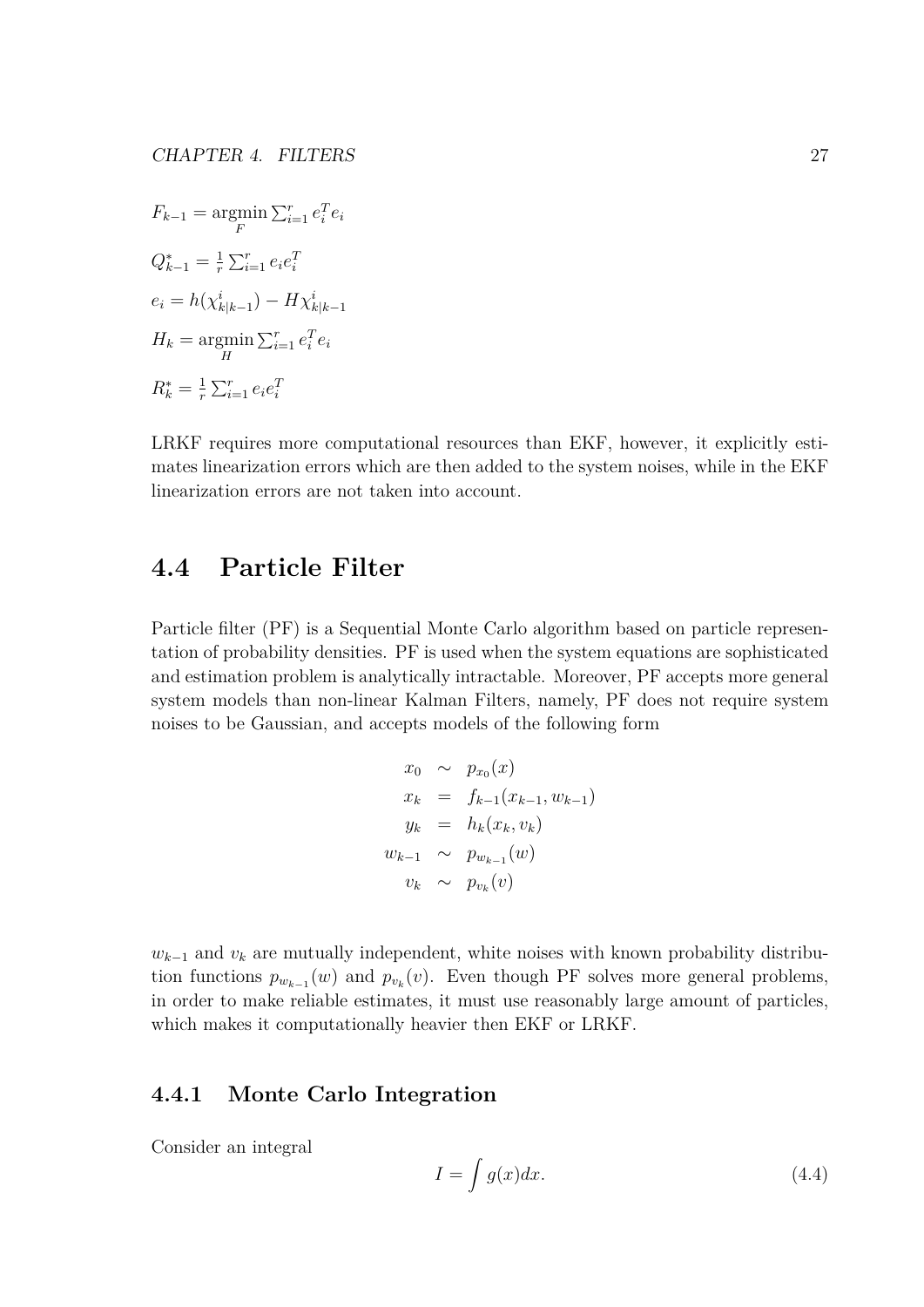In Monte Carlo Methods  $g(x)$  is factorized so that  $g(x) = f(x)\pi(x)$ ,  $\pi(x) \geq 0$  and  $\int \pi(x)dx = 1$ . By drawing large enough sample  $\{x^1, \ldots, x^N\}$ ,  $1 \ll N$  from the distribution  $\pi(x)$ , integral

$$
I = \int g(x)dx = \int f(x)\pi(x)dx
$$
\n(4.5)

can be approximated by sample mean

$$
I_N = \frac{1}{N} \sum_{i=1}^{N} f(x^i).
$$
\n(4.6)

If  $x_i$ 's are independent,  $I_N$  is an unbiased estimate of  $I$ , and, according to the law of large numbers,  $I_N$  will almost surely converge to  $I$ . If the variance

$$
\sigma^2 = \int (f(x) - I)^2 \pi(x) dx \tag{4.7}
$$

is finite, then, according to central limit theorem, estimation error converges in distribution: *√*

$$
\lim_{N \to \infty} \sqrt{N} (I_N - I) \sim N(0, \sigma^2). \tag{4.8}
$$

[14]

#### **4.4.2 Posterior moments approximation**

In particle filtering Monte Carlo Integration is used to estimate moments of state posterior distribution  $\pi(x)$ . If  $\pi(x)$  is complicated and sample cannot be drawn from it, another distribution  $q(x)$ , which is similar to  $\pi(x)$  and from which sample can be drawn, can be used to approximate moments of  $\pi(x)$ . Distribution  $q(x)$  is called the proposal distribution and it is similar to  $\pi(x)$  if from  $\pi(x) > 0$  follows  $q(x) > 0$  for any  $x \in R^{n_x}$  (i.e. support of *q* include support of  $\pi$ ). If  $\frac{\pi(x)}{q(x)}$  is bounded, moments of  $\pi(x)$ , which are generally equal to  $\int f(x)\pi(x)dx$ , can be rewritten as

$$
I = \int f(x)\pi(x)dx = \int f(x)\frac{\pi(x)}{q(x)}q(x)dx.
$$
 (4.9)

Monte Carlo estimate of the integral can be computed by drawing *N* independent samples  $\{x_i; i = 1, ..., N\}$  from the distribution  $q(x)$  and calculating their weighted sum

$$
I_N = \frac{1}{N} \sum_{i=1}^{N} f(x^i) \tilde{w}(x^i), \quad \tilde{w}(x^i) = \frac{\pi(x^i)}{q(x^i)}.
$$
 (4.10)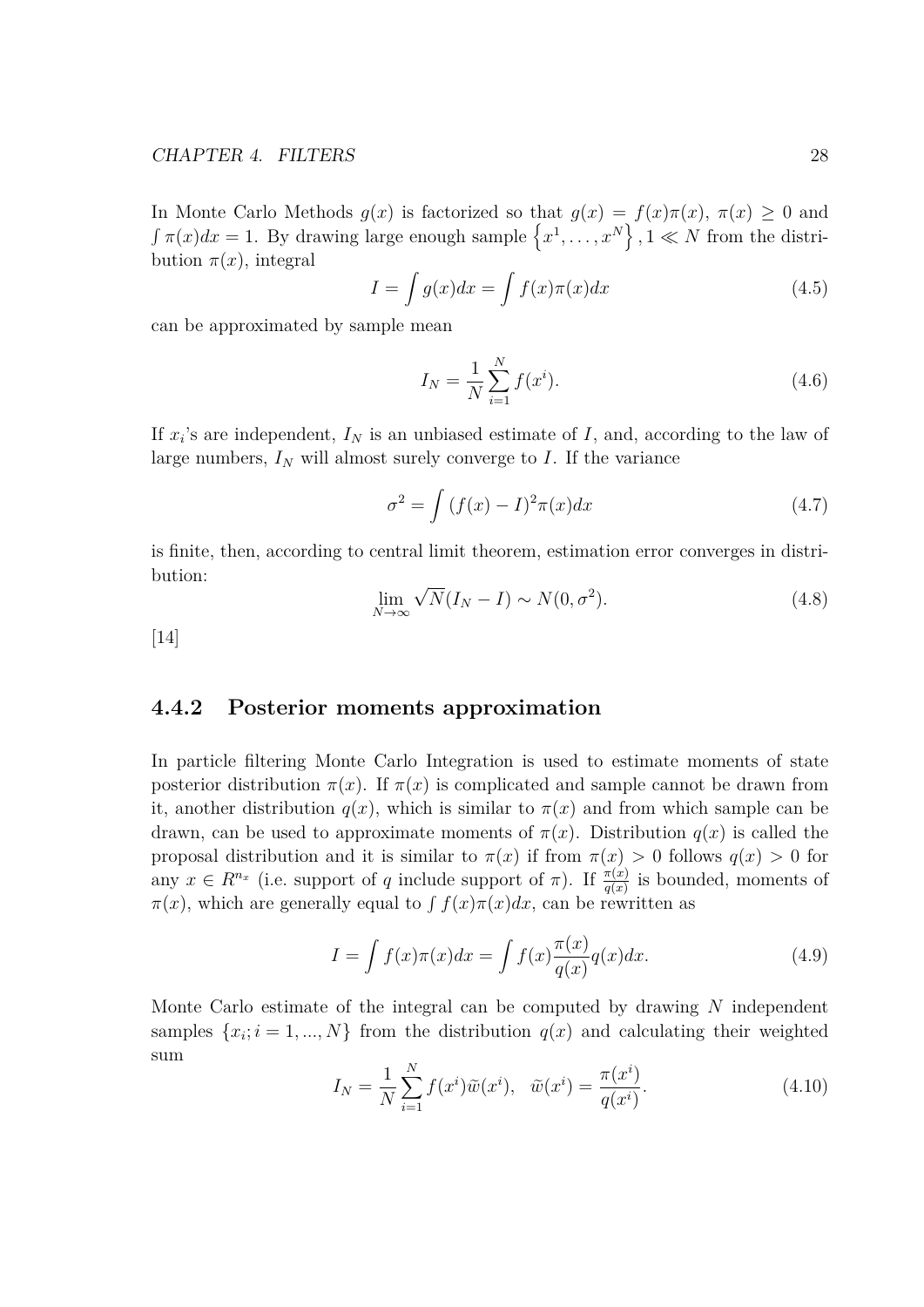If density  $\pi(x)$  is not normalized then importance weights must be normalized and integral is estimated as

$$
I_N = \frac{\frac{1}{N} \sum_{i=1}^N f(x^i) \tilde{w}(x^i)}{\frac{1}{N} \sum_{j=1}^N \tilde{w}(x^j)} = \sum_{i=1}^N f(x^i) w(x^i), \qquad (4.11)
$$

where  $w(x^i) = \frac{\widetilde{w}(x^i)}{\sum_{i=1}^{N} x^i}$ ∑  $\frac{w(x^i)}{N}$ <br> *j*=1  $\widetilde{w}(x^j)$ are normalized weights. [14]

#### **4.4.3 Particle filter algorithm**

Consider system states  $x_{0:k} = \{x_0, \ldots, x_k\}$  and measurements  $y_{0:k} = \{y_0, \ldots, y_k\}$  up to time *k*, set of support points (particles)  $\{x_{1:k}^i, i = 1, \ldots, N\}$ , and set of normalized support weights  $\{w_{1:k}^i | \sum_{i=1}^N w_{1:k}^i = 1$ . Joint posterior density of the system states  $x_{0:k}$ , given measurements  $y_{0:k}$  has particle representation  $\{w_{1:k}^i, x_{1:k}^i\}$ ,  $i = 1, \ldots, N$ , and its moments can be approximated based on density approximation

$$
p(x_{0:k}|y_{0:k}) \approx \sum_{i=1}^{N} w_{1:k}^i \delta(x_{0:k} - x_{1:k}^i). \tag{4.12}
$$

Support points and weights are chosen based on proposal distribution and method described in previous section, i.e. if samples  $x_{1:k}^i$  are drawn from the proposal density  $q(x_{0:k}|y_{0:k})$  then

$$
w_{1:k}^i \propto \frac{p(x_{1:k}^i|y_{0:k})}{q(x_{1:k}^i|y_{0:k})}.\tag{4.13}
$$

There exist recursive formulas for updating particles and their respective weights which are derived as follows.

Suppose we have the particle representation of the state posterior at previous time *k−*1, i.e. posterior distribution function  $p(x_{0:k-1}|y_{0:k-1})$  is represented by support points  $x_{1:k-1}^i$  and respective weights  $w_{k-1}^i$ . Now we need to estimate posterior distribution of the state  $p(x_{0:k}|y_{0:k})$  at time *k* by updating set of support points  $x_{1:k}^i$  and associated weights  $w_{1:k}^i$ . Let's assume that proposal density is of the following form

$$
q(x_{0:k}|y_{0:k}) = q(x_k|x_{0:k-1}, y_{0:k})q(x_{0:k-1}|y_{0:k-1}).
$$
\n(4.14)

This assumption is valid since proposal distribution can be chosen arbitrarily, and the only requirement is that it must have same support as original posterior density. If proposal density factorizes in such a way, the set of support points  $x_{1:k}^i$  can be obtained by appending existing points  $x_{1:k-1}^i$  drawn from distribution  $q(x_{0:k-1}|y_{0:k-1})$  with new  $x_k^i$  drawn from distribution  $q(x_k|x_{1:k-1}^i,y_{0:k})$ , i.e.  $x_{1:k}^i = [x_{1:k-1}^i \ x_k^i]$ . To derive the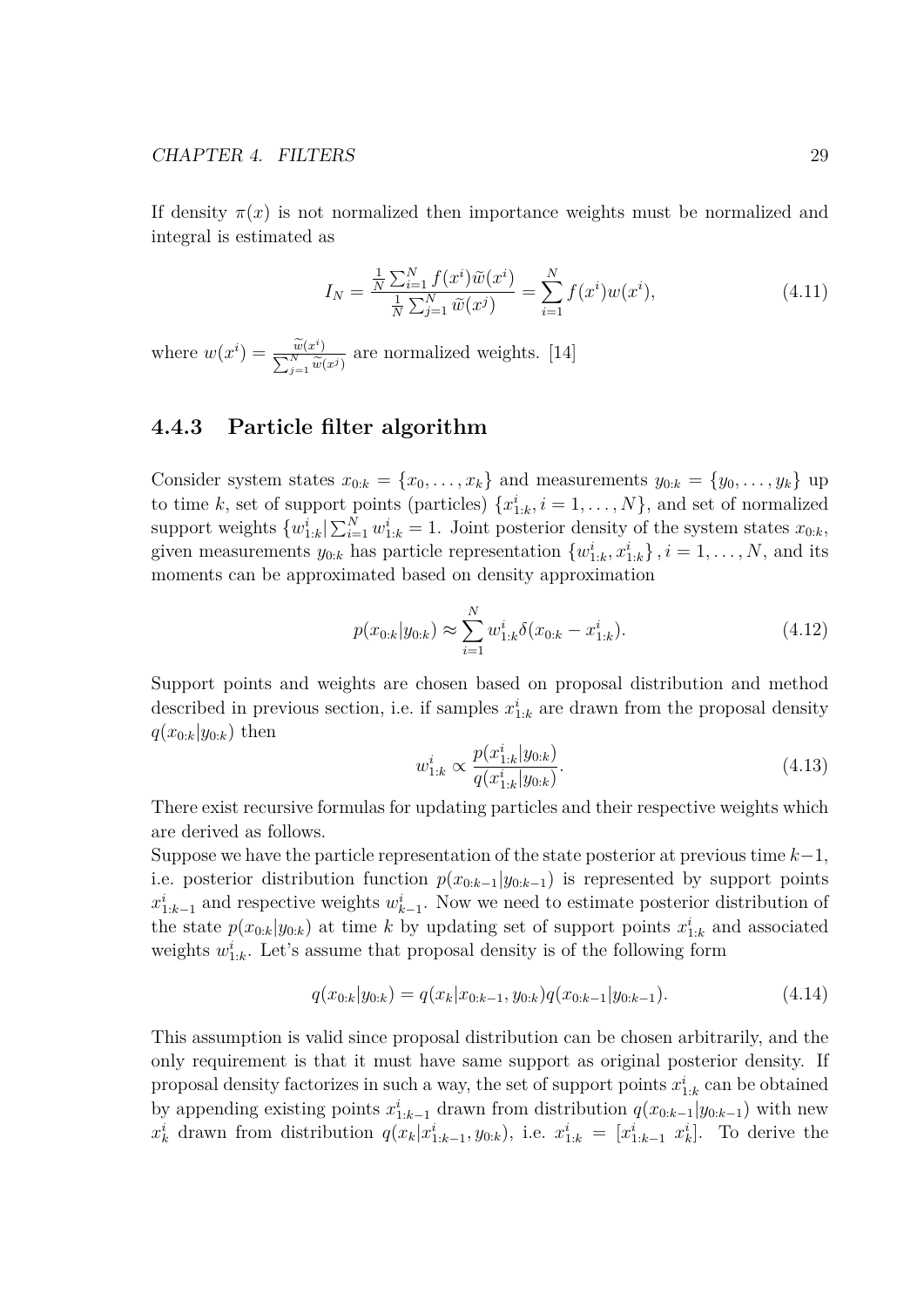weights' update equation consider the posterior distribution  $p(x_{0:k}|y_{0:k})$ , which can be rewritten as

$$
p(x_{0:k}|y_{0:k}) = \frac{p(y_k|x_{0:k}, y_{0:k-1})p(x_{0:k}|y_{0:k-1})}{p(y_k|y_{0:k-1})}
$$
  
\n
$$
= \frac{p(y_k|x_{0:k}, y_{0:k-1})p(x_k|x_{0:k-1}, y_{0:k-1})p(x_{0:k-1}|y_{0:k-1})}{p(y_k|y_{0:k-1})}
$$
  
\n
$$
= \frac{p(y_k|x_k)p(x_k|x_{k-1})}{p(y_k|y_{0:k-1})}p(x_{0:k-1}|y_{0:k-1})
$$
  
\n
$$
\propto p(y_k|x_k)p(x_k|x_{k-1})p(x_{0:k-1}|y_{0:k-1})
$$
\n(4.15)

The third equality holds because states are from the Markov process, and depend only on the previous state. By substituting  $(4.14)$  and  $(4.15)$  into  $(4.13)$ , update weights can be calculated as

$$
w_{1:k}^i \propto \frac{p(y_k|x_k^i)p(x_k^i|x_{k-1}^i)p(x_{1:k-1}^i|y_{0:k-1})}{q(x_k|x_{1:k-1}^i,y_{0:k})q(x_{1:k-1}^i|y_{0:k-1})} = w_{1:k-1}^i \frac{p(y_k|x_k^i)p(x_k^i|x_{k-1}^i)}{q(x_k^i|x_{1:k-1}^i,y_{0:k})}.
$$
 (4.16)

Moreover, if proposal density only depends on  $x_{k-1}$  and  $y_k$  then  $q(x_k|x_{0:k-1}, y_{0:k})$  $q(x_k|x_{k-1}, y_k)$ , and only  $x_{k-1}$  and  $y_k$  are needed to estimate posterior of the state  $p(x_k|y_{0:k})$ , i.e. weights' update formula is

$$
w_{1:k}^i \propto w_{1:k-1}^i \frac{p(y_k|x_k^i)p(x_k^i|x_{k-1}^i)}{q(x_k^i|x_{k-1}^i, y_k)}.\tag{4.17}
$$

This is useful when only current state is of interest.

The common problem of particle filter algorithm is a degeneracy of particles. Particles' degeneracy occurs when only few of them have weights much larger then majority of other particles. In this case filter estimation is based only on few particles and filter might get "stuck". To resolve this problem particles' re-sampling is used. Re-sampling replaces the particles with low weight and substitute them with new ones that are similar to the particles with high weights.

Most common re-sampling approach is systematic importance sampling (SIS). It resamples particles when degeneracy is detected. Degeneracy can be detected based on the number of so-called effective particles

$$
N_{\text{eff}} = \frac{1}{\sum_{j=1}^{N} (w_j^{1:k})^2}.
$$
\n(4.18)

If *N*eff falls below some predefined threshold then re-sampling is triggered.

Actual re-sampling is done by taking copies of the existing particles with probabilities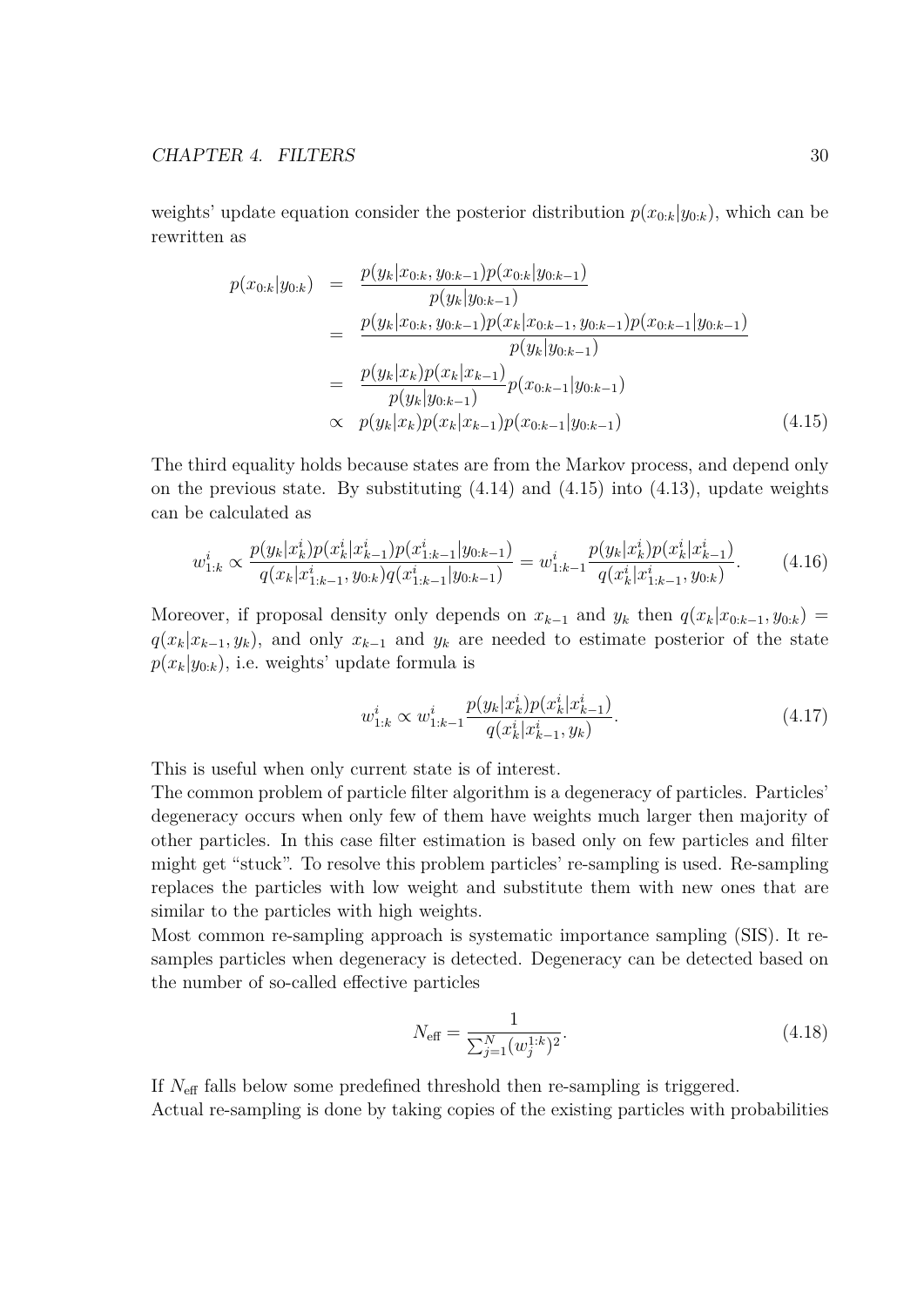proportional to the weights of the particles. This means that new samples are drawn from the distribution *N*

$$
p(x|x_{1:k}^i) = \sum_{i=1}^N w_{1:k-1}^i \delta(x - x_{1:k}^i). \tag{4.19}
$$

[14]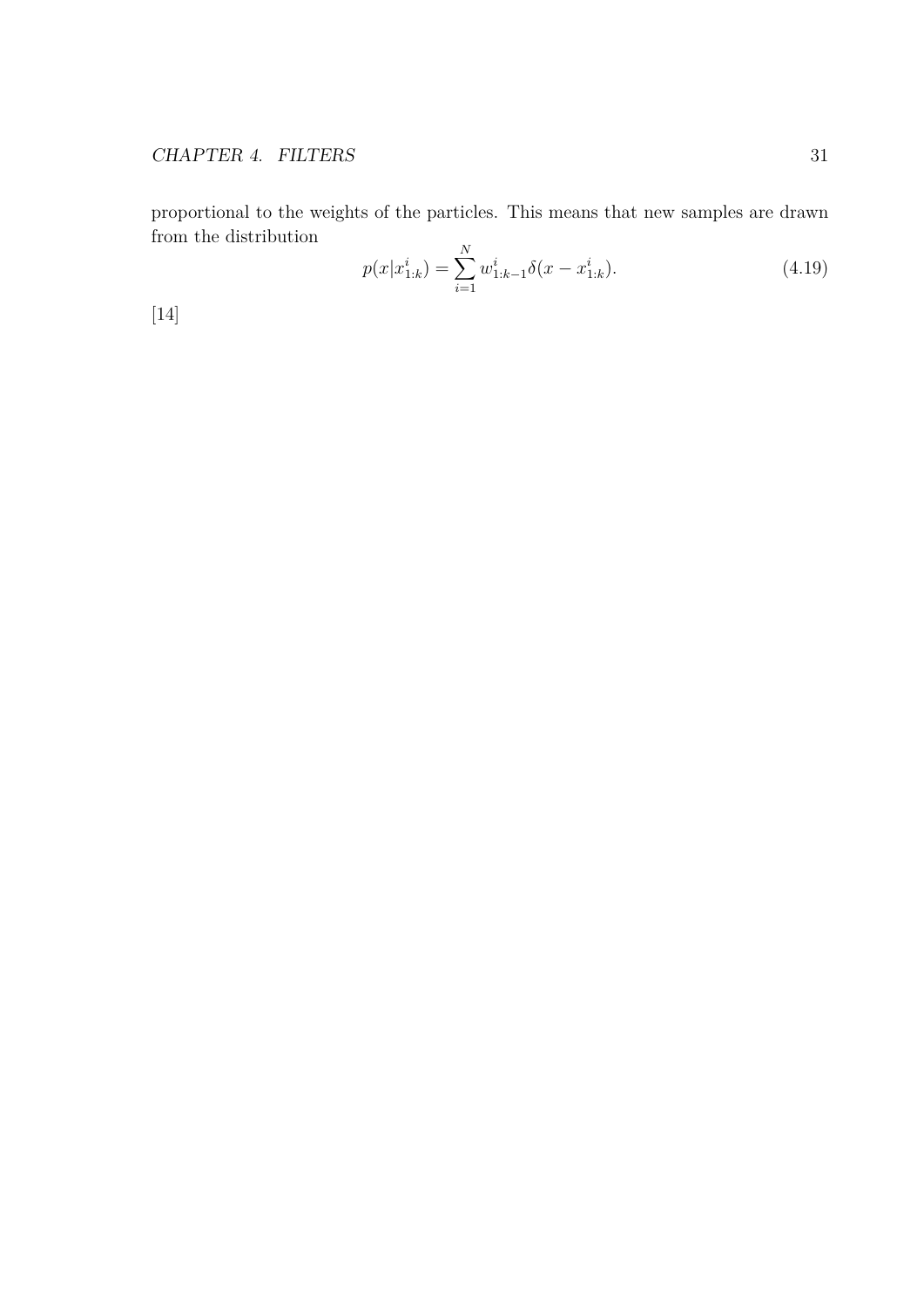## **Chapter 5**

## **Filter consistency evaluation**

Filter can be considered as consistent if it provides consistent estimates. The main difference between consistency of static and dynamic estimations is that in case of static estimation, estimated parameter is not changing, or changing very slowly, and it is possible to get large sample from its actual distribution, whereas in filtering, estimated state or parameter is changing in time, and for each single estimate it is possible to get only small sample, which size rarely exceeds 1. Moreover, overall consistency of series of estimates provided by a filter is more important than consistency of a single estimate. Thus, instead of considering one estimate and one sample, several consecutive estimates and respective samples (usually of size 1) are considered for filter consistency evaluation.

### **5.1 Mean Squared Deviation filter consistency**

Filter is consistent in mean squared deviation if it provides estimates that are consistent in mean squared deviation. Consider *M* system states modeled as *N*-variate random variables  $[X_1, \ldots, X_M]$ , state estimates  $[\bar{x}_1, \ldots, \bar{x}_M]$  and corresponding covari-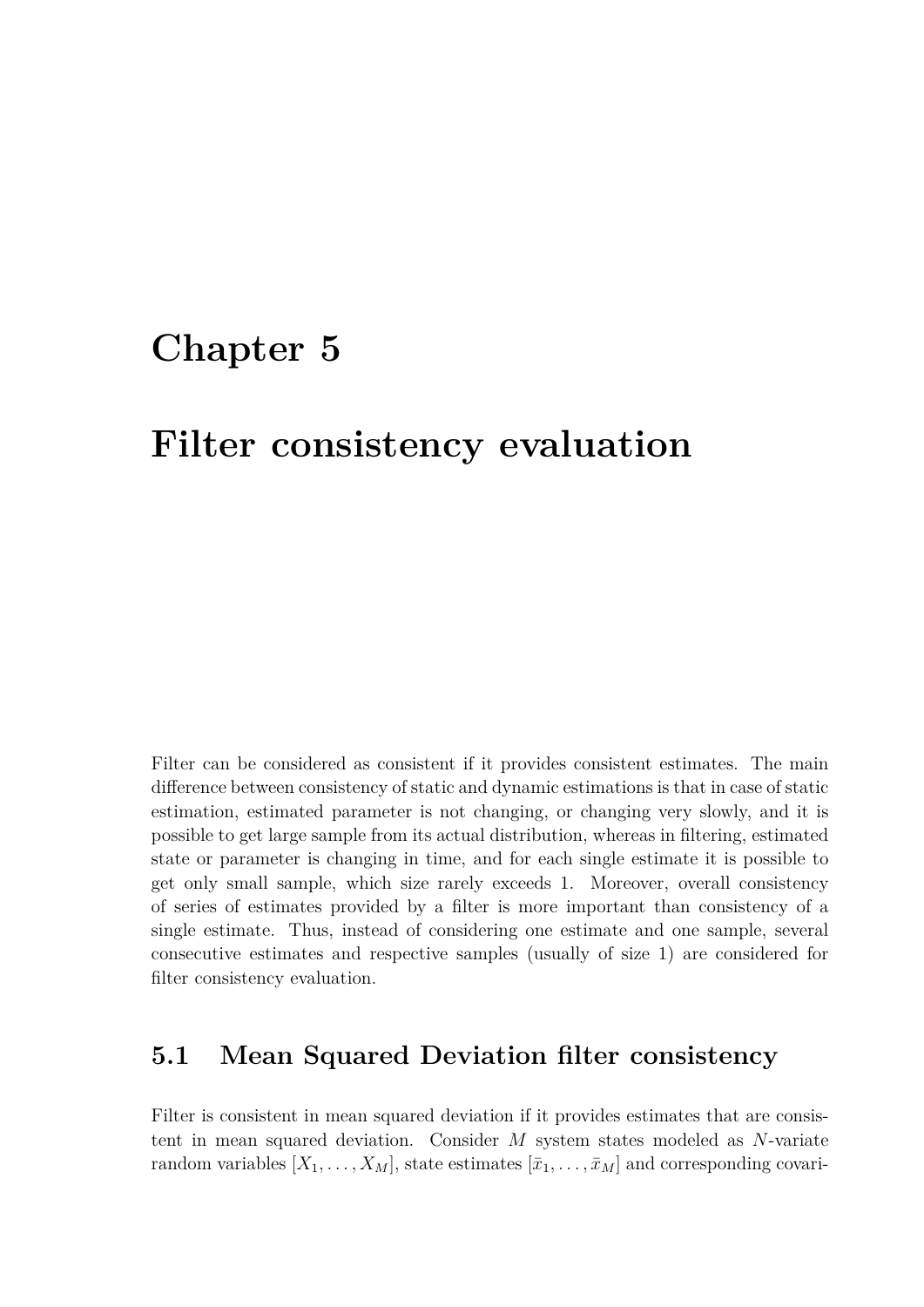ance matrices  $[\bar{P}_1, \ldots, \bar{P}_M]$  given by the filter, and actual system states  $[x_1, \ldots, x_M]$ which can be considered as realizations of  $[X_1, \ldots, X_M]$ .

Let  $H_0$  be a null hypothesis stating that estimates are consistent in mean squared deviation. Choose  $\epsilon > N$  and define test statistics *U* as

$$
U = \sum_{k=1}^{M} U_k,
$$

where

$$
U_k = \begin{cases} 1, & \text{if } (X_k - \bar{x}_k)^T \bar{P}(X_k - \bar{x}_k) \le \epsilon \\ 0, & \text{otherwise} \end{cases}
$$

If  $H_0$  is true then according to  $(2.4)$ 

$$
\Pr\left\{ (X_k - \bar{x}_k)^T \bar{P}_k^{-1} (X_k - \bar{x}_k) \le \epsilon \right\} \ge 1 - \frac{N}{\epsilon}, k = 1, \dots, M. \tag{5.1}
$$

Since actual states  $x_k$ 's are independent samples drawn from distributions of  $X_k$ 's, *U* is a sum of *M* independent Bernoulli random variables with probabilities of success  $p_k$   $\geq 1 - \frac{N}{\epsilon}$  $\frac{N}{\epsilon}$ , i.e. *U* has Poisson Binomial distribution. Taking into account that  $p_k \geq 1 - \frac{N}{\epsilon}$  $\frac{N}{\epsilon}$ , if *l* is such that

$$
1 - \frac{N}{\epsilon} \ge \frac{l}{M},\tag{5.2}
$$

it is clear that

$$
\Pr\{U = l \mid H_0\} \le \binom{M}{l} \left(1 - \frac{N}{\epsilon}\right)^l \left(\frac{N}{\epsilon}\right)^{M-l}.\tag{5.3}
$$

Therefore, for given significance level  $\alpha$ , critical region for *U* can be set as  $r =$  $\{0, \ldots, L\}$ , where *L* takes maximum value from  $\{0, M\}$  for which

$$
\sum_{l=0}^{L} \binom{M}{l} \left(1 - \frac{N}{\epsilon}\right)^l \left(\frac{N}{\epsilon}\right)^{M-l} \le \alpha, \text{ and } 1 - \frac{N}{\epsilon} \le \frac{L}{M} \tag{5.4}
$$

Then  $Pr\{U \in r \mid H_0\} \leq \sum_{l=0}^{L} {M \choose l}$ *l*<sup>*l*</sup></sup> $\left(1 - \frac{N}{\epsilon}\right)$ *ϵ*  $\bigwedge^l$  ( $\mathbf{M}$ ) *ϵ*  $\left(\int_{0}^{M-l} \leq \alpha$ , and if *U* falls inside *r*,  $H_0$ can be rejected at significance level  $\alpha$ . Note that hypothesis test does not evaluate consistency of any particular estimate  $\tilde{X}_k$ , but evaluates "average" consistency of the estimates.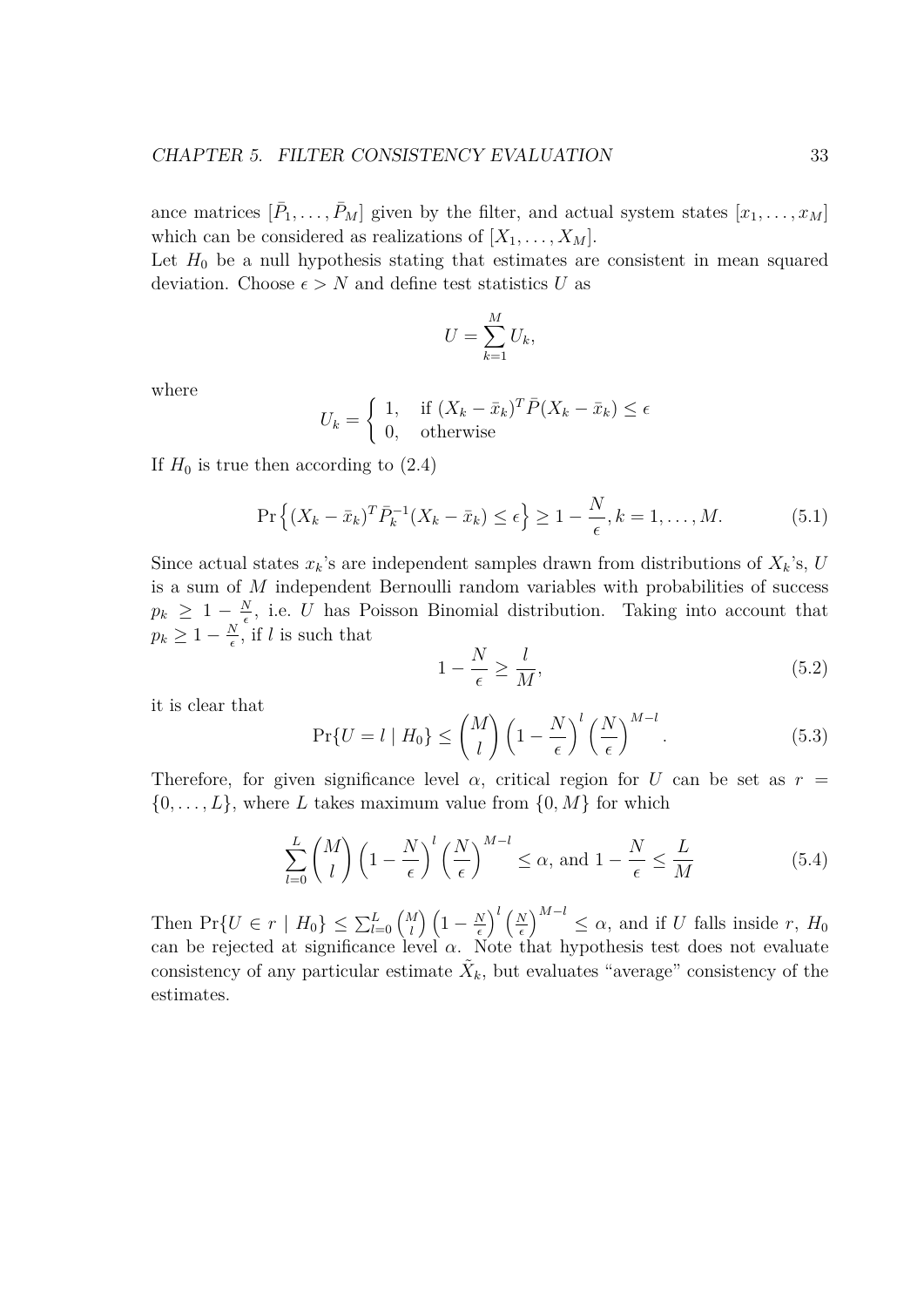### **5.2 Filter P-Consistency and P-Equivalence**

#### **5.2.1 P-consistency**

Filter is *p* consistent if it provides *p* consistent estimates. Consider *M* system states modeled as *N*-variate random variables  $[X_1, \ldots, X_M]$ , state estimates  $[\tilde{X}_1, \ldots, \tilde{X}_M]$ with known probability distributions, respective means  $[\bar{x}_1, \ldots, \bar{x}_M]$  and covariance matrices  $[\bar{P}_1, \ldots, \bar{P}_M]$  provided by the filter, and true states  $[x_1, \ldots, x_M]$  which can be considered as realizations of  $[X_1, \ldots, X_M]$ . Let  $H_0$  be a null hypothesis stating that estimates are p consistent. Choose  $\epsilon_k > 0$  | Pr  $\left\{ (\tilde{X}_k - \bar{x}_k)^T \tilde{P}_k^{-1} (\tilde{X}_k - \bar{x}_k) \leq \epsilon_k \right\}$  =  $p, k \in \{1, \ldots, M\}$  and define test statistics *U* as

$$
U = \sum_{k=l}^{M} U_k,
$$

where

$$
U_k = \begin{cases} 1, & \text{if } (X_k - \bar{x}_k)^T \bar{P}_k (X_k - \bar{x}_k) \le \epsilon_k \\ 0, & \text{otherwise} \end{cases}
$$

If  $H_0$  is true then according to  $(2.5)$ 

$$
\Pr\left\{ (X_k - \bar{x}_k)^T \bar{P}_k^{-1} (X_k - \bar{x}_k) \le \epsilon_k \right\} \ge \Pr\left\{ (\tilde{X}_k - \bar{x}_k)^T \bar{P}_k^{-1} (\tilde{X}_k - \bar{x}_k) \le \epsilon_k \right\} = p \tag{5.5}
$$

Since actual states  $x_k$ 's are independent realizations of  $X_k$ 's,  $U$  is a sum of  $M$  independent Bernoulli random variables with probabilities of success  $p_k \geq p$ , i.e. it has Poisson binomial distribution. Therefore, for significance level *α*, critical region for *U* can be defined as for mean squared deviation consistency test (see Section. 5.1) with  $1-\frac{N}{\epsilon}$  $\frac{N}{\epsilon}$  replaced by *p*. That is *r* can be set as  $r = \{0, \ldots, L\}$ , where *L* takes maximum value from  $\{0, \ldots, M\}$  for which

$$
\sum_{l=0}^{L} {M \choose l} p^l (1-p)^{M-l} \le \alpha, \text{ and } p \le \frac{L}{M}
$$
\n(5.6)

Then  $\Pr\{U \in r \mid H_0\} \leq \sum_{l=0}^{L} \binom{M}{l}$ *l*  $\int p^{l}(1-p)^{M-l} \leq \alpha$ , and if *U* falls inside *r*, *H*<sub>0</sub> can be rejected at significance level *α*.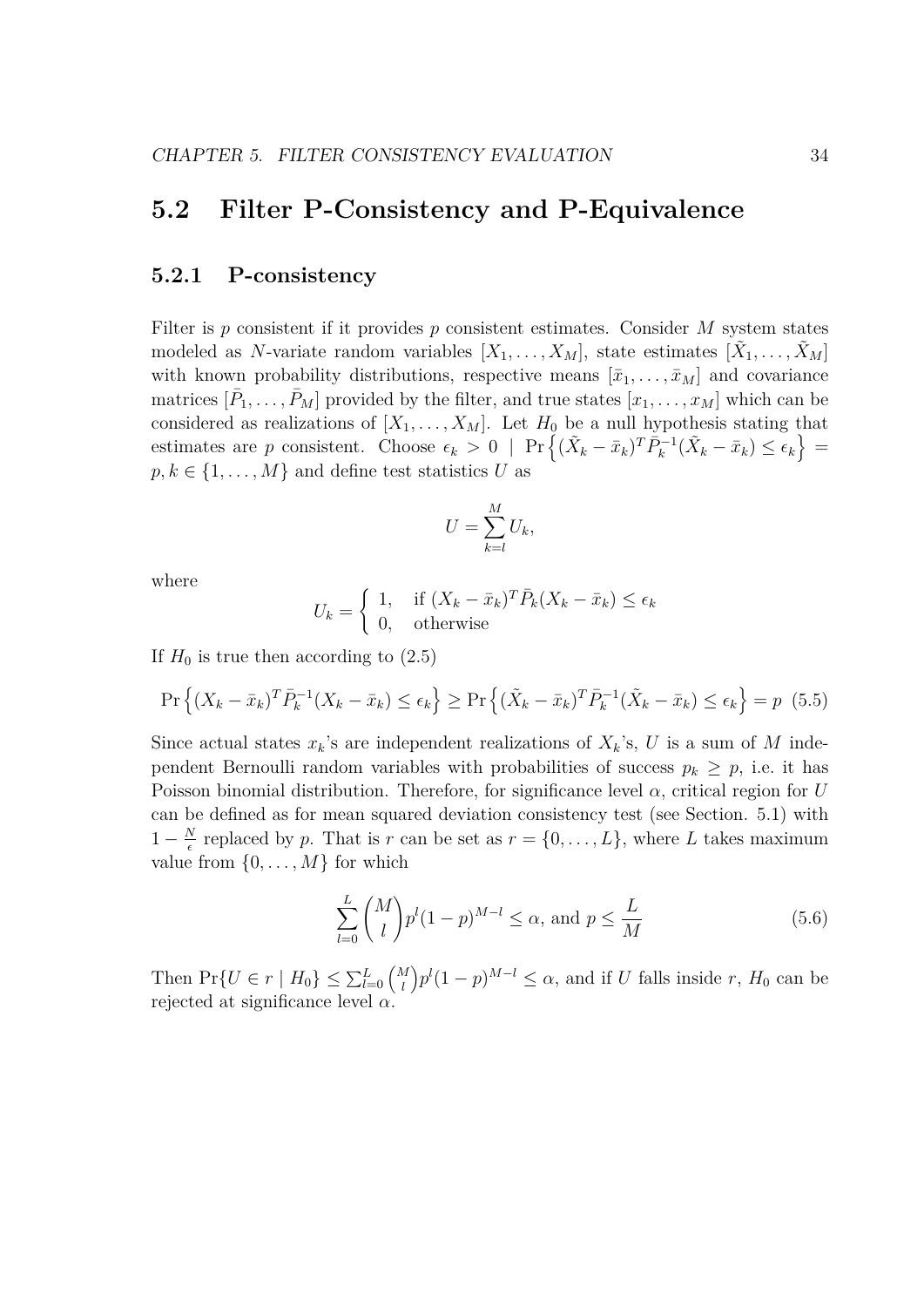#### **5.2.2 P-equivalence**

Filter is *p* equivalent if it provides *p* equivalent estimates. Let  $H_0$  be a null hypothesis stating that estimates  $[\tilde{X}_1, \ldots, \tilde{X}_M]$  are *p* equivalent and let test statistic *U* be defined as previously. If  $H_0$  is true then according to  $(2.8)$ 

$$
\Pr\left\{ (X_k - \bar{x}_k)^T \bar{P}_k^{-1} (X_k - \bar{x}_k) \le \epsilon_k \right\} = \Pr\left\{ (\tilde{X}_k - \bar{x}_k)^T \bar{P}_k^{-1} (\tilde{X}_k - \bar{x}_k) \le \epsilon_k \right\} = p,
$$

and *U* is a sum of *M* independent Bernoulli random variables with probability of success equal to  $p$ , i.e. it has binomial distribution. Therefore, for significance level  $\alpha$ , two sided critical region for *U* can be defined as  $r = \{0, \ldots, L_1\} \cup \{L_2, \ldots, M\}$  so that

$$
\Pr\{U \in r \mid H_0\} = \sum_{l=0}^{L_1} {M \choose l} p^l (1-p)^{M-l} + \sum_{l=L_2}^{M} {M \choose l} p^l (1-p)^{M-l} \le \alpha, \tag{5.7}
$$

where  $\alpha$  is the significance level of the test.

*p*-equivalence hypothesis test with two sided critical region for *U* checks both consistency and information content of the estimates. If *U* falls into the left part of the critical region, not all the estimates are consistent, if *U* falls into the right part of the critical region, estimates are consistent but some are uninformative.

### **5.3 Filter NDS consistency and NDS equivalence**

#### **5.3.1 NDS consistency**

Filter is NDS consistent if it provides NDS consistent estimates. Consider *M* system states modeled as *N*-variate random variables  $[X_1, \ldots, X_M]$ , state estimates  $[\tilde{X}_1, \ldots, \tilde{X}_M]$  with known probability distributions, respective means  $[\bar{x}_1, \ldots, \bar{x}_M]$  and covariance matrices  $[\bar{P}_1, \ldots, \bar{P}_M]$  provided by the filter, and true states  $[x_1, \ldots, x_M]$ which can be considered as realizations of  $[X_1, \ldots, X_M]$ .  $[\tilde{X}_1, \ldots, \tilde{X}_M]$  and  $[X_1, \ldots, X_M]$  are assumed to have probability densities with finite number of discontinuity points. Let  $H_0$  be a null hypothesis stating that estimates  $[\tilde{X}_1, \ldots, \tilde{X}_M]$  are NDS consistent. Define test statistics  $U$  and  $\tilde{U}$  as

$$
U = \sum_{k=1}^{M} U_k, \ \tilde{U} = \sum_{k=1}^{M} \tilde{U}_k
$$
\n(5.8)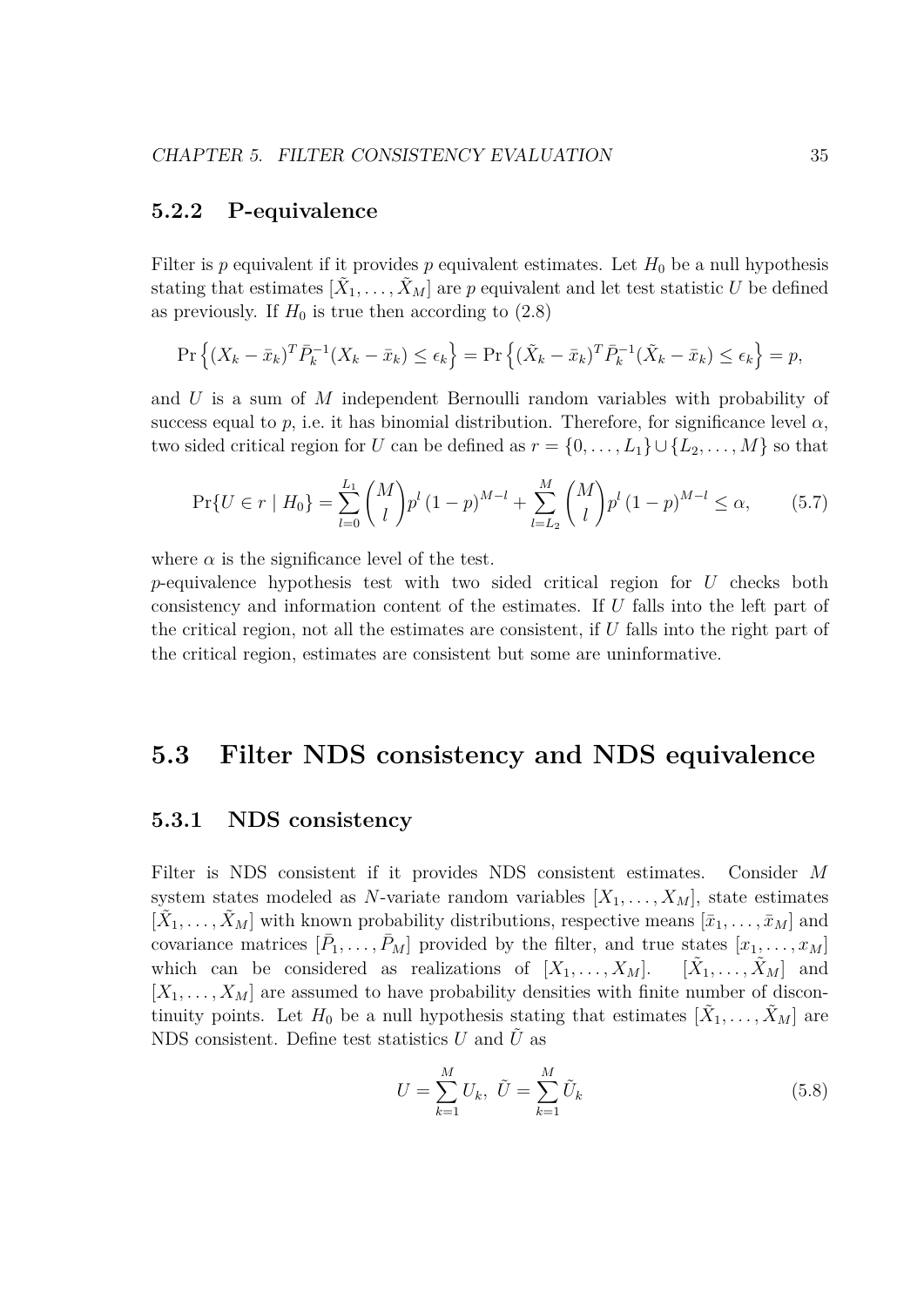where

$$
U_k = (X_k - \bar{x}_k)^T P_k^{-1} (X_k - \bar{x}_k),
$$
  

$$
\tilde{U}_k = (\tilde{X}_k - \bar{x}_k)^T P_k^{-1} (\tilde{X}_k - \bar{x}_k).
$$

If  $H_0$  is true then according to  $(2.9)$ 

$$
\forall \epsilon_k > 0 \, : \, \Pr\{U_k \le \epsilon_k\} \ge \Pr\{\tilde{U}_k \le \epsilon_k\},\tag{5.9}
$$

and according to the Theorem 3.2.

$$
\forall \epsilon > 0 : \Pr\{U \le \epsilon\} \ge \Pr\{\tilde{U} \le \epsilon\}.
$$
\n(5.10)

Therefore, for given significance level  $\alpha$ , critical region for *U* can be defined as  $r =$  $[\epsilon, +\infty]$ , so that

$$
\Pr\{\tilde{U}\in r\}\le\alpha\tag{5.11}
$$

 $(\Pr{\tilde{U} \in r} \text{ can be calculated based on distributions of } [\tilde{X}_1, \ldots, \tilde{X}_M]$  which are available). Then  $Pr\{U \in r \mid H_0\} \leq Pr\{\tilde{U} \in r\} \leq \alpha$ , and if *U* falls inside *r*, hypothesis  $H_0$  can be rejected at significance level  $\alpha$ .

#### **5.3.2 NDS equivalence**

Filter is NDS equivalent if it provides NDS equivalent estimates. Let  $H_0$  be a null hypothesis stating that estimates  $[\tilde{X}_k, \ldots, \tilde{X}_M]$  are NDS equivalent and let test statistics *U* and  $\hat{U}$  be defined as previously. If  $H_0$  is true then according to (2.16)

$$
\forall \epsilon_k > 0 : \Pr\{U_k \le \epsilon_k\} = \Pr\{\tilde{U}_k \le \epsilon_k\} \tag{5.12}
$$

and

$$
\forall \epsilon > 0 : \Pr\{U \le \epsilon\} = \Pr\{\tilde{U} \le \epsilon\}.
$$
\n(5.13)

Therefore, for significance level  $\alpha$ , two sided critical region for *U* can be defined as *r* = [0,  $e_1$ ] ∪ [ $e_2$ , +∞] so that

$$
\Pr\{\tilde{U}\in r\}\le\alpha\tag{5.14}
$$

 $(\Pr{\tilde{U} \in r} \text{ can be calculated based on distributions of } [\tilde{X}_1, \ldots, \tilde{X}_M]$  which are available). Then  $\Pr\{U \in r \mid H_0\} = \Pr\{\tilde{U} \in r\} \leq \alpha$ , and if *U* falls inside *r*,  $H_0$  can be rejected at significance level  $\alpha$ . NDS equivalence test with two sided critical region for *U* checks both consistency and information content of the estimates. If *U* falls into the right part of the critical region, not all the estimates are consistent, if *U* falls into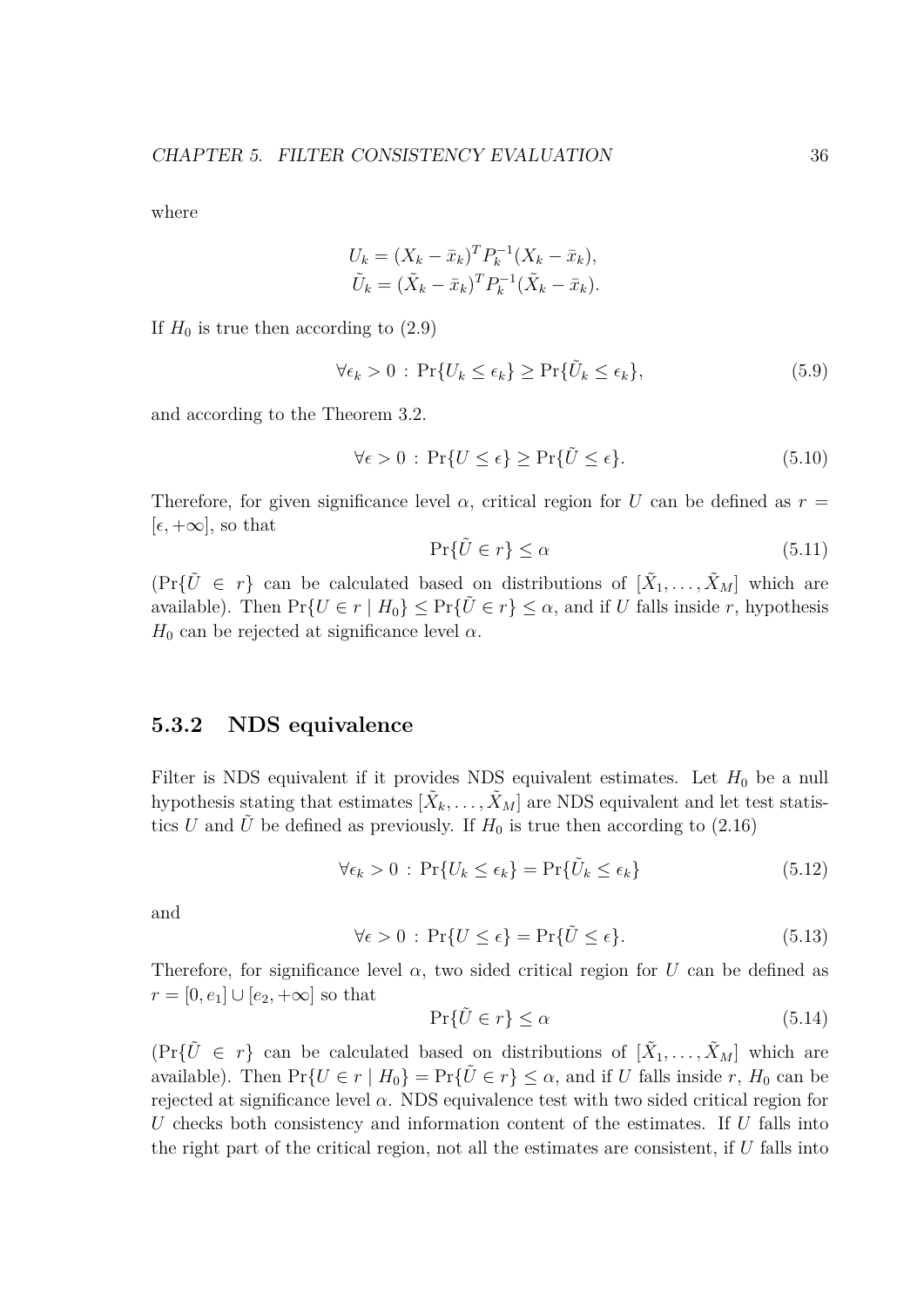the left part of the critical region, estimates are consistent but some are uninformative.

### **5.4 NEES and NIS tests for Kalman Filter**

Normalized Estimation Error Squared (NEES) and Normalized Innovations Squared (NIS) tests [2] are applied to Kalman Filter. Tests are based on the following filter consistency definition.

Filter is consistent if [2]:

- *•* Estimation errors are acceptable as zero mean, and conform with the corresponding covariances calculated by the filter
- Innovations are acceptable as zero mean, and conform with the corresponding covariances calculated by the filter
- *•* Innovations are acceptable as white

When estimation problem meets linear Gaussian assumptions, Kalman Filter algorithm calculates an exact optimal estimate in the form of Normal RV  $\tilde{X}_k$ .

Consider state  $X_k$  at time  $t_k$  and its estimate  $\tilde{X}_k$  with corresponding mean  $\bar{x}_k$  and covariance matrix  $\bar{P}_k$ , provided by the Kalman filter, and actual state  $x_k$ .

Let  $H_0$  be a hypothesis stating that filter is consistent according to the definition above. Define normalized estimation error squared statistic (NEES) as

$$
e_k = (x_k - \bar{x}_k)^T \bar{P}_k^{-1} (x_k - \bar{x}_k). \tag{5.15}
$$

If  $H_0$  is true then due to the first consistency criterion  $e_k$  is a realization of a  $\chi^2_{n_x}$ distribution.

NEES test checks whether  $e_k$  can be accepted as a realization of  $\chi^2_{n_x}$  using Monte Carlo simulations. For this *M* independent filter runs are generated to provide sample  $e_k^1, \ldots, e_k^M$  calculated as  $e_k^i = (x_k - \bar{x}_k^i)^T \bar{P}_k^i$  $\int$ <sup>-1</sup>( $x_k - \bar{x}_k^i$ ). If *H*<sub>0</sub> is true, then sum

$$
\bar{e}_k = \sum_{i=1}^{M} e_k^i \tag{5.16}
$$

has a  $\chi^2_{M \cdot n_x}$  distribution. Therefore, for given significance level  $\alpha$ , critical region for  $\bar{e}_k$ can be defined according to  $\chi^2_{M,n_x}$  distribution, so that  $\Pr{\{\bar{e}_k \in r | H_0\}} \leq \alpha$ . If  $\bar{e}_k$  falls inside critical region,  $H_0$  can be rejected by the first criterion of filter consistency. NIS test is based on a measurement predicted distribution made by a Kalman Filter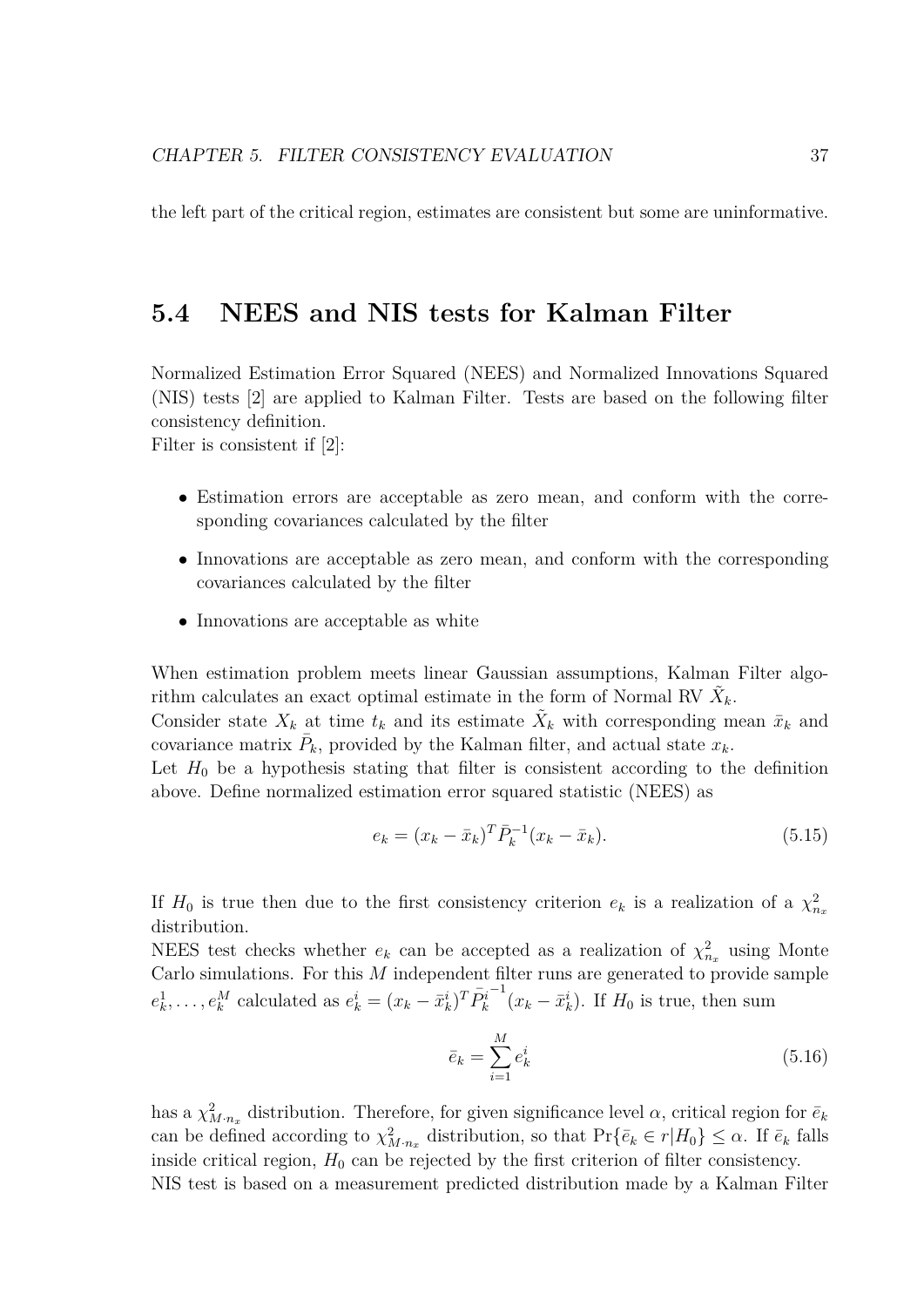algorithm. Under linear Gaussian assumptions, predicted measurement is a multivariate normal RV  $\tilde{Y}_k$  with mean  $\bar{y}_k = H_k \bar{x}_{k|k-1}$  and covariance  $\bar{S}_k$ , and innovation  $\eta_k = y_k - \tilde{y}_k$  is also a multivariate normal random variable with mean 0 and covariance matrix  $\bar{S}_k$  (see section 4.3.1).

Define normalized innovation squared statistic (NIS) as

$$
v_k = (y_k - \bar{y}_k)^T \bar{S}_k^{-1} (y_k - \bar{y}_k). \tag{5.17}
$$

If  $H_0$  is true then due to the second consistency criterion  $v_k$  has a chi-square distribution with  $n_y$  degrees of freedom.

NIS test checks whether  $v_k$  can be accepted as a realization of  $\chi^2_{n_y}$  using Monte Carlo simulations, analogously to NEES test. *M* independent filter runs are generated to provide sample  $v_k^1, \ldots, v_k^M$  calculated as  $v_k^i = (y_k - \bar{y}_k^i)^T \bar{S}_k^i$  $\int_{0}^{-1} (y_k - \bar{y}_k^i)$ . If *H*<sub>0</sub> is true then sum

$$
\bar{v}_k = \sum_{M}^{i=1} v_k^i
$$
\n(5.18)

has a  $\chi^2_{M \cdot n_y}$  distribution. Therefore, for given significance level  $\alpha$ , critical region for  $\bar{v}_k$ can be defined according to  $\chi^2_{M \cdot n_y}$  distribution, so that  $Pr{\{\bar{v}_k \in r | H_0\}} \leq \alpha$ . If  $\bar{v}_k$  falls inside critical region  $r$ ,  $H_0$  can be rejected by the second criterion of filter consistency. According to the third consistency criterion, innovations of the filter must be white. Whiteness of the innovations can be checked by using innovations' autocorrelation statistic

$$
\bar{\rho}(k,l) = \sum_{i=1}^{M} \eta_k^{i} \eta_l^{i} \left[ \sum_{i=1}^{M} \eta_k^{i} \sum_{k=1}^{M} \eta_l^{i} \sum_{i=1}^{M} \eta_l^{i} \eta_l^{i} \right]^{-\frac{1}{2}},
$$

where *k* and *l* indicate different time moments.

For large enough *M*,  $\bar{\rho}(k, l)$  can be approximated as normal, and if  $H_0$  is true and innovations are zero-mean and white then mean of  $\bar{\rho}(k, l)$  is 0 and its variance is  $\frac{1}{M}$ [2]. Therefore, for given significance level  $\alpha$ , critical region for  $\bar{\rho}(k, l)$  can be set based on normal distribution with mean 0 and variance  $\frac{1}{M}$ .

Considered Monte-Carlo based NEES and NIS tests are off-line tests, for which several filter runs must be generated in order to increase the power of hypothesis test. In principle only one simulation (run) can be used, but in this case acceptance interval will be relatively large to reject null hypothesis properly. Additionally, NEES test cannot be used on-line since it requires actual system state, whereas NIS test can be used on-line since it requires only actual measurements which are available.

There are two ways to use NIS test on-line. First one is to use only single filter run, i.e. when *M* is equal to 1. Alternatively, due to ergodicity of innovations' sequence [2], *M−*run average NIS can be substituted by time average taken over last *L* time moments. Time average NIS can be calculated as

$$
\bar{v}_k = \sum_{i=k-L+1}^{L} v_k.
$$
\n(5.19)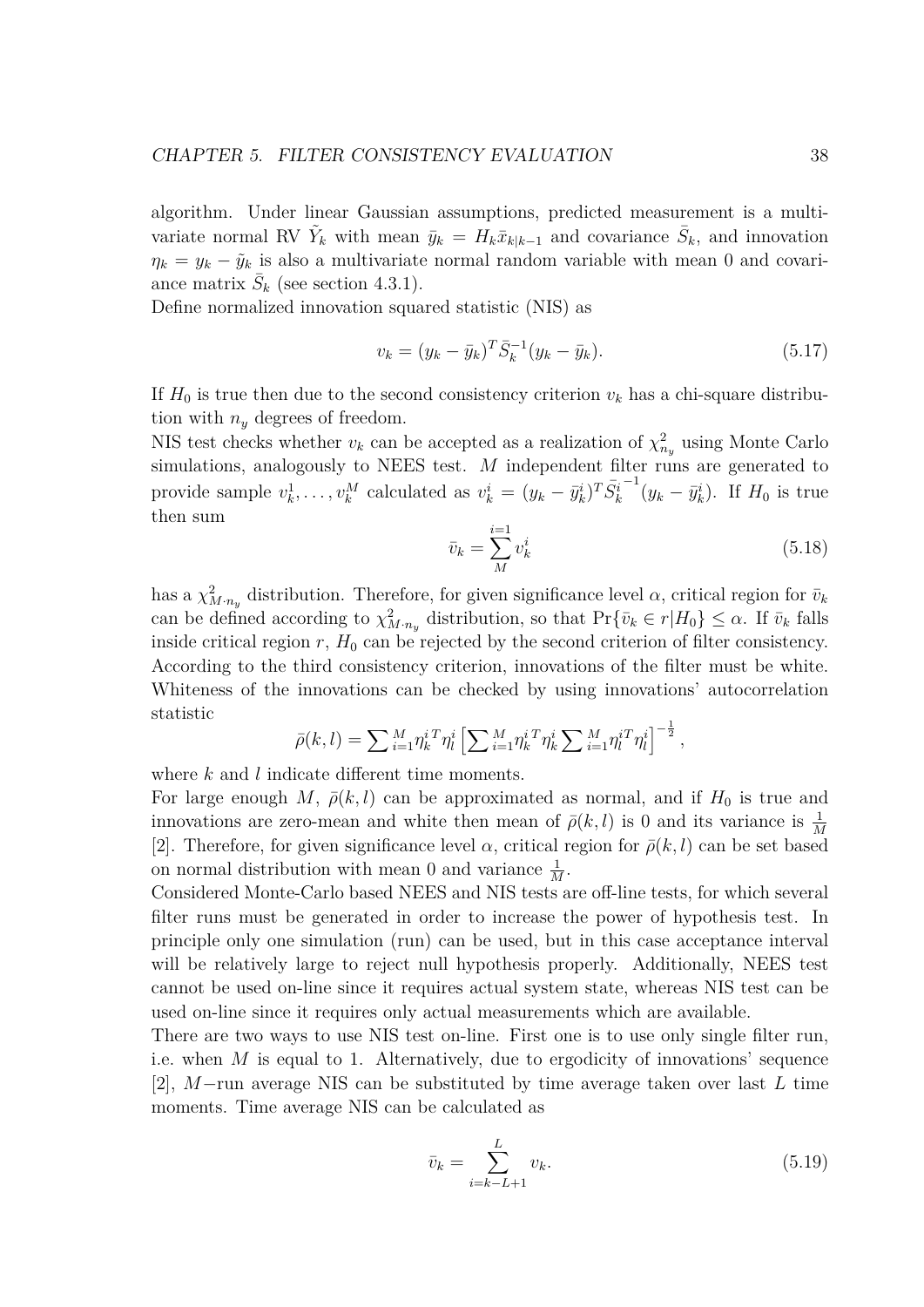Critical region for time average NIS can be set according to  $\chi^2_{L \cdot n_y}$  distribution. For whiteness test, ensemble average autocorrelation of innovations can be substituted by time-average autocorrelation of innovations that are *l* steps apart

$$
\bar{\rho}(l) = \sum_{i=k-L+1}^{k} \eta_i^T \eta_{i+l} \left[ \sum_{i=k-L+1}^{k} \eta_i^T \eta_i \sum_{i=k-L+1}^{k} \eta_{i+l}^T \eta_{i+l} \right]^{-\frac{1}{2}}.
$$

Critical region for time average autocorrelation  $\bar{\rho}(l)$  can be defined based on normal distribution with mean 0 and variance  $\frac{1}{L}$  [2].

### **5.5 Consistency tests for suboptimal filters**

Kalman Filter algorithm provides exact optimal solution of the estimation problem, but it is applicable only when linear Gaussian assumptions hold, which is not always the case in practical applications. That is why non-linear systems are approximated as linear Gaussian systems and Kalman Filter applied to them, or suboptimal filters are used instead, e.g. Extended Kalman Filter or Linear Regression Kalman Filter. Such filters estimate state of the system by Gaussian random variables  $\tilde{X}_k$ , however, its actual distribution is not necessarily Gaussian but might have arbitrary distribution, and assumption about normality of the state estimate might be wrong. In this case hypothesis tests for *p*-consistency and *p*-equivalence or NDS consistency and NDS equivalence should be used instead of NEES and NIS tests.

In order to check consistency of the particle filter, its state and measurement estimates can be approximated as Gaussian and NEES/NIS consistency checks can be used [16]. If Gaussian assumptions are not applicable then *p*-consistency/equivalence or NDS consistency/equivalence tests can be used. Unlike EKF and LRKF, which provide Gaussian estimates, particle filter estimates system states by arbitrary distributions presented in the form of a set of weighted particles. Thus, consistency test statistics cannot be calculated analytically, but it is still possible to accurately approximate them based on the set of weighted particles.

In suboptimal filters, approximation errors are compensated by noises with additional uncertainties. If additional uncertainties are not large enough, filter might become inconsistent, on the other side, if they are excessively large, filter becomes less informative. This in turn might affect accuracy of the estimation. If filter provides inconsistent estimates, it becomes less responsive to the new measurements. If filter provides non-informative estimates, it becomes more responsive to the new measurements and as a side affect to the measurement noise. Consistency tests can be used in order to preserve the optimal trade-off between consistency and information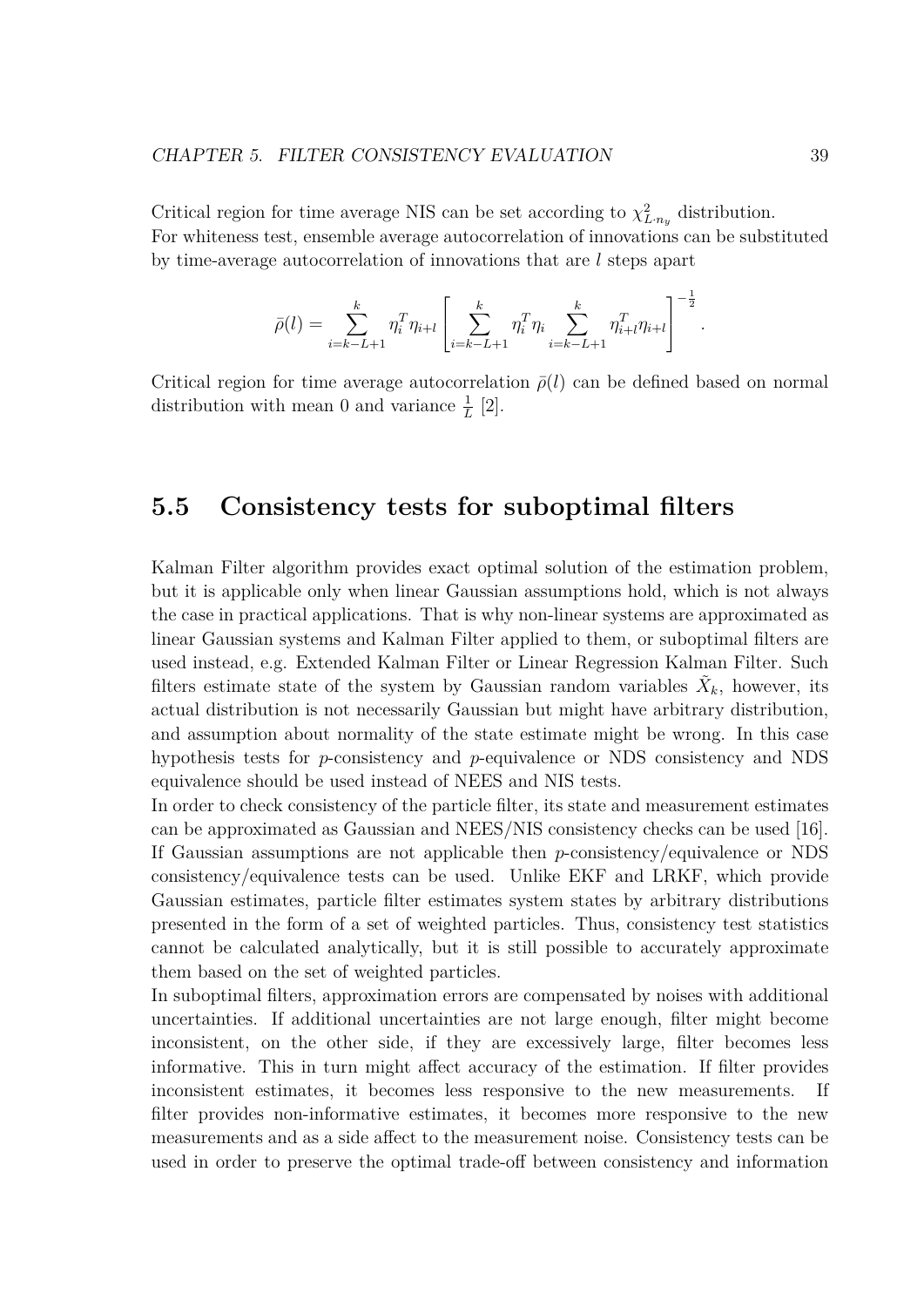content of the estimates, and as a result achieve optimal estimates' accuracy.

### **5.6 Consistency of predicted measurement**

Every filter in the course of system state estimation predicts a future measurement. Measurement prediction is based on state prediction and measurement model of the system. Additionally, filter receives an actual measurement which can be regarded as a realization from predicted measurement distribution. Measurement estimate provided by the filter must be consistent and informative as well as state estimate given by the filter. Intuitively its is clear that consistency of the measurement estimate is highly correlated with consistency of the state estimate and might be a good indicator of abnormal behavior of a filter.

Let RV  $\tilde{Y}_k$  be a predicted measurement, RV  $Y_k$  be a true probabilistic model of a measurement and  $y_k$  be an actual measurement that can be considered as a realization of  $Y_k$  at time  $t_k$ .

In Kalman filter as well as in its non-linear counterparts, predicted measurement  $\tilde{Y}_k$  is a normal random variable with mean  $\bar{y}_k = H_k \bar{x}_{k|k-1}$  and covariance  $\bar{S}_k = H_k \bar{P}_{k|k-1} H_k^T + R_k$ , where  $\bar{x}_{k|k-1}$  and  $\bar{P}_{k|k-1}$  are mean and covariance of the predicted system state,  $H_k$  is a state transition function (or its linear approximation), and  $R_k$  is the covariance of measurement noise.

If linear Gaussian assumptions hold for the system and Kalman Filter is used, NIS test is used for checking consistency of predicted measurement. If system is non-linear and suboptimal filter is used, estimate  $\tilde{Y}_k$  can be checked with *p*-consistency, *p*-equivalence, NDS consistency or NDS equivalence tests.

It is not proven that inconsistent measurement estimation results in inconsistent state estimation as well as it is not proven that consistent measurement estimation results in consistent state estimation. However, inconsistent predictive measurement provide good indication of filter abnormal behavior. The source of such an anomalies might be caused by modeling or approximation errors in state transition model or measurement model or both.

Another important advantage of the predictive measurement consistency testing is that it does not require any information about true state of the system and only requires actual measurements that are always available. Hence it can be used on-line in order to adjust uncertainties of process and measurement noises.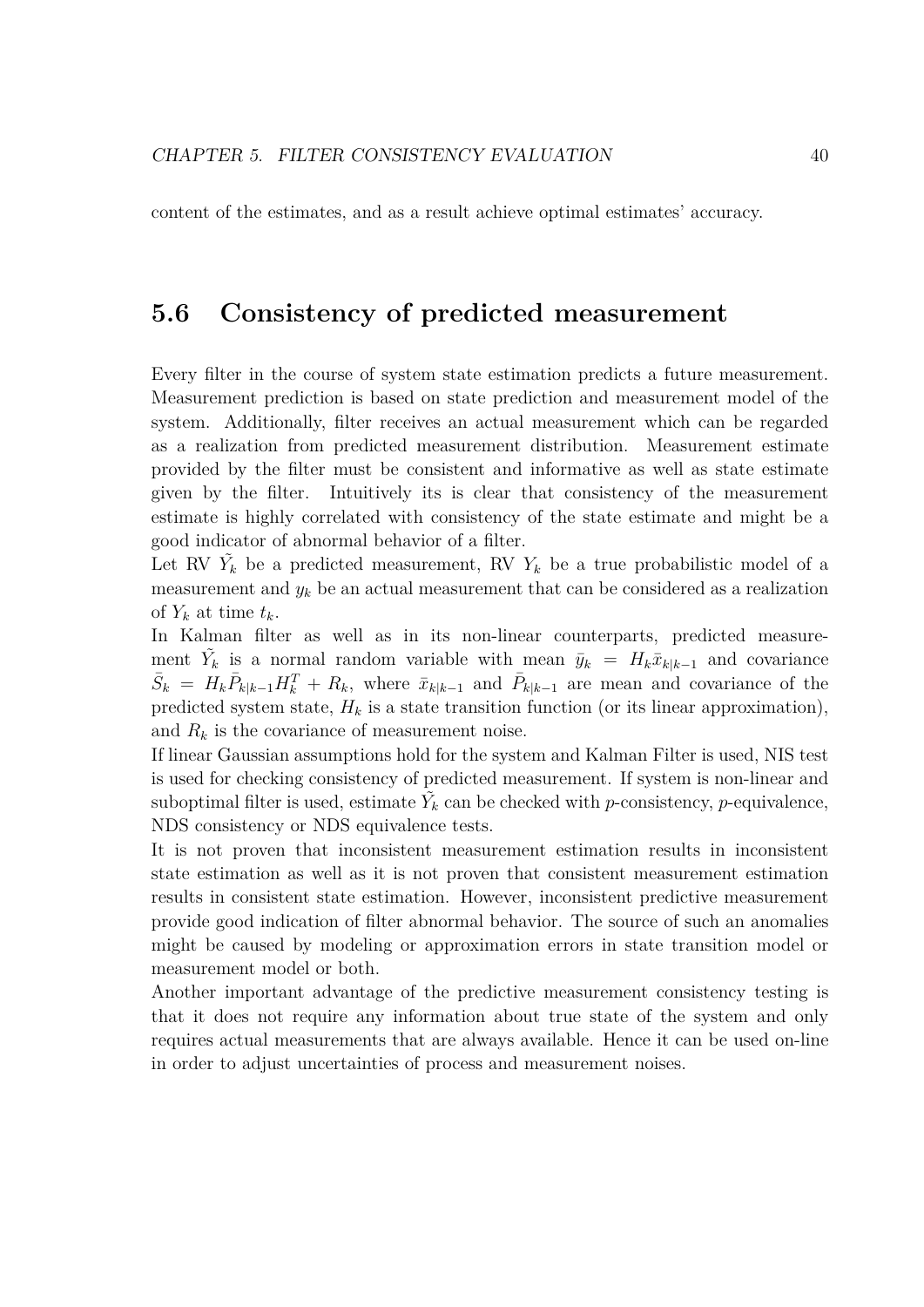## **Chapter 6**

## **Practical applications**

One application area of filtering is geopositioning. In this chapter some of the applications of consistency testing in positioning systems are presented.

In geopositioning system, state being estimated is a geographical position of a user, e.g. Latitude, Longitude (optionally Altitude), and vector of velocity. In such a system constant state/velocity model or models including velocity of a user derived from sensor measurements are usually used as a state transition model. Pseudoranges and delta pseudoranges between user device and radio beacons (GPS, Cell, WIFI) or position and velocity derived from them are used as measurements of the system.

In the following examples constant velocity (CV) model is used as a state transition model of the system, and user positions calculated based on wireless signals are used as measurements of the state.

### **6.1 System model**

Let  $x_k$  be a state of the system at time  $t_k$ ,  $y_k$  is a measurement of the state (or observation) at time  $t_k$ , and  $\Delta t_k = t_k - t_{k-1}$  is a time difference between consecutive time moments. In constant velocity model, state evolves according to the state transition equation

 $x_k = F x_{k-1} + w_{k-1},$  (6.1)

where

$$
F = \left[ \begin{array}{cccc} 1 & 0 & \triangle t_k & 0 \\ 0 & 1 & 0 & \triangle t_k \\ 0 & 0 & 1 & 0 \\ 0 & 0 & 0 & 1 \end{array} \right]
$$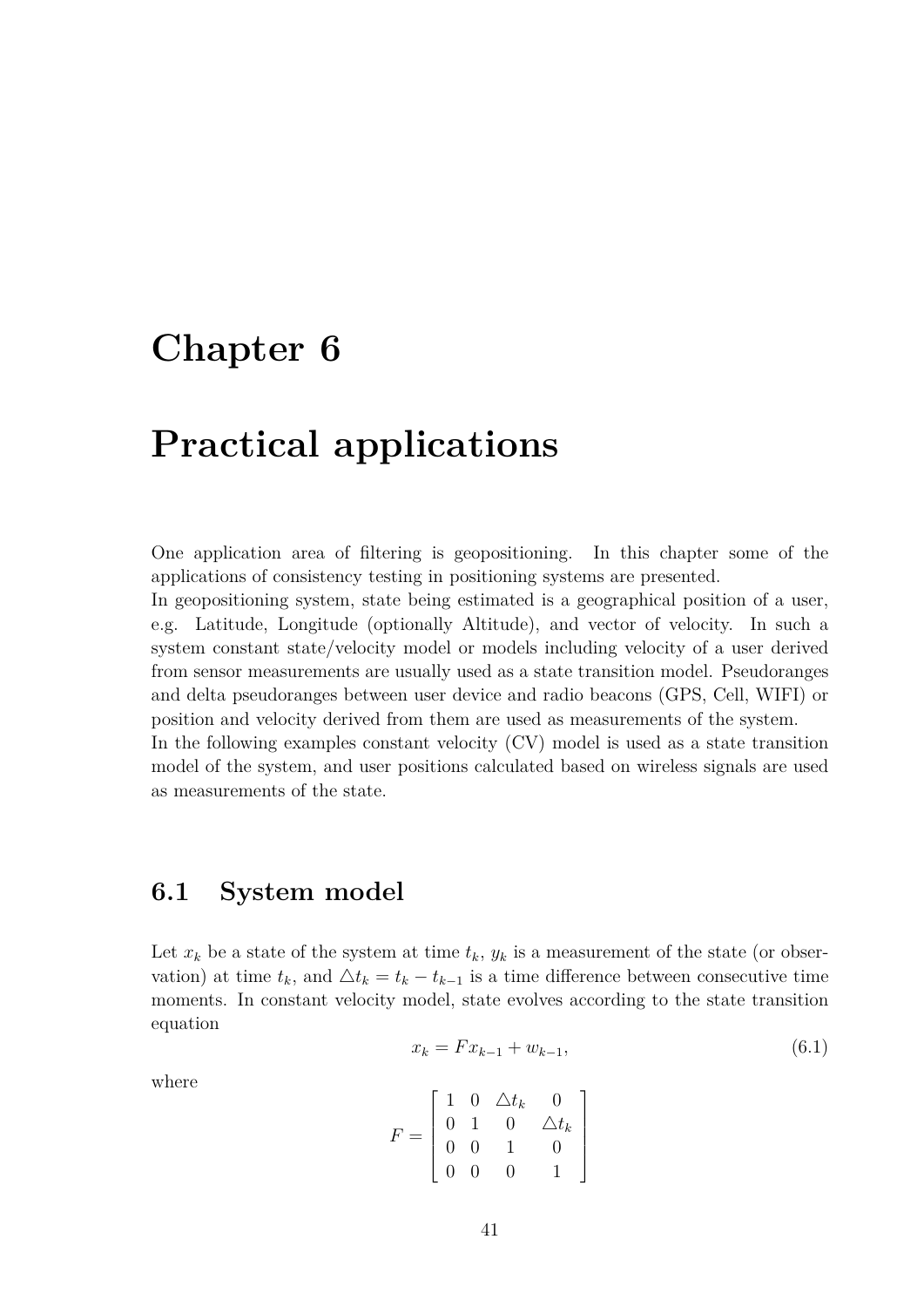and *w<sup>k</sup>−*<sup>1</sup> is a zero mean, white, Gaussian noise with covariance matrix

$$
Q = \begin{bmatrix} \frac{\triangle t_k^3}{3} \cdot Q_c & \frac{\triangle t_k^2}{2} \cdot Q_c \\ \frac{\triangle t_k^2}{2} \cdot Q_c & \triangle t_k \cdot Q_c \end{bmatrix}
$$

where

$$
Q_c = \left[ \begin{array}{cc} \sigma_{\rm Lat}^2 & 0 \\ 0 & \sigma_{\rm Lat}^2 \end{array} \right]
$$

is a so-called diffusion of Brownian motion process. [1]

In our system single WIFI-based positioning fixes are used as a measurements of the state, thereby measurement equation is of the form

$$
y_k = Hx_k + v_k \tag{6.2}
$$

where  $H = [I_{2\times2} O_{2\times2}]$  and  $v_k$  is a zero mean, white, Gaussian measurement noise with covariance matrix R. Process and measurement noises are independent.

### **6.2 Linear Gaussian System (simulated data)**

Consider constant velocity system where actual measurement and process noises are zero mean and Gaussian. Covariance matrices of process noise and measurement noise are defined respectively as

$$
Q = \left[ \begin{array}{cc} \frac{\triangle t_k^3}{3} \cdot Q_c & \frac{\triangle t_k^2}{2} \cdot Q_c \\ \frac{\triangle t_k^2}{2} \cdot Q_c & \triangle t_k \cdot Q_c \end{array} \right]
$$

where  $Q_c = q^2 \cdot I_{2 \times 2}$  and  $\Delta t = 1$ , and  $R = r^2 \cdot I_{2 \times 2}$ . Here simple assumptions about measurement noise matrix and diffusion matrix are used, i.e. Latitudinal and Longitudinal errors are uncorrelated and have equal variances.

To investigate the impact of process noise's magnitude on the consistency of the filter, system states and measurements are generated with parameters  $q = 1$  and  $r = 1$  and then estimated with different values of parameter *q*.

In order to check consistency of the estimates, NEES test based on 10 independent filter runs, significance level  $\alpha = 0.1$ , and  $\chi^2_{40}$  distribution is used. In the Fig. 6.1 ratio of estimates accepted as consistent is plotted against value of parameter *q*.

As seen from the figure, when assumed process noise matches with actual process noise, i.e. when  $q = 1$ , 90 % of the estimates are accepted as consistent, which agrees with chosen significance level  $\alpha = 0.1$ . On the other side, when assumed process noise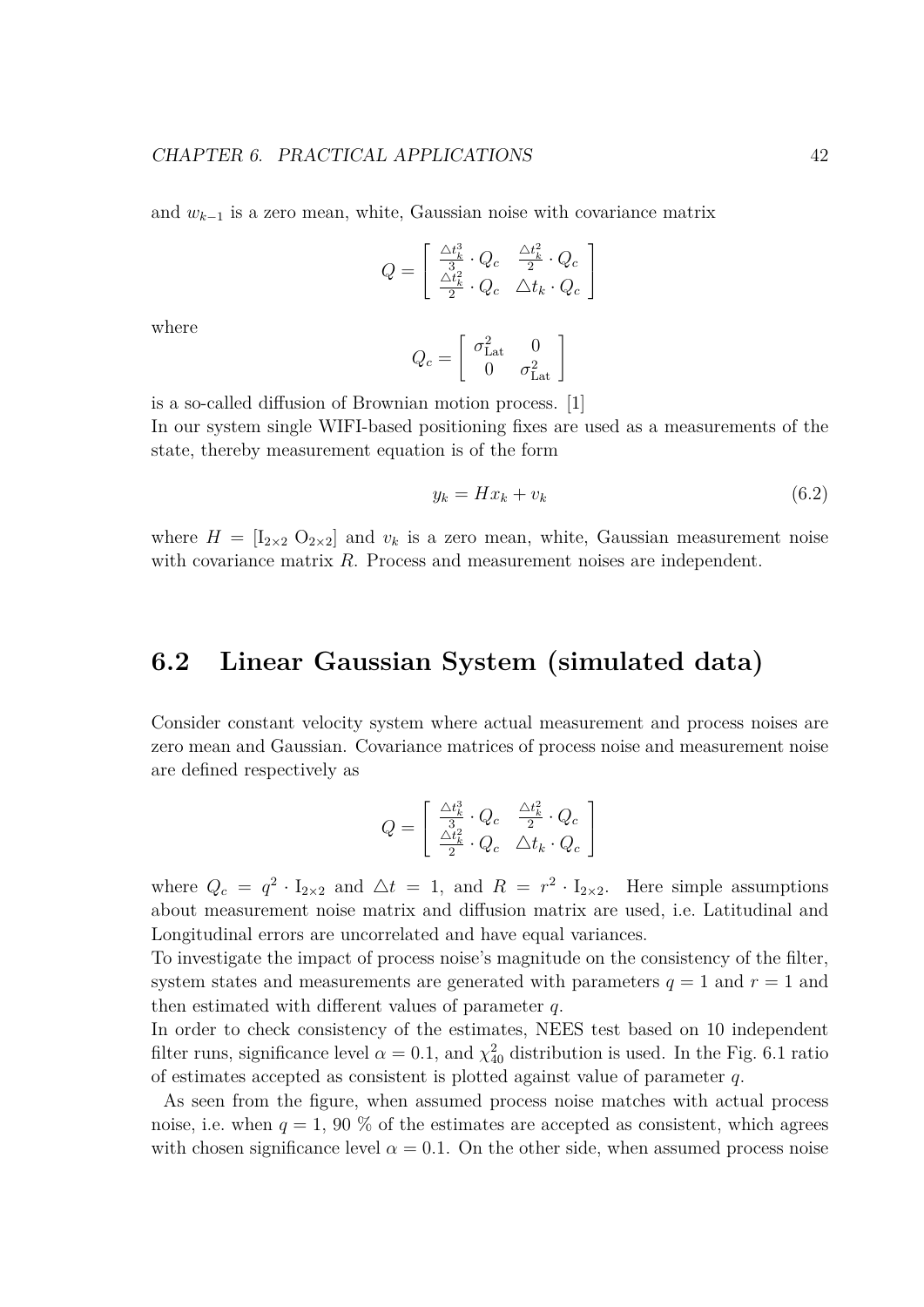

Figure 6.1: Ratio of consistent estimates for different process noises defined by parameter *q ∈ {*0*.*1*,* 0*.*2*, . . . ,* 2*}*.

has smaller magnitude than actual process noise, i.e when  $q < 1$ , ratio of consistent estimates decreases and filter becomes inconsistent.

## **6.3 Linear system with non-Gaussian noises (real data)**

Consider  $T = 804$  real positions of a user moving indoors and corresponding position estimates made by WiFi positioning system. It is reasonable to assume CV model and use Kalman filter also in this case even though user does not always move with a constant speed and may make abrupt turns or stops, i.e. actual process noise is not Gaussian.

Our WIFI positioning system is based on fingerprinting method described in [6] (probabilistic framework and Gaussian likelihood calculation with constant parameters are used). Due to various factors affecting WIFI signal propagation, WIFI positioning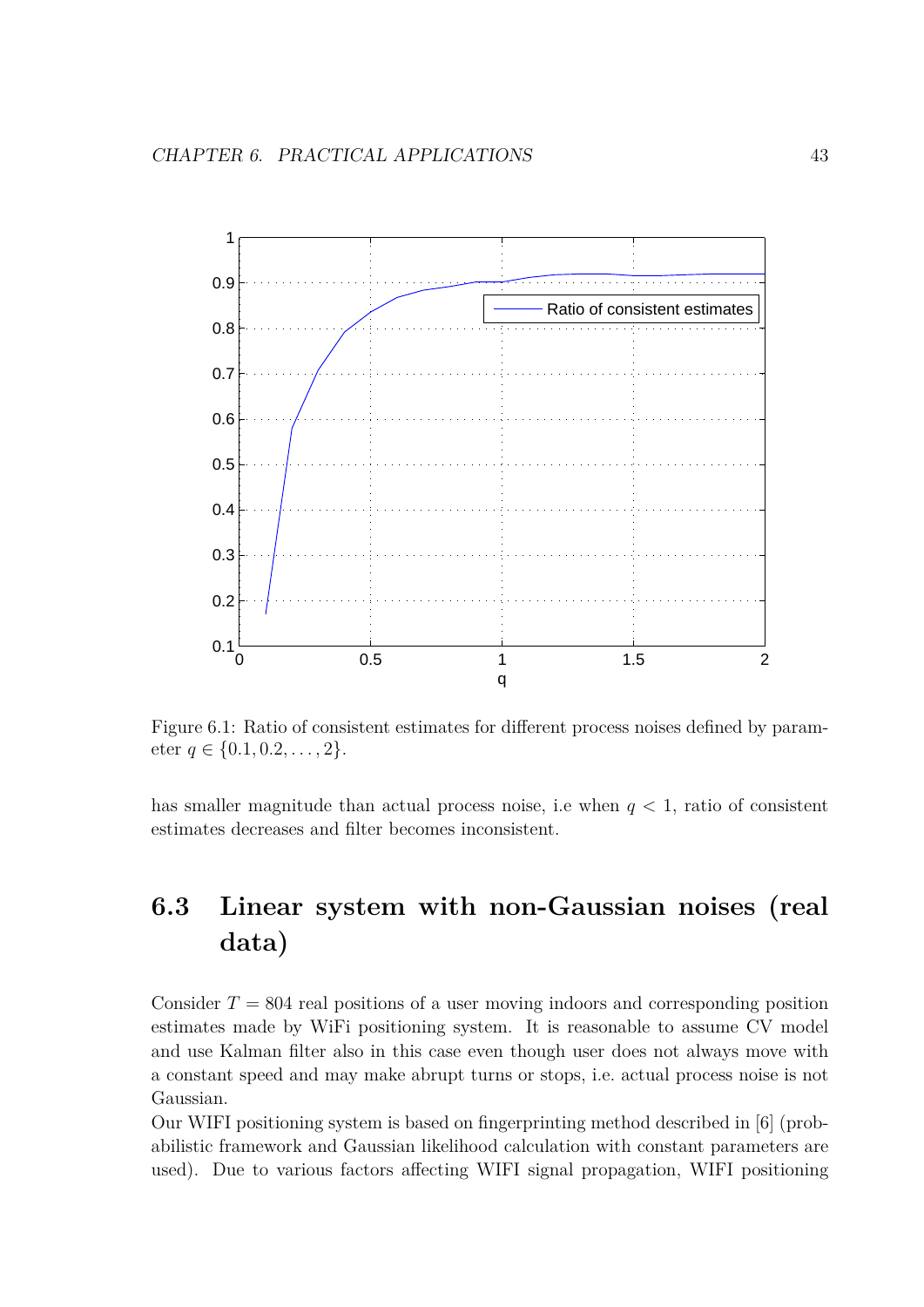errors are not exactly Gaussian and outliers might occur.

In order to make filter consistent, matrices  $Q_c = q^2 \cdot I_{2 \times 2}$  and  $R = r^2 \cdot I_{2 \times 2}$  must be appropriately adapted so that magnitudes of process and measurement noises are sufficiently large to compensate for motion modeling and measurement errors. In order to investigate an impact of measurement and process noises on consistency of the estimation, user positions are estimated with different values of parameters *q* and *r*, and consistency of the estimates is evaluated by MSD, *p*, and NDS consistency tests.

Consistency tests are carried out every fifth time moment, and test statistics are calculated based on  $M = 5$  last estimates.

For NDS consistency, test statistic *U* is calculated as sum of normalized squared deviations of the estimates. According to 5.3.1, critical region for *U* is determined based on  $\chi^2_{20}$  ( $M \cdot n_x = 20$ ) and significance level  $\alpha$ . Here  $\alpha = 0.1$  is used and critical region is set to  $[28.4, +\infty)$ . In the Table 6.1 ratio of NDS consistent estimates for different values of parameters *q* and *r* is presented.

*p* consistency is tested for  $p = 0.68$ . According to 5.2.1, test statistic *U* is calculated as a number of estimates that fall within 68% concentration ellipse, and critical region for *U* is determined based on  $B(M, 0.68)$  and significance level  $\alpha$ . Critical region is set to  $\{0,1\}$ , which correponds to the significance level  $\alpha = 0.1905$ . In the Table 6.2 ratio of 0*.*68 consistent estimates for different values of parameters *q* and *r* is presented.

Mean squared deviation of the estimates is tested for  $\epsilon = 8$ . According to 5.1, test statistic *U* is calculated as a number of estimates which normalized squared deviation is less than  $\epsilon$ , and critical region is determined based on  $B(M, 1 - \frac{N}{\epsilon})$  $\frac{N}{\epsilon}$ ) and significance level *α*. Critical region for *U* is set to *{*0*}* , which corresponds to the significance level  $\alpha = 0.1875$ . In the Table 6.3 ratio of mean squared deviation consistent estimates for different values of parameters *q* and *r* is presented.

Filter can be considered as consistent in general if ratio of its consistent estimates is larger then  $1 - \alpha$ . This is because under hypothesis  $H_0$  (filter is consistent) test statistic must fall inside critical region with probability  $\alpha$ , i.e. actually consistent

| $r \backslash q$ | 0.1      | 0.2   | 0.3   | 0.4   | 0.5   | 0.6   | 0.7   | 0.8   | 0.9   |       |
|------------------|----------|-------|-------|-------|-------|-------|-------|-------|-------|-------|
| $\mathbf{1}$     | $\Omega$ | 0.012 | 0.037 | 0.043 | 0.043 | 0.049 | 0.062 | 0.074 | 0.080 | 0.080 |
| $\overline{2}$   | 0.074    | 0.192 | 0.242 | 0.304 | 0.372 | 0.385 | 0.416 | 0.453 | 0.472 | 0.490 |
| 3                | 0.173    | 0.409 | 0.540 | 0.621 | 0.652 | 0.689 | 0.714 | 0.739 | 0.764 | 0.776 |
| $\overline{4}$   | 0.304    | 0.602 | 0.751 | 0.850 | 0.869 | 0.894 | 0.925 | 0.925 | 0.931 | 0.931 |
| $\overline{5}$   | 0.403    | 0.732 | 0.832 | 0.937 | 0.956 | 0.956 | 0.962 | 0.962 | 0.962 | 0.962 |
| 6                | 0.453    | 0.807 | 0.900 | 0.962 | 0.968 | 0.968 | 0.975 | 0.981 | 0.981 | 0.987 |
| $\overline{7}$   | 0.484    | 0.844 | 0.937 | 0.962 | 0.975 | 0.975 | 0.981 | 0.981 | 0.987 | 0.987 |
| 8                | 0.546    | 0.875 | 0.937 | 0.975 | 0.975 | 0.981 | 0.981 | 0.987 | 0.987 | 0.993 |
| 9                | 0.565    | 0.906 | 0.950 | 0.981 | 0.987 | 0.987 | 0.993 | 0.993 | 0.993 | 0.993 |
| 10               | 0.596    | 0.906 | 0.956 | 0.981 | 0.987 | 0.987 | 0.993 | 0.993 | 0.993 | 0.993 |

Table 6.1: Ratio of NDS consistent estimates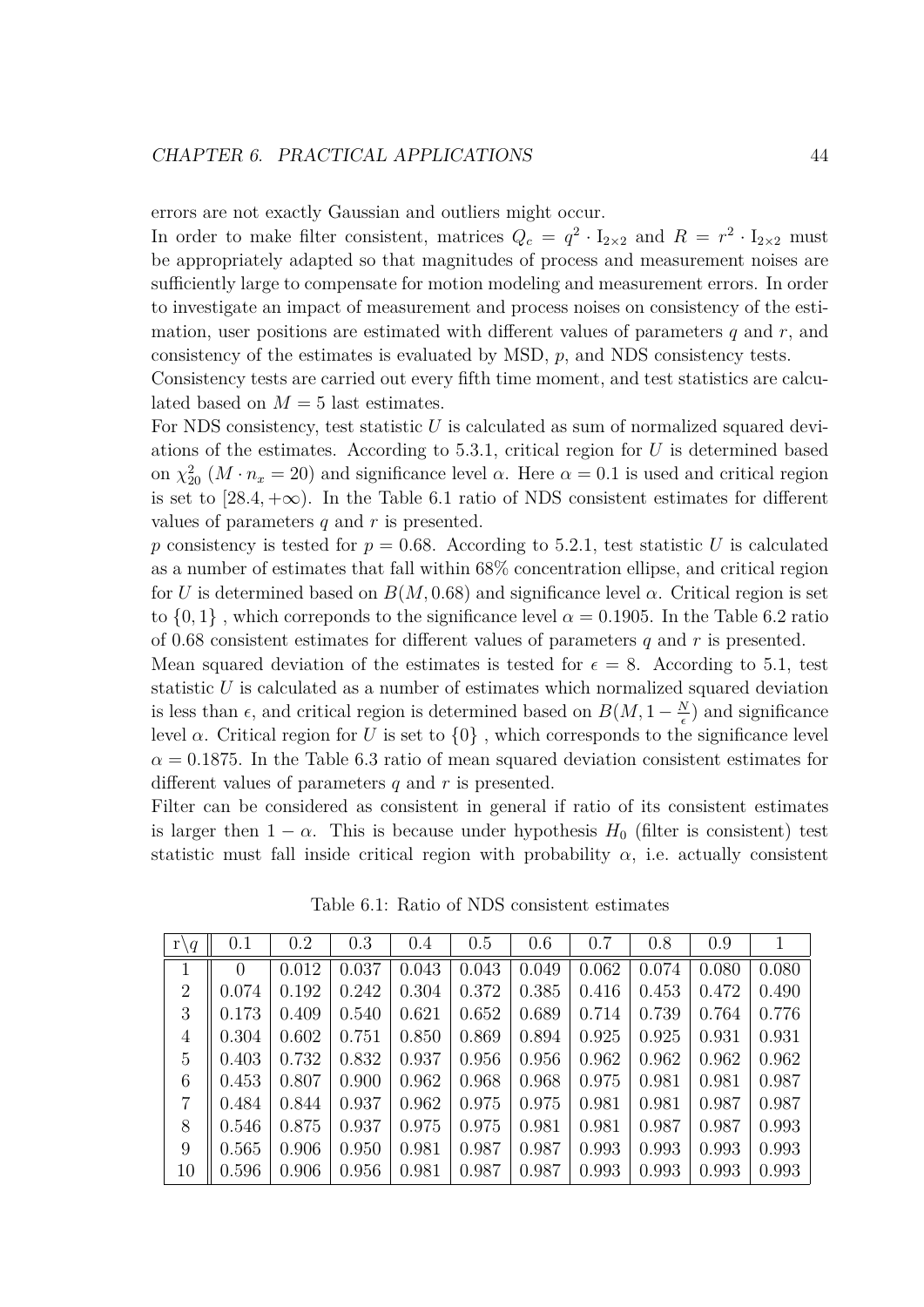| r'<br>$\setminus q$ | 0.1   | 0.2   | 0.3   | 0.4   | 0.5   | 0.6   | 0.7   | 0.8   | 0.9   |       |
|---------------------|-------|-------|-------|-------|-------|-------|-------|-------|-------|-------|
|                     | 0.043 | 0.087 | 0.112 | 0.124 | 0.168 | 0.174 | 0.174 | 0.186 | 0.193 | 0.193 |
| $\overline{2}$      | 0.106 | 0.273 | 0.354 | 0.422 | 0.460 | 0.472 | 0.509 | 0.528 | 0.553 | 0.578 |
| 3                   | 0.248 | 0.491 | 0.621 | 0.702 | 0.720 | 0.752 | 0.770 | 0.776 | 0.795 | 0.814 |
| 4                   | 0.379 | 0.646 | 0.795 | 0.857 | 0.882 | 0.894 | 0.913 | 0.919 | 0.925 | 0.938 |
| 5                   | 0.472 | 0.770 | 0.882 | 0.925 | 0.950 | 0.957 | 0.963 | 0.969 | 0.975 | 0.975 |
| 6                   | 0.516 | 0.826 | 0.938 | 0.963 | 0.963 | 0.963 | 0.975 | 0.981 | 0.988 | 0.988 |
| $\overline{7}$      | 0.571 | 0.863 | 0.957 | 0.969 | 0.969 | 0.969 | 0.988 | 0.994 | 0.994 | 0.994 |
| 8                   | 0.602 | 0.888 | 0.963 | 0.975 | 0.981 | 0.994 | 0.994 | 0.994 | 0.994 | 0.994 |
| 9                   | 0.621 | 0.901 | 0.963 | 0.981 | 0.981 | 0.994 | 0.994 | 0.994 | 0.994 | 0.994 |
| 10                  | 0.634 | 0.907 | 0.969 | 0.981 | 0.988 | 0.994 | 0.994 | 0.994 | 0.994 | 0.994 |

Table 6.2: Ratio of *p* consistent estimates

Table 6.3: Ratio of MSD consistent estimates

| $r \backslash q$ | 0.1   | 0.2   | 0.3   | 0.4   | 0.5   | 0.6   | 0.7   | 0.8   | 0.9   | 1     |
|------------------|-------|-------|-------|-------|-------|-------|-------|-------|-------|-------|
|                  | 0.143 | 0.298 | 0.348 | 0.404 | 0.435 | 0.429 | 0.453 | 0.478 | 0.497 | 0.516 |
| $\overline{2}$   | 0.404 | 0.615 | 0.702 | 0.714 | 0.758 | 0.820 | 0.839 | 0.845 | 0.851 | 0.870 |
| 3                | 0.596 | 0.820 | 0.901 | 0.913 | 0.944 | 0.957 | 0.963 | 0.963 | 0.975 | 0.975 |
| $\overline{4}$   | 0.720 | 0.901 | 0.969 | 0.975 | 0.975 | 0.975 | 0.975 | 0.981 | 0.981 | 0.988 |
| 5                | 0.776 | 0.950 | 0.981 | 0.994 | 0.994 | 0.994 | 0.994 | 0.994 | 0.994 | 0.994 |
| 6                | 0.820 | 0.969 | 0.988 | 0.994 | 0.994 | 0.994 | 0.994 | 0.994 | 0.994 | 0.994 |
| $\overline{7}$   | 0.832 | 0.975 | 0.988 | 0.994 | 0.994 | 0.994 | 0.994 | 1.000 | 1.000 | 1.000 |
| 8                | 0.839 | 0.975 | 1.000 | 1.000 | 1.000 | 1.000 | 1.000 | 1.000 | 1.000 | 1.000 |
| 9                | 0.857 | 0.981 | 1.000 | 1.000 | 1.000 | 1.000 | 1.000 | 1.000 | 1.000 | 1.000 |
| 10               | 0.863 | 0.981 | 1.000 | 1.000 | 1.000 | 1.000 | 1.000 | 1.000 | 1.000 | 1.000 |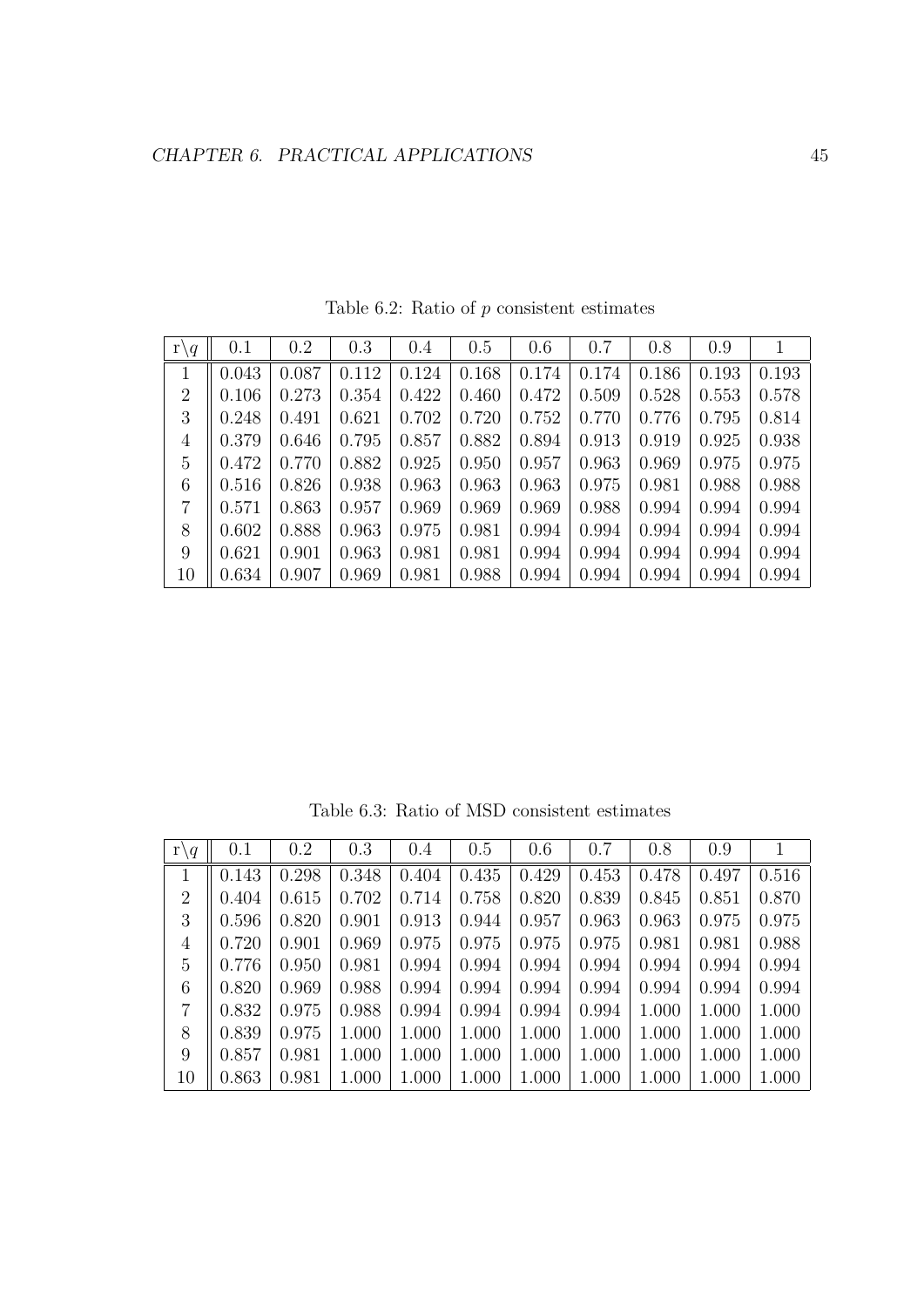filter might be evaluated as inconsistent with probability  $\alpha$ . As seen from the tests' results, filter consistency is mainly influenced by magnitude of the measurement noise, whereas process noise does not have noticeable impact unless it is extremely small. It means that consistency of the estimates largely depends on the correct modeling of the measurement noise.

Compared to NDS and *P* consistency tests, MSD consistency is more "forgiving", meaning that normalized squared estimation error must be very large in order to exceed threshold prescribed by Chebyshev's inequality, and reject MSD consistency, i.e. MSD test is not effective in filter fault detection, or detection of system mismodeling. In contrast, NDS and *p* consistent tests use critical regions prescribed by probability laws (particularly Gaussian) for normalized squared deviation. Such critical regions are much narrower and allow more efficient filter inconsistency and failure detection. This is justified by plots on figures 6.2a, 6.2b. Additionally, NDS, and *P* consistency tests are highly correlated for  $p = 0.68$ . This means that 0.68 consistent filter is most probably NDS consistent. Correlation is expected to be even higher for larger values of *p*, e.g. 0.95.

In order to show that generally consistent filters actually provide estimates that are consistent according to the definition, let's consider empirical cumulative distribution of normalized squared deviation (estimation error) of three filters with noises defined by parameters  $r = 5, q = 0.5; r = 3, q = 1;$  and  $r = 3, q = 0.3$  respectively. First filter is NDS consistent, second filter is *p* consistent, and third filter is MSD consistent according to consistency tests.

Empirical cumulative distribution function of normalized squared estimation error for first and second filters is plotted in the Fig. 6.2a along with cumulative distribution of  $\chi^2$  random variable, which is the theoretical distribution of normalized squared error declared by the filter (since Kalman Filter estimate state by Gaussian distribution, and  $n_x = 4$ ). As seen from the figure, empirical CDF of normalized squared deviation of the estimates provided by the NDS consistent filter is larger then CDF of  $\chi^2$ , this complies with the definition of NDS consistency. For *p* consistent filter,  $\hat{F}_{NDS}(F_{\chi^2_4}^{-1}(0.68)) \ge F_{\chi^2_4}(F_{\chi^2_4}^{-1}(0.68))$ , which agrees with the definition of *p* consistency. Empirical distribution of normalized squared estimation error for third filter along with its theoretical lower bound  $1 - \frac{N}{\epsilon}$  $\frac{N}{\epsilon}$ , provided by Chebyshev's inequality, is plotted in the Fig. 6.2b. As seen from the figure,  $\hat{F}_{NDS}$  is larger then  $1 - \frac{N}{\epsilon}$  $\frac{N}{\epsilon}$ , which agrees with MSD consistency criteria.

In the Fig. 6.3 and Fig. 6.4, exemplary user track, estimated by NDS consistent and NDS inconsistent filters respectively, is presented. For NDS consistent filter, more than 50% of the estimates are inside the 50% concentration ellipse, whereas for inconsistent filter fewer than 50% of the estimates are within corresponding ellipses. As also seen from the Fig. 6.4, inconsistent filter is quite responsive to the new measurements, which contradicts with assumption about lagging of inconsistent filter, this is because measurement noise has small uncertainty (which actually cause filter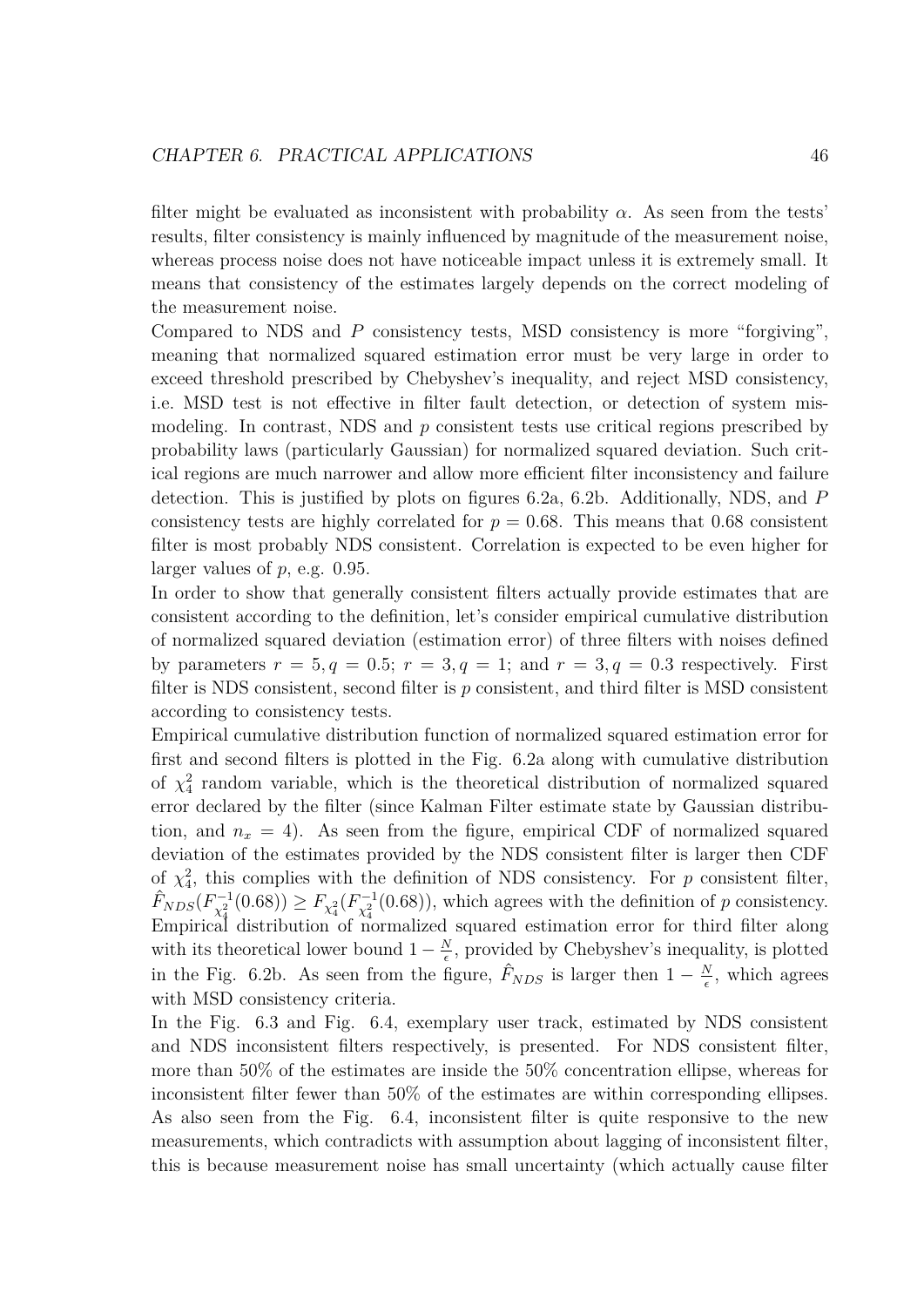



actual normalized squared estimation error.

(a) Cumulative distribution of theoretical and (b) Empirical cumulative distribution normalized squared estimation error with its lower bound according to Chebyshev's inequality.

Figure 6.2: Empirical cumulative distribution function of normalized squared estimation error.

inconsistency). This means that if measurements uncertainty is underestimated, but measurements are accurate, filter will not get stuck, and will provide accurate point estimates, however, it will not provide realistic information about estimation error. On the other hand, even though consistency of the estimates is not sensitive to moderately underestimated process noises, extremely small process noise magnitudes might cause abnormal behavior of a filter and degradation of both consistency and accuracy of the estimates.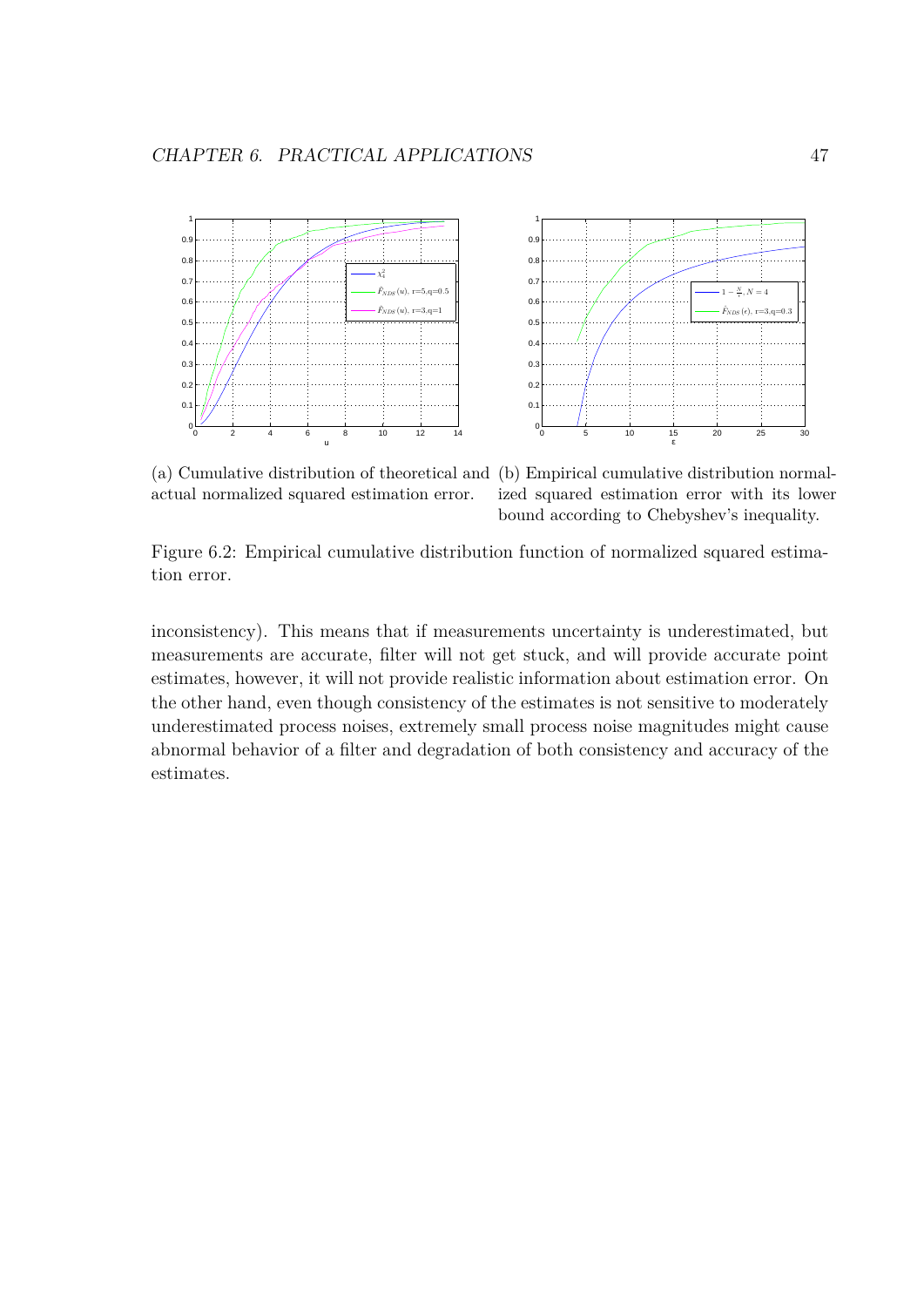

Figure 6.3: Exemplary user track estimated by NDS consistent filter with noises' parameters  $q = 0.5$  and  $r = 5$ .



Figure 6.4: Exemplary user track estimated by NDS inconsistent filter with noises' parameters  $q = 1$  and  $r = 2$ .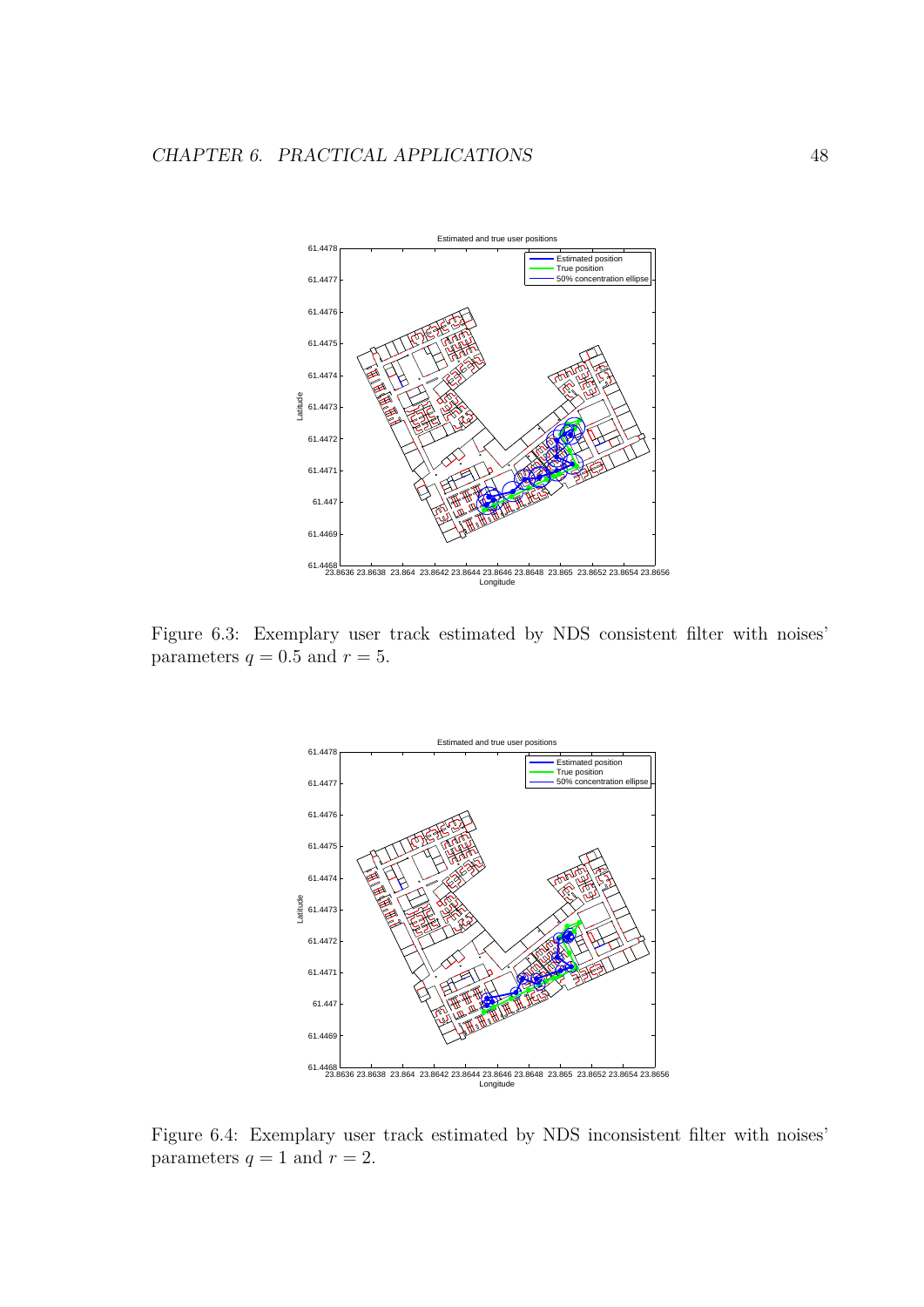## **Chapter 7**

## **Conclusions**

The aim of the current work was to study the concept of estimation consistency, and methods of its evaluation.

In Chapter 2. estimation consistency was defined in several ways. Mean Squared Deviation consistency and *p* consistency are based on the consistency definitions already presented in the literature, and NDS consistency is defined by the author. Basic idea that lies in the core of all three definitions is that normalized squared estimation error must be within the limits implied by the probability distribution associated with the estimate or covariance matrix of the estimate. In case estimate is specified by point and covariance, estimation error must conform with the upper bound provided by a Chebyshev theorem. If estimate is defined by a probability distribution then actual value of estimated parameter must conform with concentration ellipses declared by the distribution (at least one). Even though this ideas are quite intuitive, they were defined in a formal way, exemplified with standard distributions, and used as a basis for the thesis work.

In this thesis, statistical hypothesis framework is used for consistency evaluation. Hypothesis tests are derived for evaluation of consistency of a static estimation, and exemplified with the simulated Gaussian data sets. Static parameter estimation consistency is further extended by definitions of filter consistency, and hypothesis tests are derived for filter consistency evaluation.

Filter consistency evaluation was illustrated by using simulated and real data sets. For linear Gaussian systems NEES test is used. For practical systems with linear model and non-Gaussian noises, NDS-consistency, P-consistency and MSD consistency tests are used.

Experiments revealed that consistency of the estimation is mostly influenced by measurement noise, whereas it is less sensitive to underestimated process noise. However, it was also shown that when assumed process noise is extremely small compared to actual process noise of the system, consistency degrades a lot.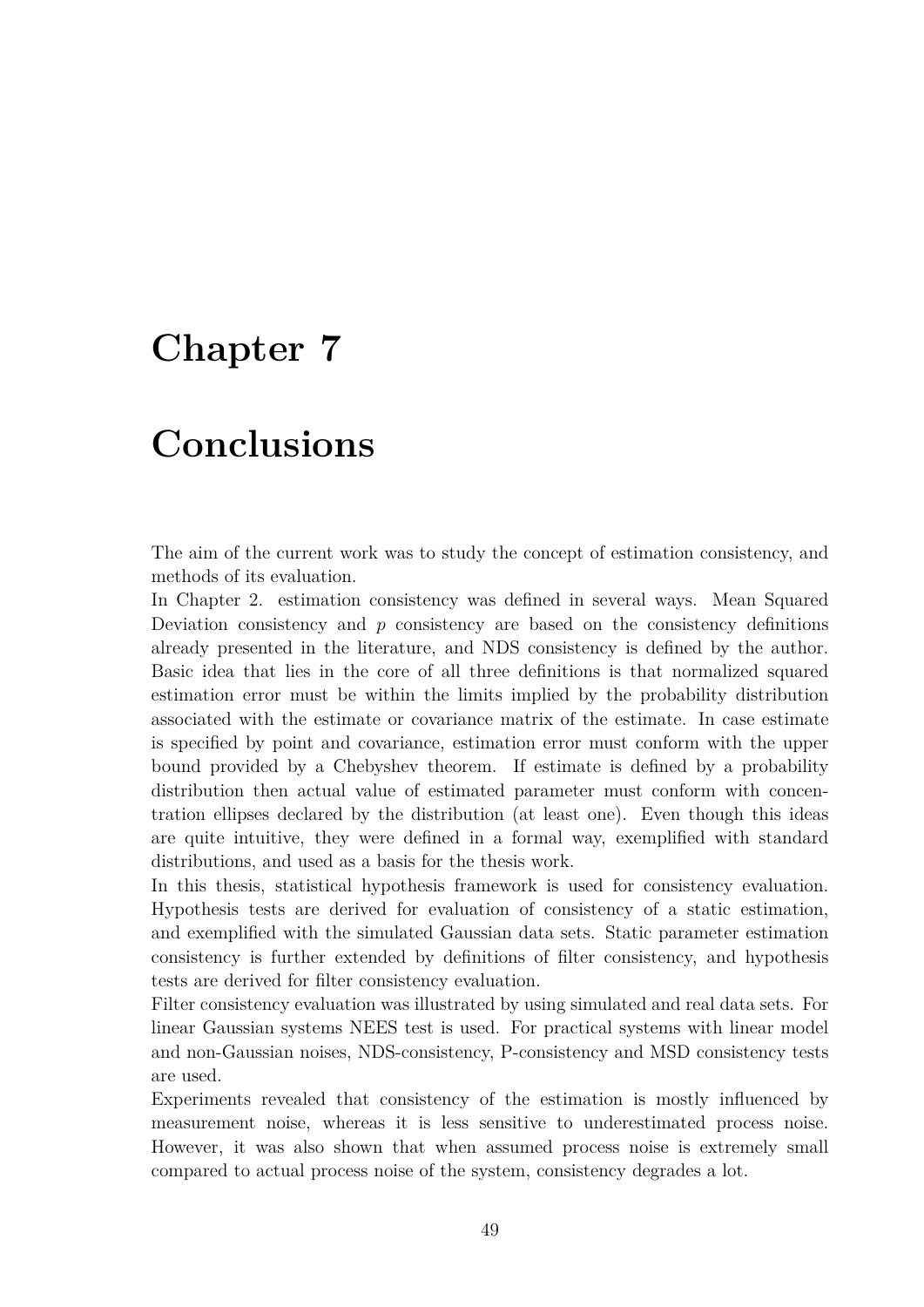Compared to NEES and NIS tests, which are the most popular techniques for consistency evaluation, proposed MSD, *p*, and NDS consistency tests are applicable to larger class of filters. This is because in these tests only few assumptions are made about actual and estimated distributions of the parameter. However, it should be mentioned that for non-linear Kalman Filters (EKF, LRKF) NDS consistency test is exactly the same as NEES test with the only difference that NDS test does not make any assumption about actual distribution of estimated parameter. Among MSD, *p*, and NDS consistency tests, *p* and NDS tests are preferable for filter failure/mis-modeling detection over MSD consistency test.

Proposed consistency definitions conform with the mathematical and intuitive understanding of estimate uncertainty. If estimate meets requirements of consistency definition then it does not provide over-optimistic information about estimation error i.e. does not underestimate error magnitude. Proposed hypothesis tests are able to check whether estimates meet these requirements or not. It was shown that consistency tests are useful for off-line tuning of the system noises' parameters. Methods for on-line adjustment of system noises are covered only theoretically, and practical studies are left for the future research.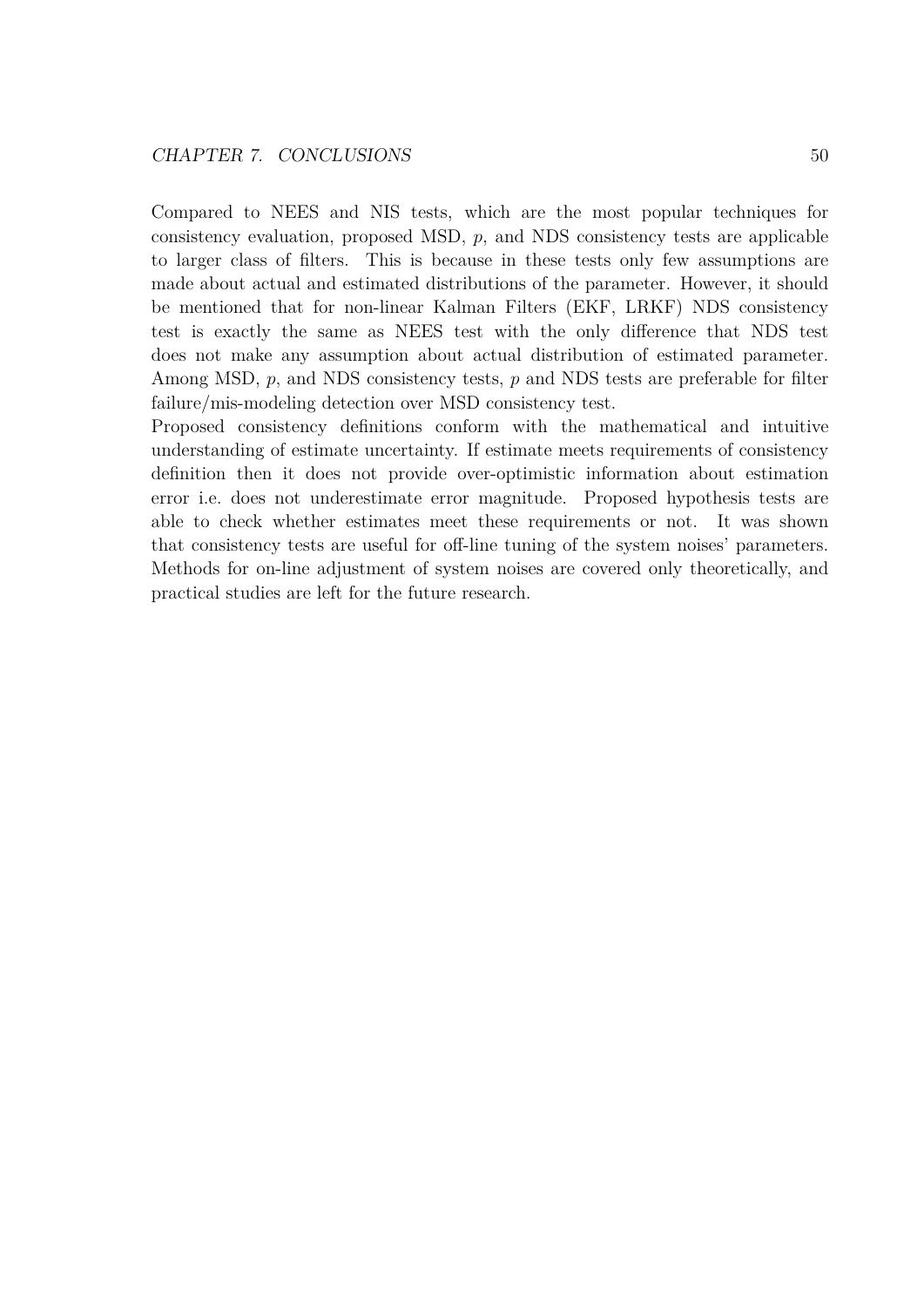## **Bibliography**

- [1] Simo Ali-Löytty, Niilo Sirola, and Robert Piché. Consistency of three Kalman filter extensions in hybrid navigation. *Proceedings of the European Navigation Conference GNSS*, 2005.
- [2] Yaakov Bar-Shalom and Xiao-Rong Li. *Estimation and Tracking: Principles, Techniques, and Software*. Artech House, 1998.
- [3] Xinjia Chen. A new generalization of Chebyshev's inequality for random vectors. 2011. URL http://arxiv.org/abs/0707.0805.
- [4] Kalman Rudolph Emil. A New Approach to Linear Filtering and Prediction Problems. *Transactions of the ASME–Journal of Basic Engineering*, 82:35–45, 1960.
- [5] Richard G. Gibbs. New Kalman filter and smoother consistency tests. *Automatica*, 49(10):3141–3144, 2013.
- [6] Ville Honkavirta, Tommi Perälä, Simo Ali-Löytty, and Robert Piché. A comparative survey of WLAN location fingerprinting methods. In *Proceedings of the 6th Workshop on Positioning, Navigation and Communication 2009 (WPNC'09)*, pages 243–251, March 2009. URL http://math.tut.fi/posgroup/honkavirta et al wpnc09a.pdf.
- [7] Andrew H. Jazwinski. *Stochastic Processes and Filtering Theory*. Mathematics in Science and Engineering, Vol. 64. Academic Press. 378 p., 1970.
- [8] Simon Julier and Jeffrey K. Uhlmann. A general method for approximating nonlinear transformations of probability distributions. Technical report, Robotics Research Group, Department of Engineering Science, University of Oxford, November 1996.
- [9] Tine Lefebvre, Herman Bruyninckx, and Joris De Schutter. Comment on "A new method for the nonlinear transformation of means and covariances in filters and estimators" [with authors' reply]. *IEEE Trans. Automat. Contr.*, 47(8):1406–1409, 2002. URL http://dblp.uni-trier.de/db/journals/tac/tac47.html.